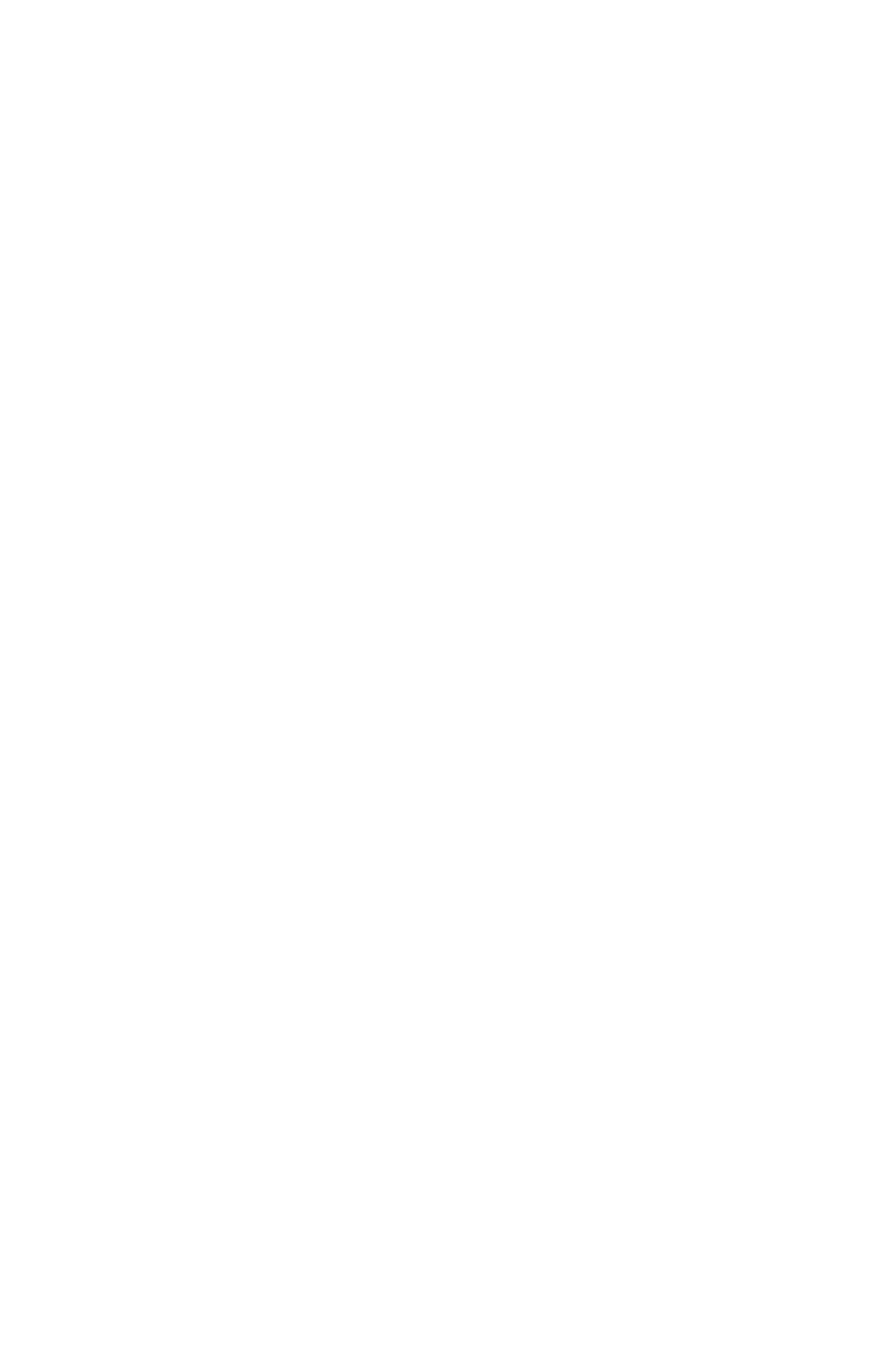## **TABLE OF CONTENTS**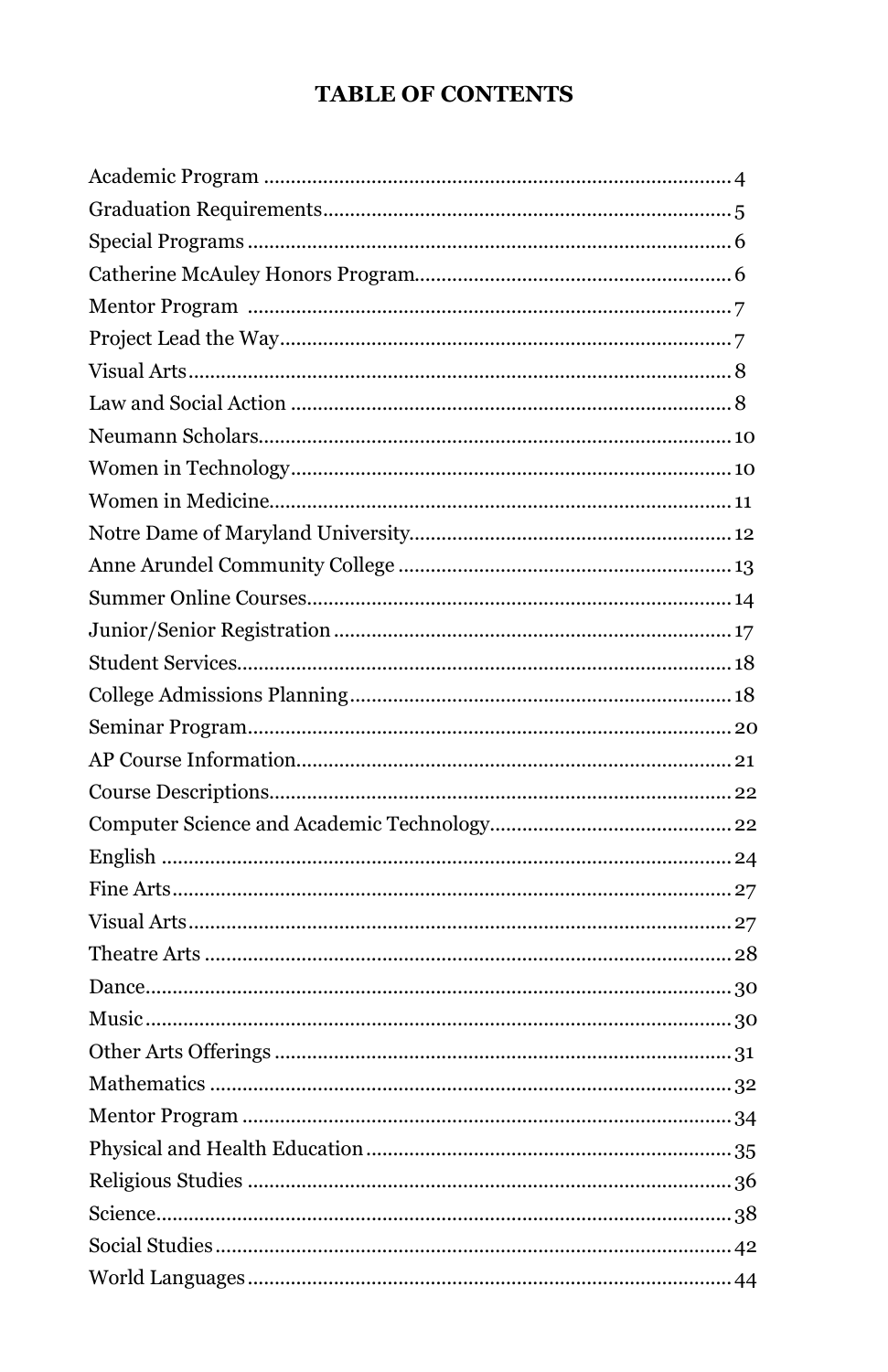### **ACADEMIC PROGRAM COURSE OUTLINE 2021—2022**

#### **Class of 2025**

Religious Studies Language and Literature I Mathematics United States History Biology French or Spanish Design: Technology Fine Arts Elective

#### **Class of 2024**

Religious Studies Languages and Literature II Mathematics Physical Science or Introduction to Physics (H) Modern World History French or Spanish Physical and Health Education

#### **Class of 2023**

Religious Studies/Social Service Language and Literature III or AP Language and Composition Mathematics U.S. History II or AP U.S. History II Elective #1 (Recommend World Languages) Elective #2

#### **Class of 2022**

Religious Studies Language and Literature IV or AP Literature and Composition **Mathematics** Elective #1 Elective #2 Elective #3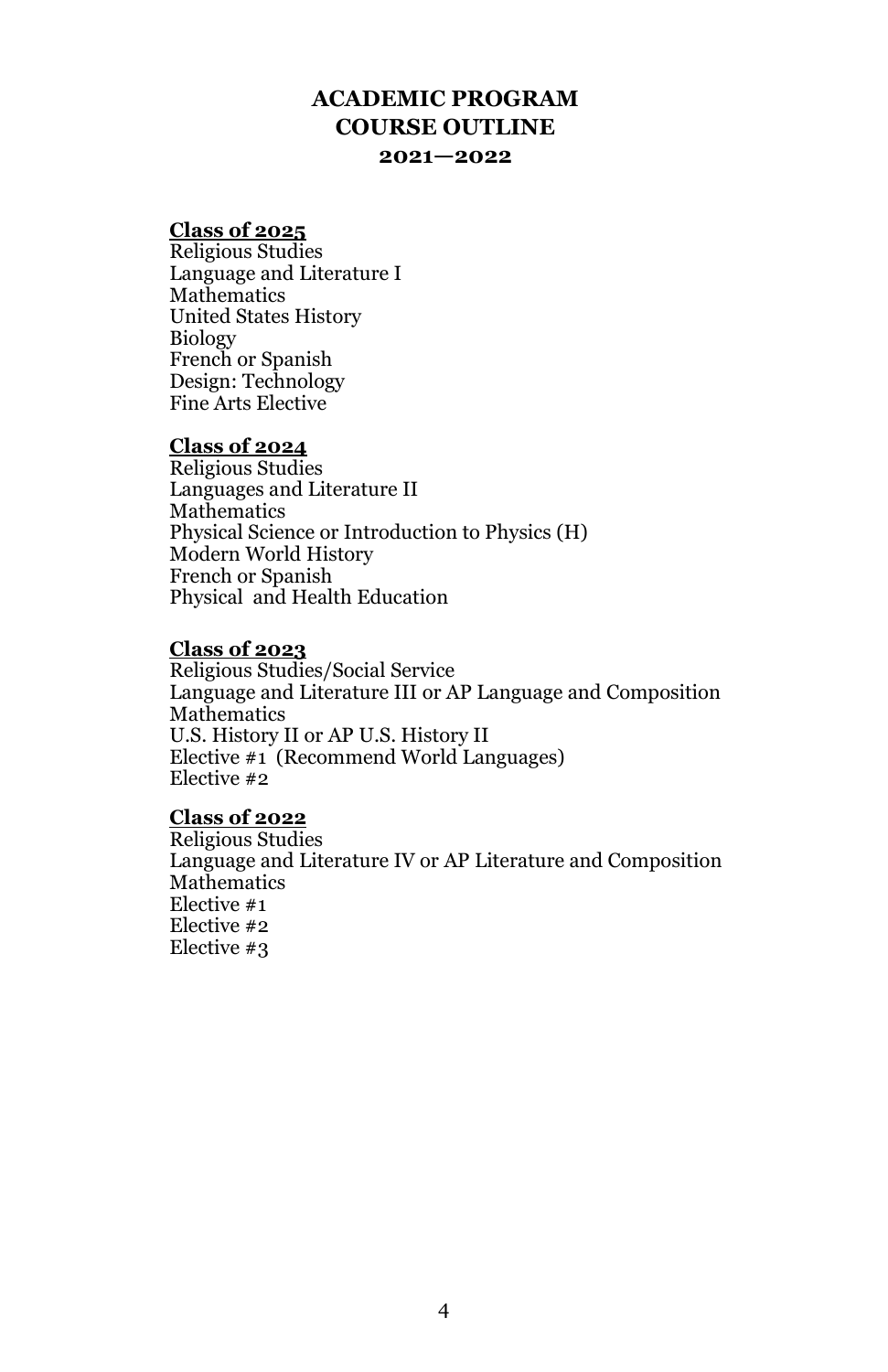### **GRADUATION REQUIREMENTS**

| Religious Studies                                                                | 4.00 credits plus 0.50<br>credit Social Service |
|----------------------------------------------------------------------------------|-------------------------------------------------|
| English                                                                          | 4.00                                            |
| Mathematics                                                                      | 4.00                                            |
| Science                                                                          | 3.00                                            |
| Social Studies (including 1.00 U.S.<br>History plus 0.50 American<br>Government) | 3.00                                            |
| World Language (two consecutive<br>years of one language)                        | 2.00                                            |
| Fine Arts*                                                                       | 1.00                                            |
| Physical and Health Education**                                                  | 1.00                                            |
| Electives***                                                                     | 3.00                                            |
| Total:                                                                           | 25.50                                           |

The following are requirements for graduation from Mercy High School:

Transfer students into Mercy after 9th grade who did not have Religious Studies courses in their previous schools are not required to make up those credits in Religious Studies.

\*Students may apply only 0.50 credit from participation in Fine Arts co-curricular activities toward satisfying the Fine Arts requirement.

\*\*Except for students in special programs, the Physical Education graduation requirement cannot be met by applying credits from sports.

\*\*\*The electives requirement may not be met by credits earned through sports or co-curricular activities.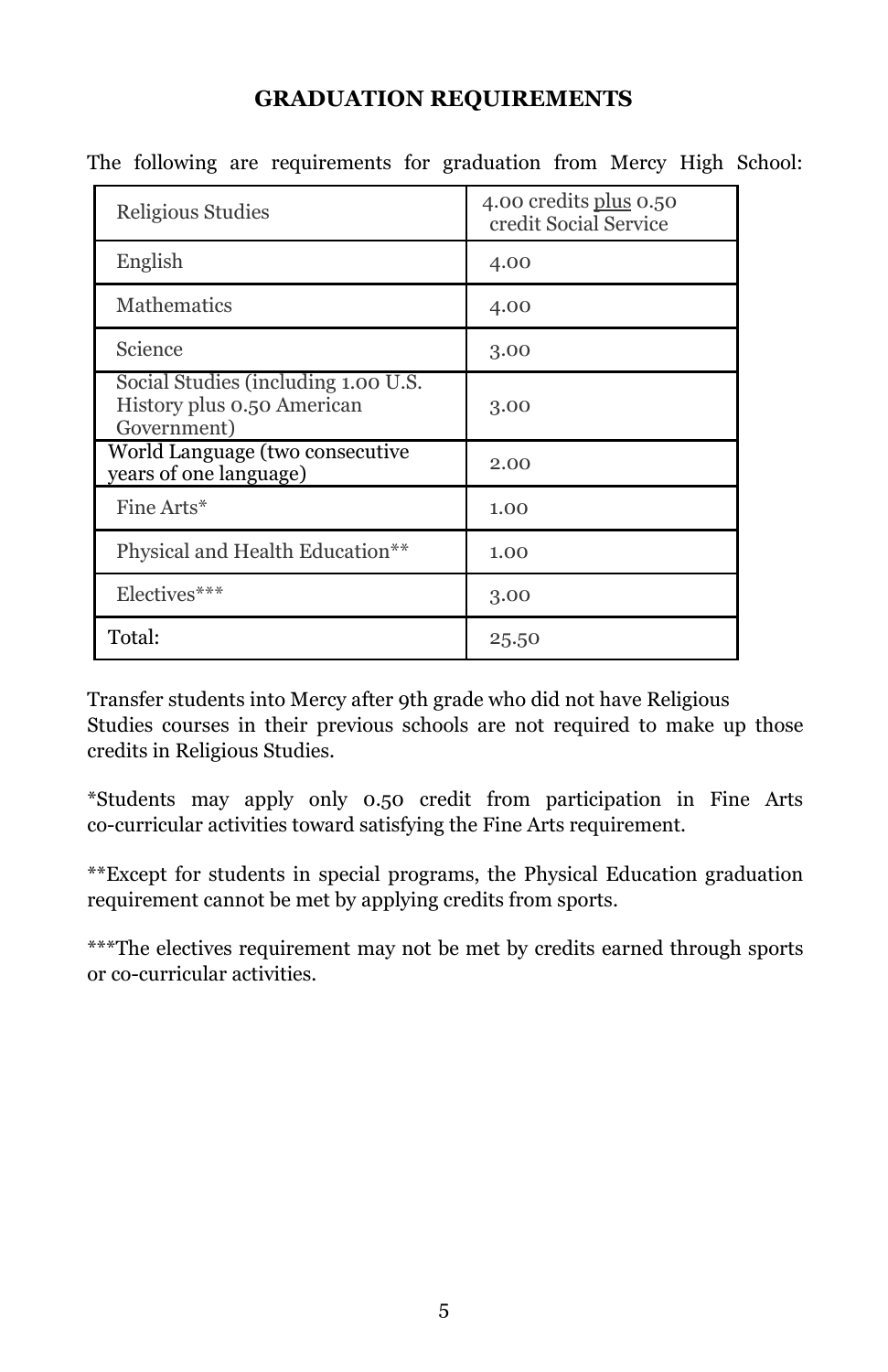### **SPECIAL PROGRAMS**

### **The Catherine McAuley Honors Program**

The Catherine McAuley Honors Program provides the opportunity for students to meet rigorous academic challenges, building confidence as scholars and thinkers. McAuley Scholars are required to develop their leadership skills by participating in at least one extracurricular activity each year and achieve an overall B average or better for final grades in all courses each year.

McAuley Scholars complete the program with a Capstone Service Project, initiated in the second semester of junior year. The service project is linked to one of the Critical Concerns of the Sisters of Mercy and is designed to ensure that McAuley Scholars research causes of an identified problem, generate insights into possible solutions, and develop a deeper understanding into its complexities. The experience culminates in responsible community action and reflection on both the process and its results.

#### **Requirements:**

| 9th Grade  | The Honors sections of the curriculum<br>Math courses determined by placement testing<br>٠<br>Participation in extracurricular activity<br>B or better in final grades for each course                                                                |
|------------|-------------------------------------------------------------------------------------------------------------------------------------------------------------------------------------------------------------------------------------------------------|
| 10th Grade | Students choose Honors study in at least two disci-<br>plines: Math, Science, English, Social Studies, and<br>World Language<br>Participation in extracurricular activity broadened<br>B or better in final grades for each course                    |
| 11th Grade | Students continue in the most challenging courses in<br>disciplines of choice.<br>Initiation of Capstone Service Project.<br>Participation in extracurricular activities or leader-<br>ship in one<br>B or better in final grades for each course     |
| 12th Grade | Students continue in the most challenging courses in<br>disciplines of choice.<br>Completion and presentation of Capstone Service<br>Project<br>Participation/leadership in extracurricular activities<br>B or better in final grades for each course |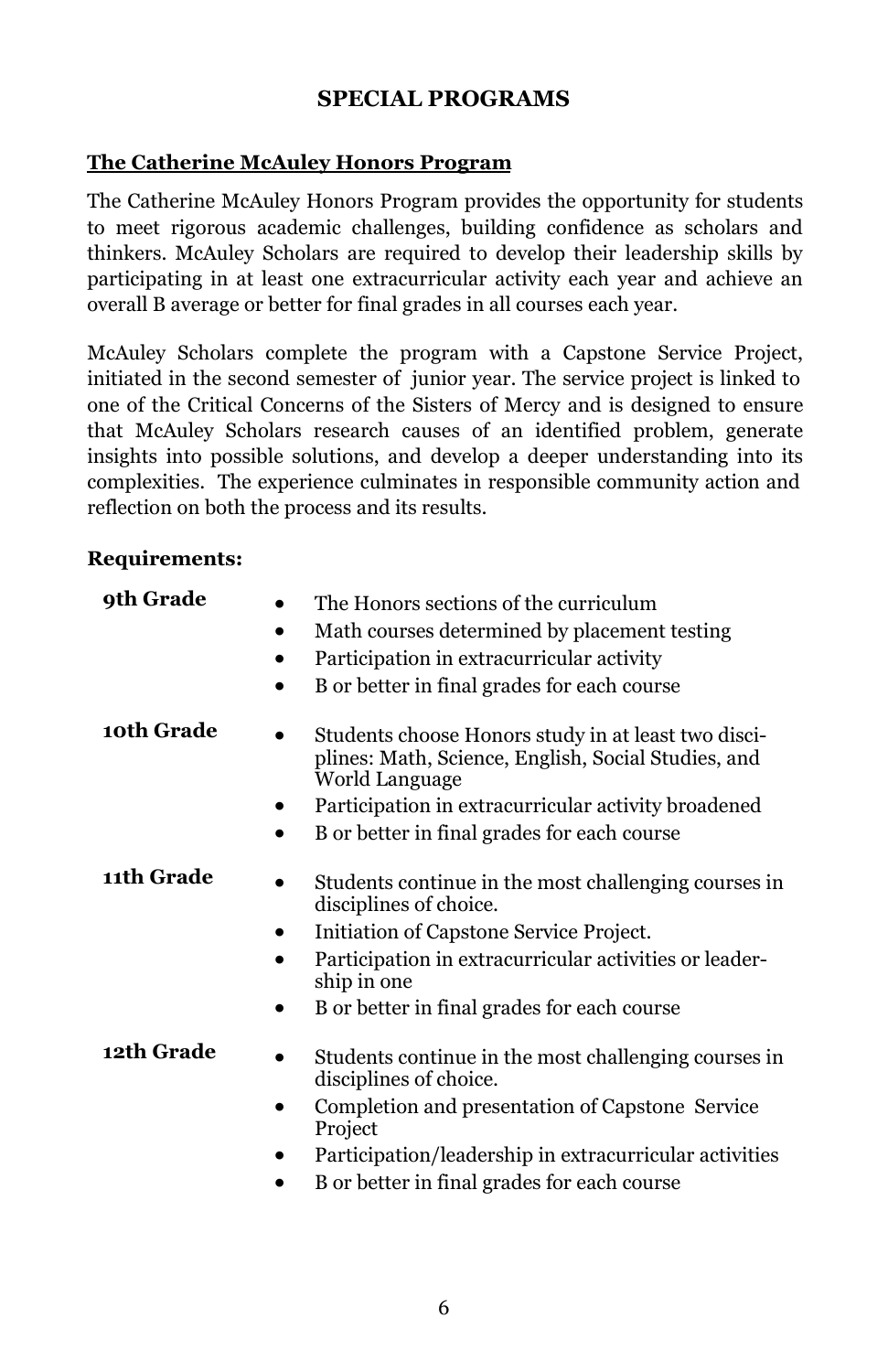### **The Mentor Program**

A signature program of Mercy High School, the Mentor Program allows selected juniors to work with a "wise adviser," who accepts the student as a protégé, so she can explore an individually chosen field of interest beyond the traditional academic setting. Those in the Mentor Program can conduct an independent study for one or two semesters, with a minimum of thirty hours each quarter to be devoted to it. Research on the outlook for the profession, its current challenges, and the pathway to achieve mastery in it are part of the student's investigation. A final reflective paper marks the culmination of the course. A proposal outlining the goals of the rising junior and specific plans for her study is required.

### **Project Lead the Way- Biomedical Sciences (PLTW)**

The Biomedical Sciences Program comprises a sequence of classes that allows each student to investigate the roles of biomedical professionals as she studies human medicine, physiology, genetics, microbiology, and public health in the context of real-world cases. Students work with one another to understand and design solutions to some of the pressing health challenges facing the world. The project-based aspects of the curriculum give students a chance to identify a problem, apply what they know, and find unique solutions as they lead their own learning. PLTW courses complement the regular sequence of math and science courses required in the curriculum.

Students in PLTW-Biomedical Sciences are exempt from technology requirement of ninth grade. They need to fulfill Physical Education and Fine Arts requirements before graduation. This can be by summer online courses or taking Physical Education and identified arts courses in the junior and senior years.

### **Requirements:**

| 9th Grade  | Principles of Biomedical Science |
|------------|----------------------------------|
| 10th Grade | Human Body Systems               |
| 11th Grade | <b>Medical Interventions</b>     |
| 12th Grade | <b>Medical Innovations</b>       |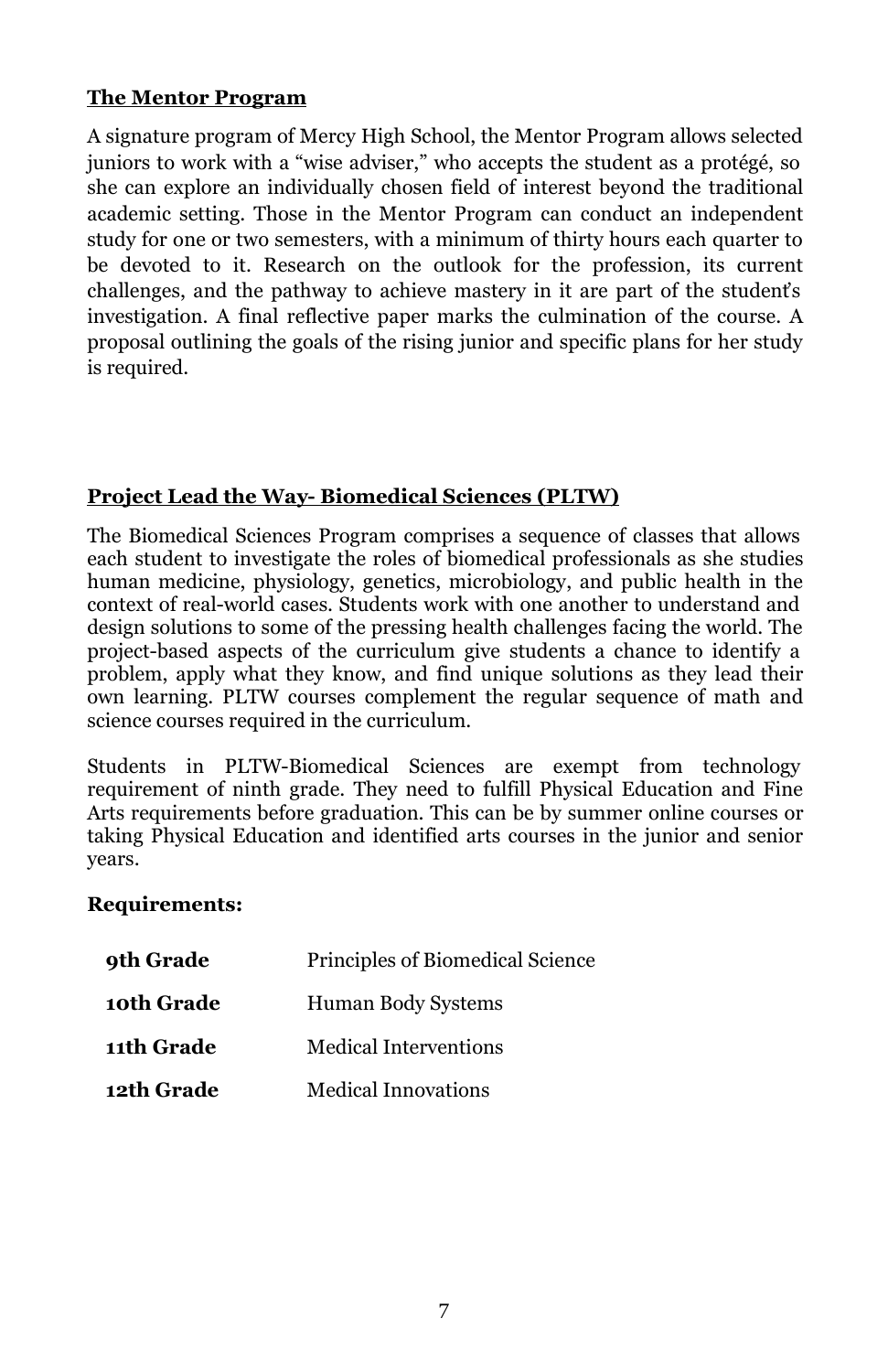### **Visual Arts Program**

Mercy's four-year visual arts program is for students with a serious interest in and talent for developing their artistic skills. Many graduates of the visual arts program pursue the visual arts in college or find a career path in the visual arts.

Art students explore the elements and principles of art and design and the history of art. Students will develop their skills and learn to work in a variety of media. The sequence of classes assists artists in the creation of a portfolio to be submitted for Advanced Placement Studio Art credit in the senior year.

### **Requirements:**

| 9th Grade  | Introduction to Drawing (0.50 credit)                                                   |
|------------|-----------------------------------------------------------------------------------------|
| 10th Grade | Basic Design (0.50 credit)                                                              |
| 11th Grade | Introduction to Studio Techniques: Mark Making<br>(full year course)                    |
| 12th Grade | Introduction to Painting (full year course);<br>Independent Study Studio Art (optional) |

### **The Law and Social Action Program**

The Law and Social Action program provides students with opportunities to evaluate how interdependence, as well as political, legal, social and economic change, affect all communities, with a focus on both globalization and sustainable development. A study of social change through governance, social and legal policy, and justice provides students with an understanding of both individual and systemic power; she will be encouraged to engage in innovative, responsible action.

### **Requirements:**

#### **Year 1:**

- Students are required to attend three or four Symposiums
- Students keep a journal with a reflective assignment after each symposium
- 9th Grade Project through a Social Justice and Public Policy lens.
- Students in the first year of the program are expected to be active participants of one-two clubs/organizations\*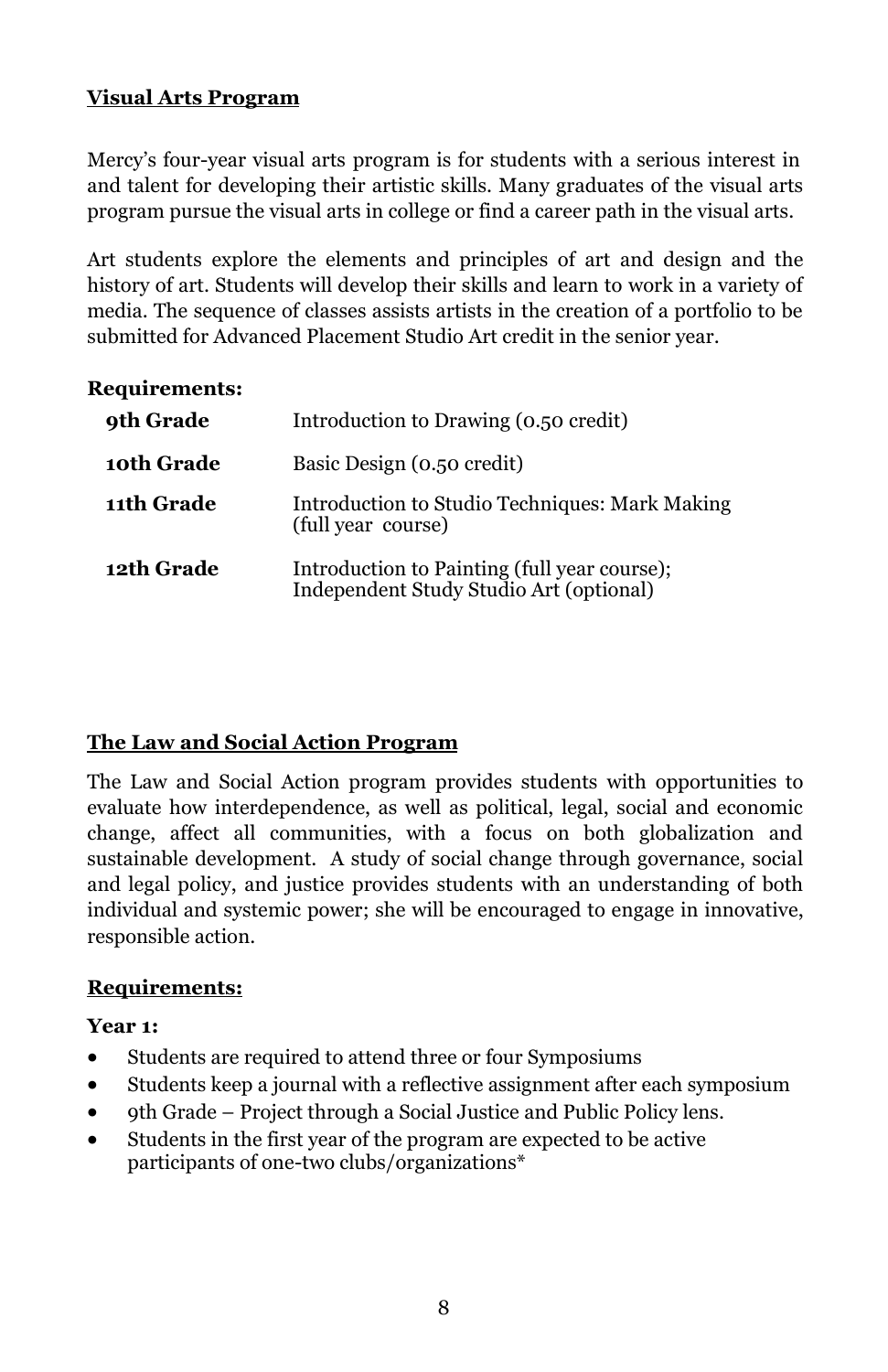### **Year 2:**

- Students are required to attend four Symposiums
- Students participate in three or four field trips focused on public policy
- Students keep a journal with a reflective assignment after each symposium
- Applicable and rigorous coursework especially in Social Studies
- 10th grade Personal Project related to action research/critical concern

Students are expected to continue participation in one-two clubs/organizations

### **Years 3 and 4:**

- Year 3 and 4 students work in collaboration to present material for Symposiums
- Coursework:
	- $\Diamond$  Participation in the Mentor Program (Encouraged)
	- Global Issues
	- The History of Baltimore City
	- Law and Society
	- World Language
	- $\Diamond$  Additional Electives that complement the program
- Students are expected to take on a leadership position in one of the two clubs/organizations.
- Students may take advantage of possible internship opportunities.
- Juniors and Seniors in the Law and Social Action program are encouraged to participate in the following:
	- Mercy Girl Effect Conference
	- Ignatian Family Teach-In
	- Baltimore Student Diversity Leadership Conference (AIMS)
	- $\Diamond$  Summer programs supported by the American Bar Association
	- Internships
- Students will report on their experience at a Law and Social Action Consortium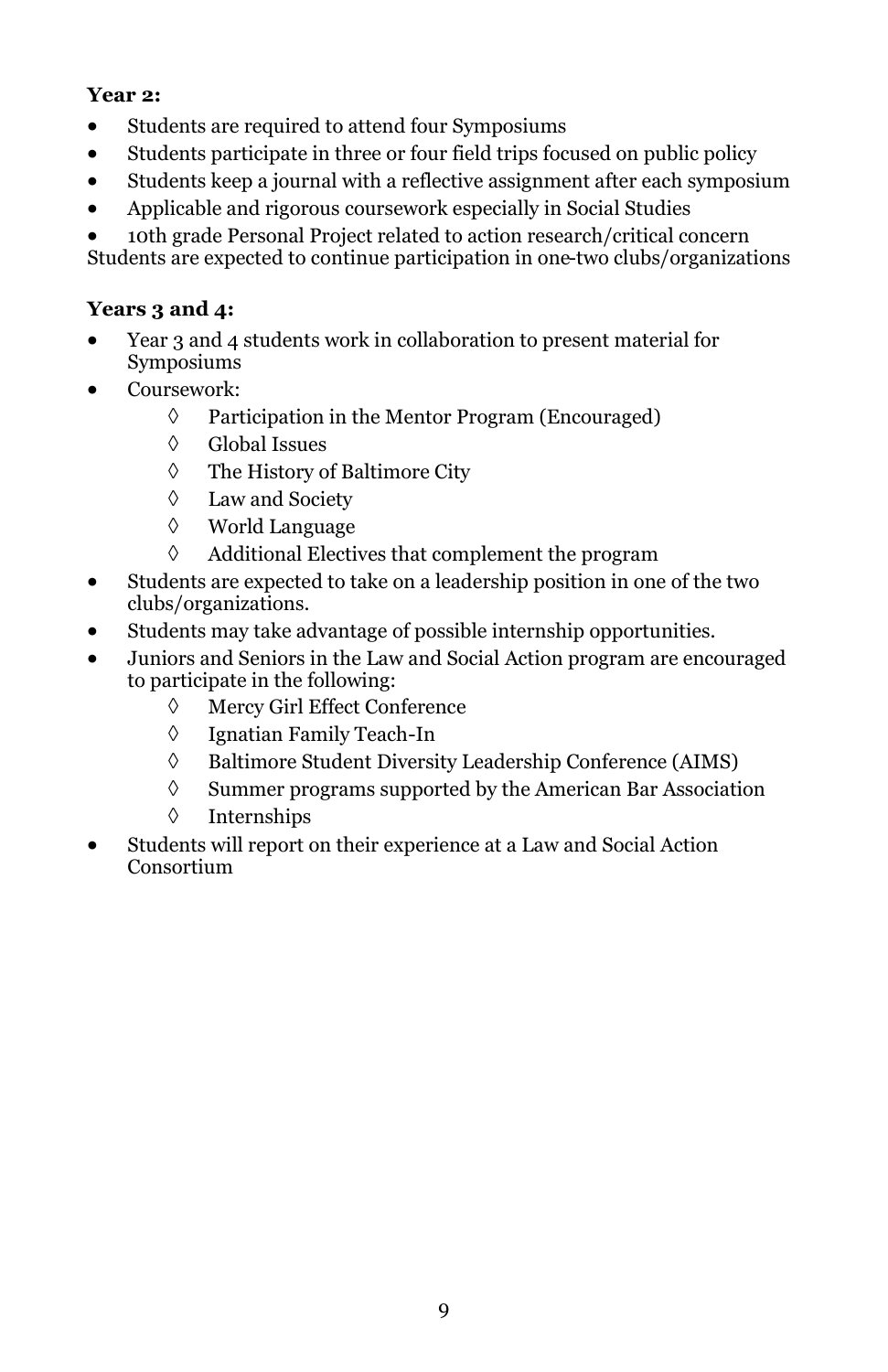#### **The Sister Agnese Neumann Scholars Program in Partnership with MedStar Good Samaritan Hospital (Neumann Scholars)**

MedStar Good Samaritan Hospital is recognized for its excellence in the Center for Successful Aging, Occupational and Physical Therapy, Nursing, and Community Health. In the first year of the program, the Neumann Scholars will be able to experience each of these specialties, and in addition, participate in training for infection prevention and patient safety through monthly visitations to the hospital. In the second year, Neumann Scholars will receive vital signs training and CPR, and will be able to participate in the Dine and Discover Series, to which clinicians at the hospital are invited. In the third year, Neumann Scholars will be assigned a mentor who, through bi-monthly meetings, will help them develop an internship practicum project for the following summer.

### **Requirements:**

**Year 1:** The highest level of science and mathematics to which one is assigned. Field trips to MedStar Good Samaritan Hospital for rotations and skills training.

Year 2: The highest level of science and mathematics to which one is assigned. Field trips to MedStar facilities in Baltimore City for skills training and participation in Dine and Discover at MedStar Good Samaritan

**Year 3:** The highest level of science and mathematics to which one is assigned. Bi-monthly meetings with mentor at MedStar Good Samaritan to develop and construct an internship practicum project for the following summer.

**Summer of Year 3:** Practicum in Healthcare Careers: 6-8 week practicum the with mentor in selected discipline

### **Women in Technology**

The four-year program introduces participants to the possibilities of a career in technology. Experience is provided in programming, networking, operating systems, graphics, databases and information retrieval, security, emerging technologies, and design of software, hardware, and websites. The social issues involving internet security, privacy, copyright, and the impact of technology are also explored. Students edit both audio and video material, and have vast opportunity to provide service to the Mercy community using their expertise. Students are also able to explore career paths in technology via networking with women in the field and through field trips.

#### **Requirements:**

Design: Technology Programming I and II AP Computer Science Principles (prerequisite Programming I and II) Computer Science Independent Study (11th or 12th grade) or any one additional Computer science elective Minimum 4 hours of school service per year Participation in all field trips and meetings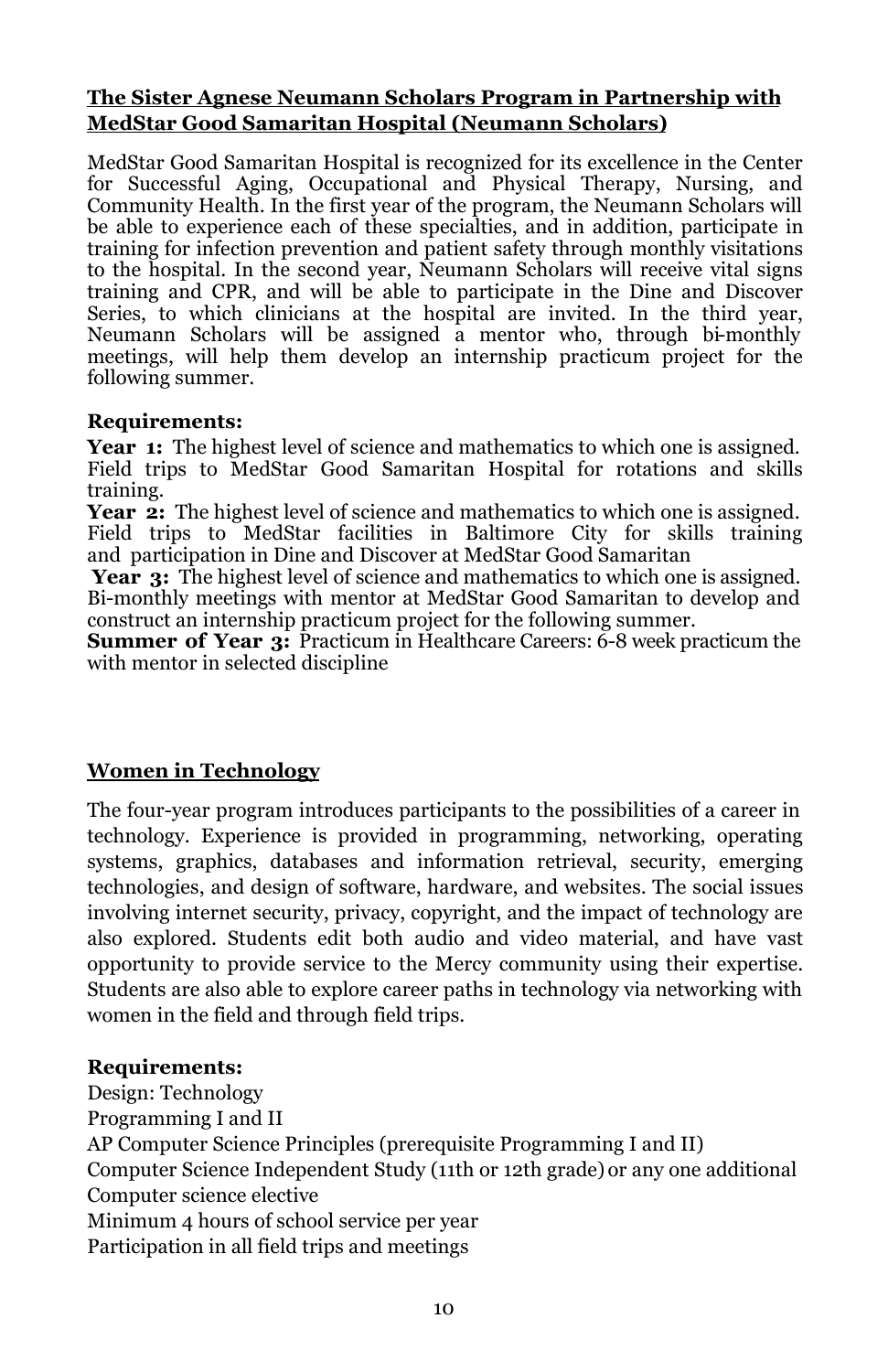# **Women in Medicine in Partnership with Mercy Medical Center**

Credit .25 yearly

The partnership between Mercy High School and Mercy Medical Center is a unique one and offers Mercy students an unparalleled opportunity to work closely with medical professionals.

During the ninth grade, WIM students travel to the Medical Center and explore multiple domains of hospital life. During the sophomore year, Mercy students travel to the hospital each month for a variety of independent rotations, and the participation in a speaker series. These talks and activities include information on breast health and forensic nursing, activities in the NICU and the observation of a live surgery. Juniors work as a team to investigate medical case studies. Students take on various roles of medical professionals and research the diagnoses and treatment for the patient.

### **Requirements:**

| 9th Grade         | The highest level of Biology and Mathematics to which one is<br>assigned/Field Trips to Mercy Medical Center                                                                                                                                        |
|-------------------|-----------------------------------------------------------------------------------------------------------------------------------------------------------------------------------------------------------------------------------------------------|
| 10th Grade        | Introduction to Physical Science or Introduction to Physics<br>(Honors) and Mathematics, each reflecting the maximum<br>challenge attainable for that student.<br>Field trips to Mercy Medical Center and participation in<br><b>Speaker Series</b> |
| 11th Grade        | Chemistry and Mathematics, each reflecting the maximum<br>challenge attainable for that student. Team case studies and<br>research.                                                                                                                 |
| <b>12th Grade</b> | Physics (Honors), Biology II, or AP Biology, and<br>Mathematics. Continuation of research and presentation of<br>medical case.                                                                                                                      |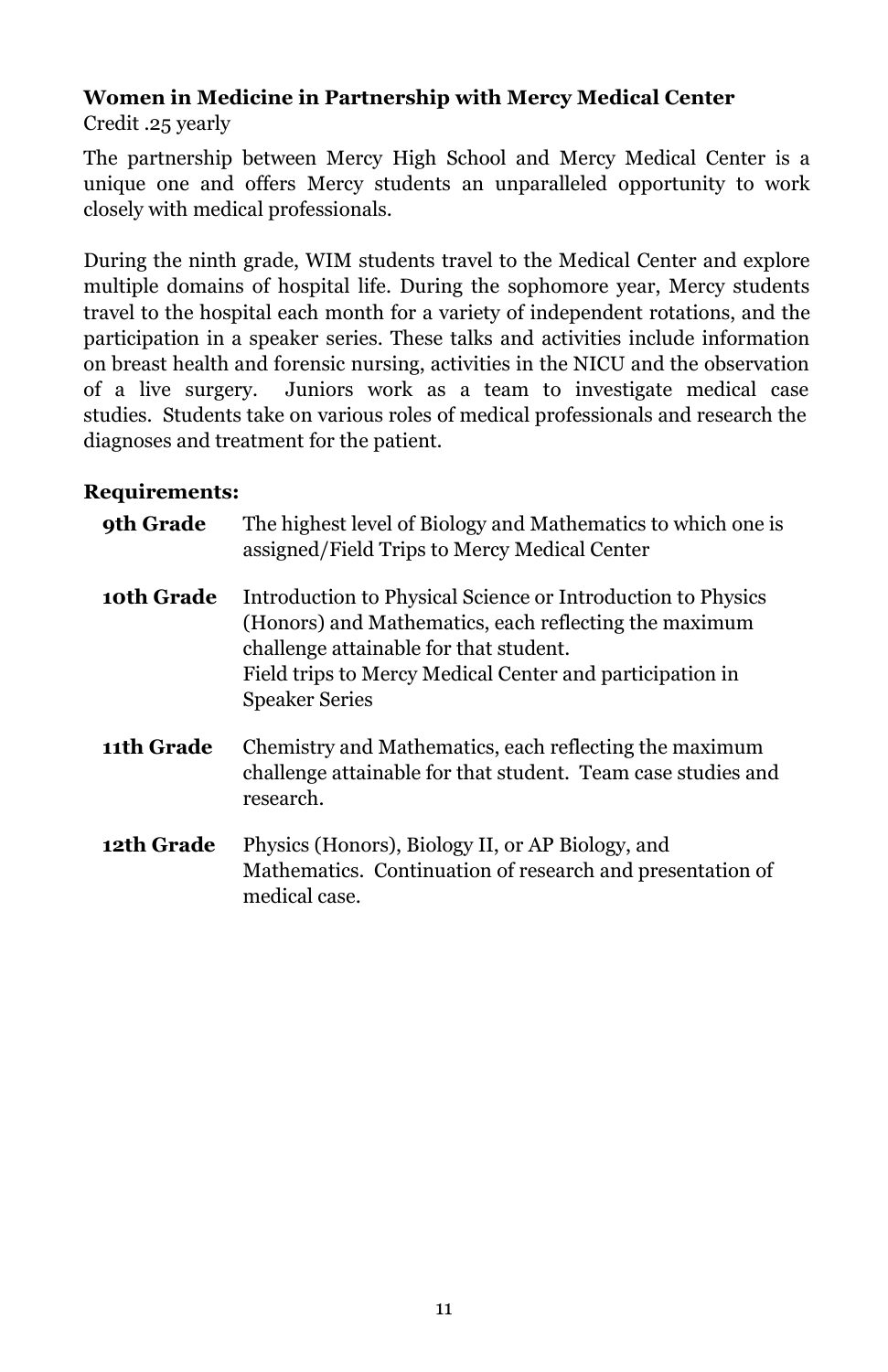### **Dual Enrollment Program with Notre Dame of Maryland University**

Juniors and seniors who enroll and earn at least a C in identified courses at Mercy High School will, at their completion, be awarded college credit as well as credit to graduate.

In order to participate in this program, students must have a GPA of 3.0 or higher. To earn college credit, juniors may take 2 of the courses listed above and seniors may take 3. Each course will earn 3 college credits. Should a student take 5 such courses, she would have earned 15 college credits upon graduation, equivalent to the first semester of college.

Each dual credit course carries a fee of \$270. Each Mercy Girl enrolled in a class for dual enrollment would have a transcript from Notre Dame of Maryland University, listing the courses in which she enrolled and passed, with her Mercy grade on it. The NDMU transcript will be a supplement to the Mercy High School transcript.

| <b>Mercy Course</b>           | Listed on the NDMU transcript |
|-------------------------------|-------------------------------|
| <b>English</b>                |                               |
| AP Language and Composition   | <b>Eng 101</b>                |
| AP Literature and Composition | <b>Eng 298</b>                |
|                               |                               |
| Mathematics                   |                               |
| Pre-calculus (Honors)         | Math 107                      |
| <b>AP Calculus AB</b>         | <b>MAT 211</b>                |
| <b>AP Calculus BC</b>         | <b>MAT 212</b>                |
|                               |                               |
| Science                       |                               |
| <b>AP Biology</b>             | <b>Bio 110</b>                |
| Physics (Honors)              | Phy 101                       |
|                               |                               |
| <b>Social Studies</b>         |                               |
| <b>AP Psychology</b>          | <b>Psy 101</b>                |
| <b>Global Issues</b>          | Pol 103                       |
|                               |                               |
| <b>World Languages</b>        |                               |
| French $4/5$                  | Fr 103                        |
| Spanish $4/5$                 | Sp 103                        |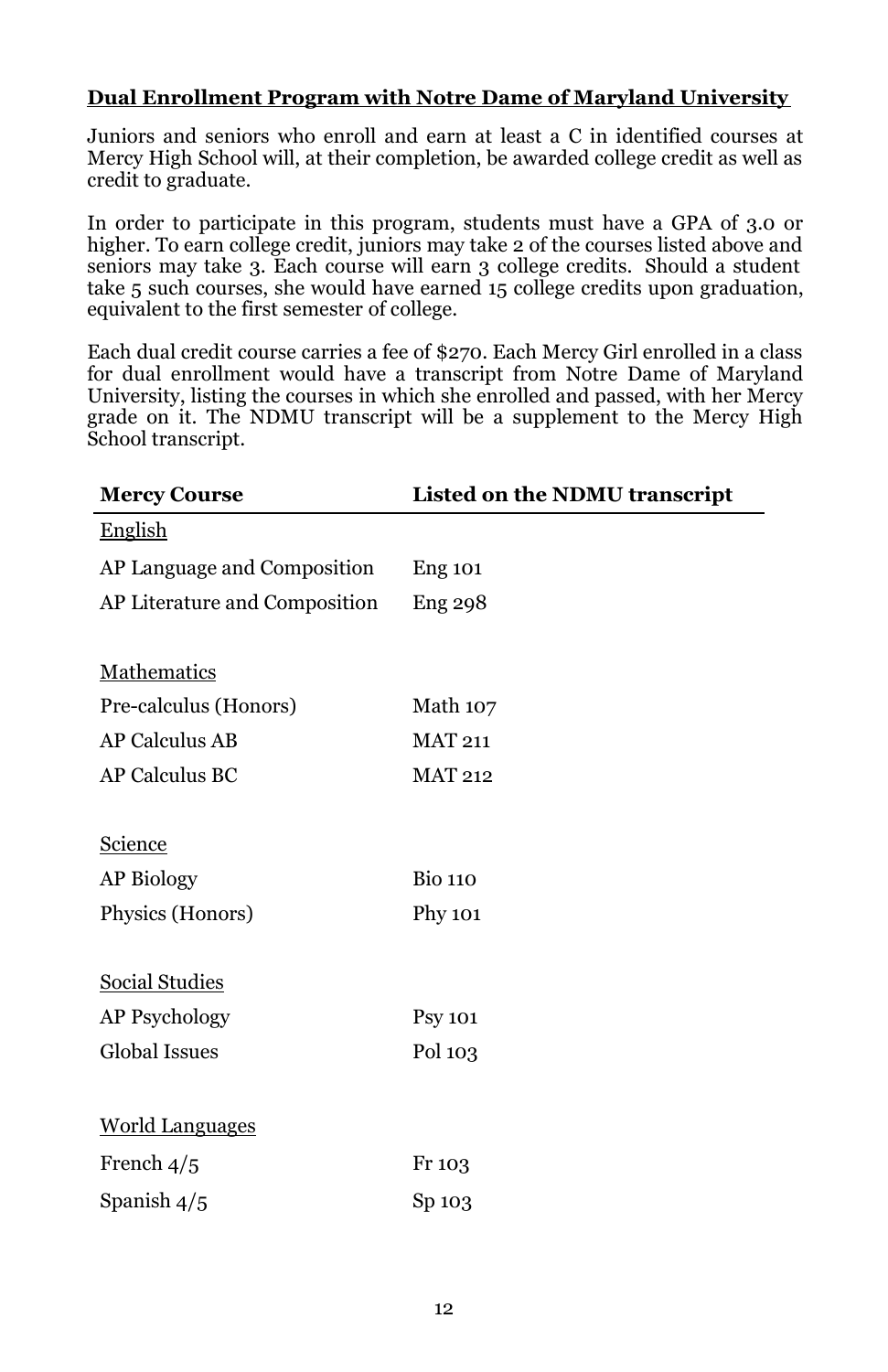### **Dual Enrollment with Anne Arundel Community College**

Seniors who have demonstrated sufficient academic success can enroll in courses with Anne Arundel Community College. Applications need to be approved in advance. Those who earn a C or better in such a course will receive credit both from AACC and from Mercy High School. Anne Arundel Community College tuition applies to this opportunity.

**Introduction to Sociology (online) Credit: 0.50 Semester 2 J/S**  This course is taught online through Anne Arundel Community College. A student completing this course will earn 0.50 credit through Mercy High School and three college credits through AACC. An additional fee is required. Students will learn sociological principles and perspectives as a way of understanding everyday social life, study meanings and functions of various roles in historical and contemporary societies, and evaluate causes, consequences and comparisons of social hierarchies. Prerequisites: administration approval. PSAT/SAT verbal score over 500.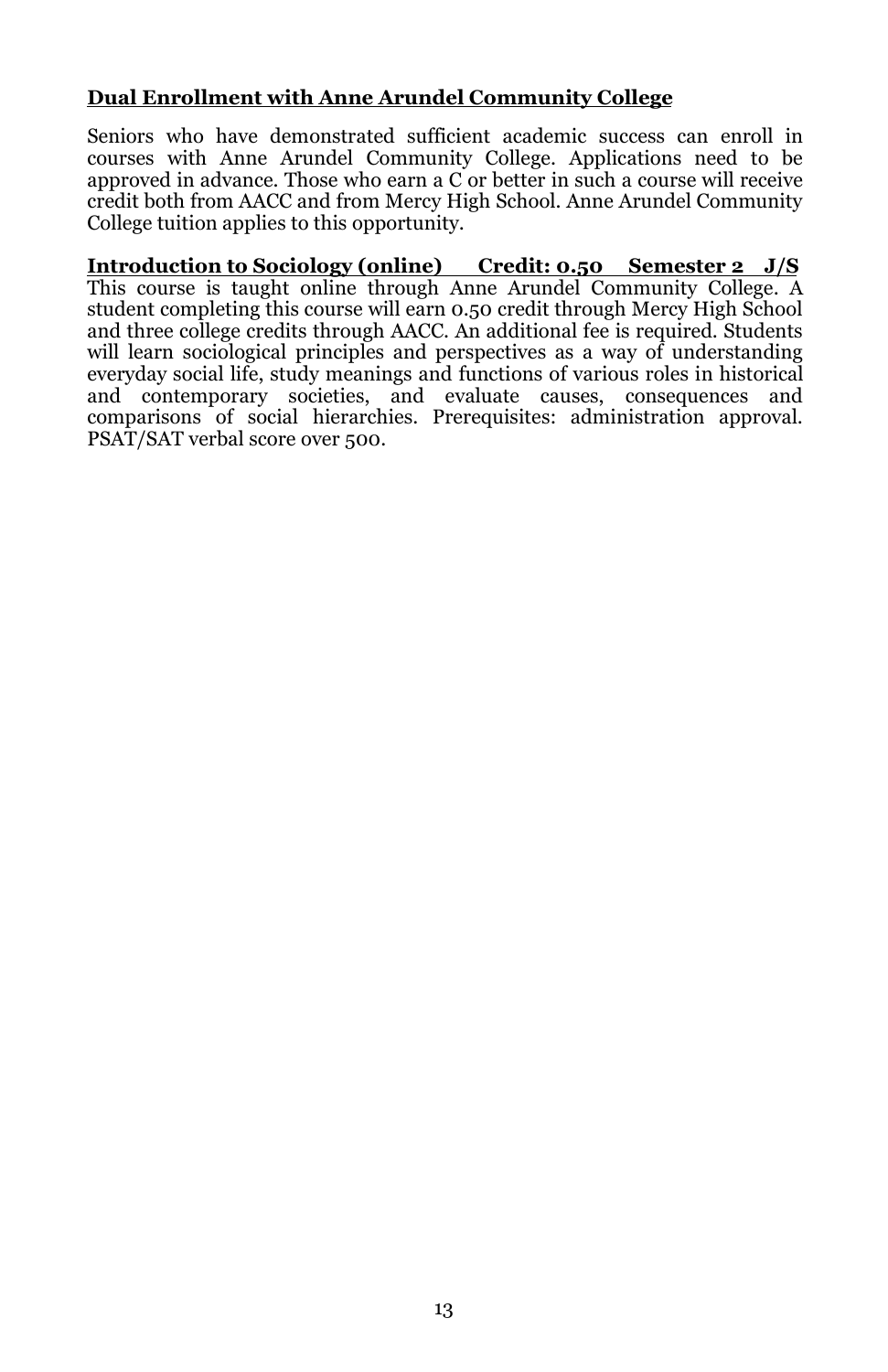### **SUMMER SCHOOL COURSES FOR ORIGINAL CREDIT**

Any student who would like to take a summer school course for original credit must fill out the appropriate paperwork from the Office of Academic and Student Affairs and procure the permission of the department chair of the course she intends to take and the principal. Mercy Learning Online courses are automatically approved.

### **SUMMER ONLINE COURSES (2021)**

The following online courses are offered to students for original credit through Mercy Learning Online (MLOL). MLOL courses are asynchronous. Students may access and complete material within the course session to accommodate their summer schedule; however, they must adhere to assignment due dates. MLOL instructors will offer an optional live session once each week for students who need assistance with assignments or clarity of material.

Courses earn  $0.50$  credit and run June  $14 -$  July 16, 2021. Registration begins April 19th and is open to all Mercy students. Tuition is \$340 per course.

#### **American Government**

Students will study the foundation, theory, structure and process of American government. Students will analyze the Constitution and learn the branches of the government and their roles and functions. Through exploration of current governmental issues, public policy and the responsibilities of citizenship, students will further develop their skills of critical analysis.

#### **Anatomy**

Lessons include an introduction to anatomy including language, organ systems, and types of tissues; study of the skeletal and muscular systems; study of the cardiovascular and respiratory systems; study of the digestive and nervous systems; and study of the urinary system and reproductive systems. Each lesson includes material to read and web sites to access for information. Assignments require writing, analysis, critical thinking, and demonstration of core knowledge and concepts.

### **Art History**

Students will study the visual arts in historical and cultural contexts. Study ranges from prehistoric through Egyptian art up to modern art. Each topic includes information on the time period, its characteristics, key artists and key works. Students will further develop their skills of critical analysis and be encouraged to strengthen and deepen appreciation for the arts. (Can be applied toward the fine arts graduation requirement.)

### **Astronomy and Cosmology**

Humans have gazed into the sky for thousands of years pondering how our lives have connected to the sun, moon, and stars. Through the science of astronomy, we now know that our connection to the Universe goes deeper than our ancestors could imagine. From Einstein's theory of relativity to the exploration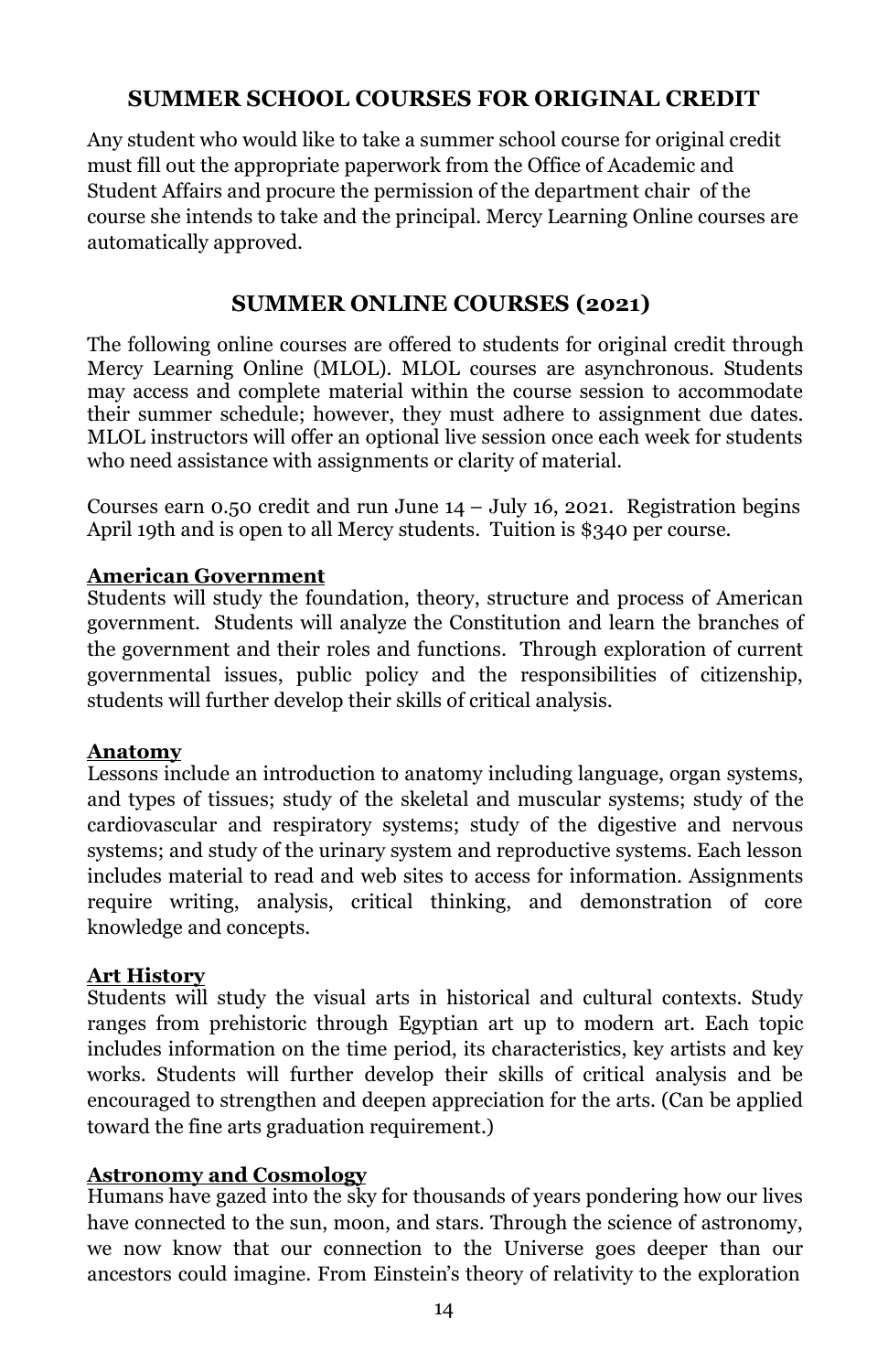of the delicate relationship between our Earth and the Sun, this course explores some of the major discoveries in astronomy and cosmology. Topics to be covered include the history of the telescope, The Big Bang Theory, stellar evolution, comets and asteroids, planets and moons, astrobiology, black holes and quasars, and the role of Catholicism in science and the exploration of space.

### **Creative Writing**

Creative Writing is a form of art and personal expression. Writing expands one's understanding of the world, its people, and oneself. This Creative Writing course is designed to aid students in their creative expression, as well as delivery of one's writing. Students will read and engage in activities/ assignments about the craft of writing while also creating their own work. This new knowledge will be used to complete the required assignments. This course provides students the opportunity to create original forms of descriptive writing, poetry, drama, fiction, and nonfiction. Creative writing techniques and skills will be explored and applied.

### **Digital Marketing**

This performance-based course introduces students to the components of marketing, which utilize internet and online-based digital technologies and platforms to promote products and services. Students will learn the principles and design skills to digitally create advertisement layouts, websites, mobile app design, and social media campaigns. Units of study include: Basics of Marketing and Promotion, Digital Advertising and Ethics, Layout and Page Design, Mobile App Design, Social Media Campaign, and Website Design.

#### **Economics**

Students will study basic economic theory. Moreover, they will learn to apply basic economic concepts to real-world issues and problems. Knowledge of fundamental principles and application of theory will be addressed. Through this application, students will further develop their skills of critical analysis.

#### **Fitness**

Learn about the components of fitness, the F.I.T.T. principle and developing a personal fitness plan, fitness and safety, and healthy eating. Students will further develop their skills of critical analysis and be encouraged to strengthen and deepen appreciation for the need for fitness.

### **Global Affairs**

Students will explore a number of critical issues that face the global community. Topics will be chosen from historical and current economic, geographic, cultural and political issues. Study will focus on developing critical thinking skills.

#### **Health**

Students will learn about and research contemporary health issues. Students will be able to apply practices and habits that will enhance their general health. Using the four domains (physical, social, emotional, and intellectual) of health, students will be able to specify healthy and unhealthy practices within each domain. By recognizing and critically analyzing current health problems for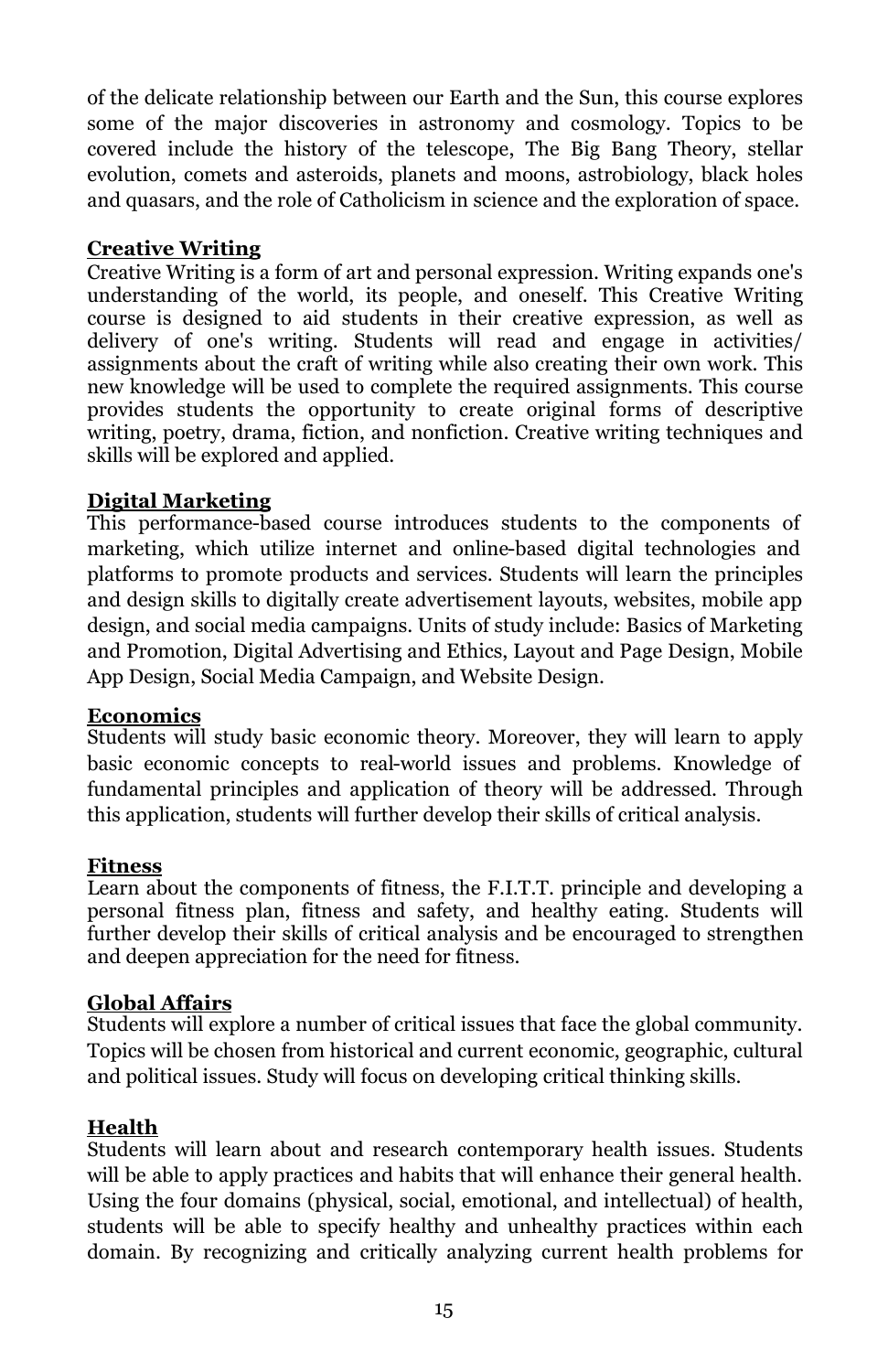adolescents, students will discover prevention techniques and solutions to implement into their own lives.

### **Introduction to Psychology**

The focus will be on learning basic theories and principles of psychology. Four major areas of the study of psychology will be considered. In exploring these areas, students learn that the study of behavior and mental processes is extensive, interesting and can become the work of one's life. This course shall consider the areas of: Developmental Psychology, Cognition/Motivation and Emotions, Personality and Social Psychology. Students will further develop their skills of critical analysis and be encouraged to strengthen and deepen their understanding of the field of psychology.

### **Music Appreciation**

Students will study music in its historical and cultural contexts. Study will include a variety of genres and will include the works and contributions of significant artists and composers. Students will further develop their skills of critical analysis and be encouraged to strengthen and deepen appreciation for music.

### **Sociology**

Students will study sociology, the study of human society and social behaviors. Sociologists are mainly interested in social interaction or how people relate to one another and influence each other's behavior. Students will further develop their skills of critical analysis and be encouraged to strengthen and deepen their understanding of human and social behavior.

#### **Speech**

Students will study the basic principles, components, and skills of effective speaking and listening. Study will include research, writing, speaking, listening, and evaluating. Students will study effective uses of rhetoric and persuasion. A textbook is used for this course to provide additional resources for study.

#### **Street Law**

Students will explore the knowledge and skills necessary to live in a lawful society. Topics will include the differences in Civil and Criminal law. New and in development for summer 2018, a variety of resources will be used to enhance learning. This course is designed for students with an interest in the law and in a study of society.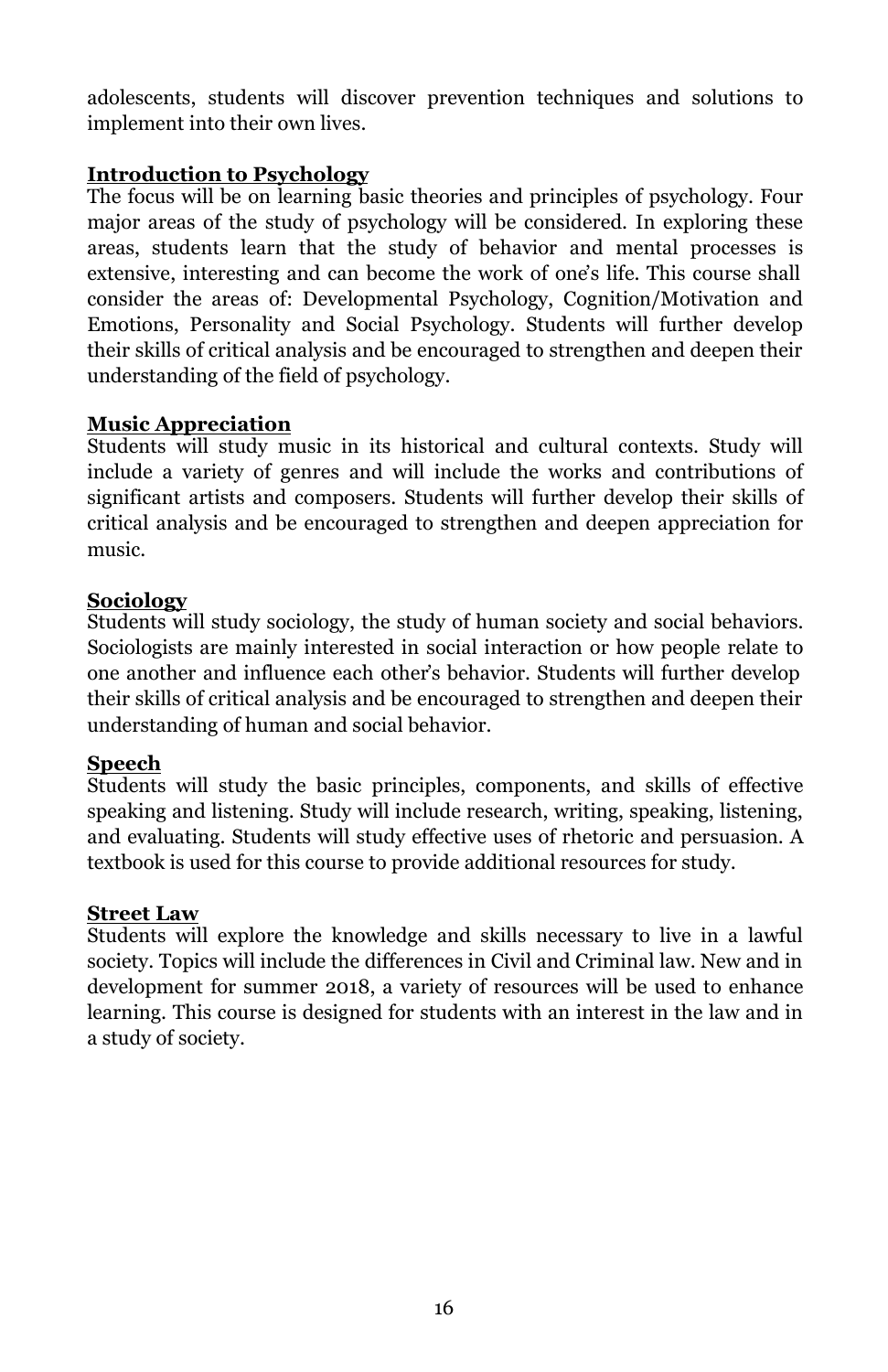### **JUNIOR/SENIOR REGISTRATION**

**Important:** Given the many elective offerings for juniors and seniors, depending upon enrollment, a course may not be offered if it does not have sufficient numbers. It is **critical** to indicate first, second, third, and fourth choices on your course selection form.

The following credit and course requirements are applicable to **juniors**:

**Credits:** 6.5 minimum

**Courses:** 6 courses each semester

Juniors are required to take Religious Studies, Language and Literature, Mathematics, and U.S. History; a third year of World Language is recommended.

The following credit and course requirements are applicable to **seniors:**

**Credits:** 6.0 minimum

**Courses:** 6 courses each semester

Seniors are required to take Religious Studies, Language and Literature, and Mathematics.

### **Course Registration:**

- Submit re-enrollment agreement by March 15th.
- Discuss your future plans and courses with your parent(s)/guardian(s) and your adviser.
- Of the courses on your course selection sheet, select and check those that are your highest priority.
- Look at the remaining courses on your planning sheet and select those you wish to take, ensuring that both credit and course requirements are being met.
- If course description sheet requires approval, obtain appropriate signatures.
- Meet with your adviser to check your credits and graduation requirements.
- Obtain signature(s) of parent(s)/guardian(s).
- Submit to adviser to obtain his/her signature and date and time of submission.

### **Exceptions:**

Special requests for exceptions will be handled individually. If you have a serious reason for requesting a course not on your planning sheet:

- Obtain the approval of the department chairperson for the specific course desired.
- If it is necessary to adjust your offerings, see the Director of Scheduling before submitting to your adviser.

### **Changing Courses:**

Any requests for changes in course selection should be handled by the last day of classes. A fee of \$10 will be assessed once school is in session; all course changes initiated by students must be completed within two weeks.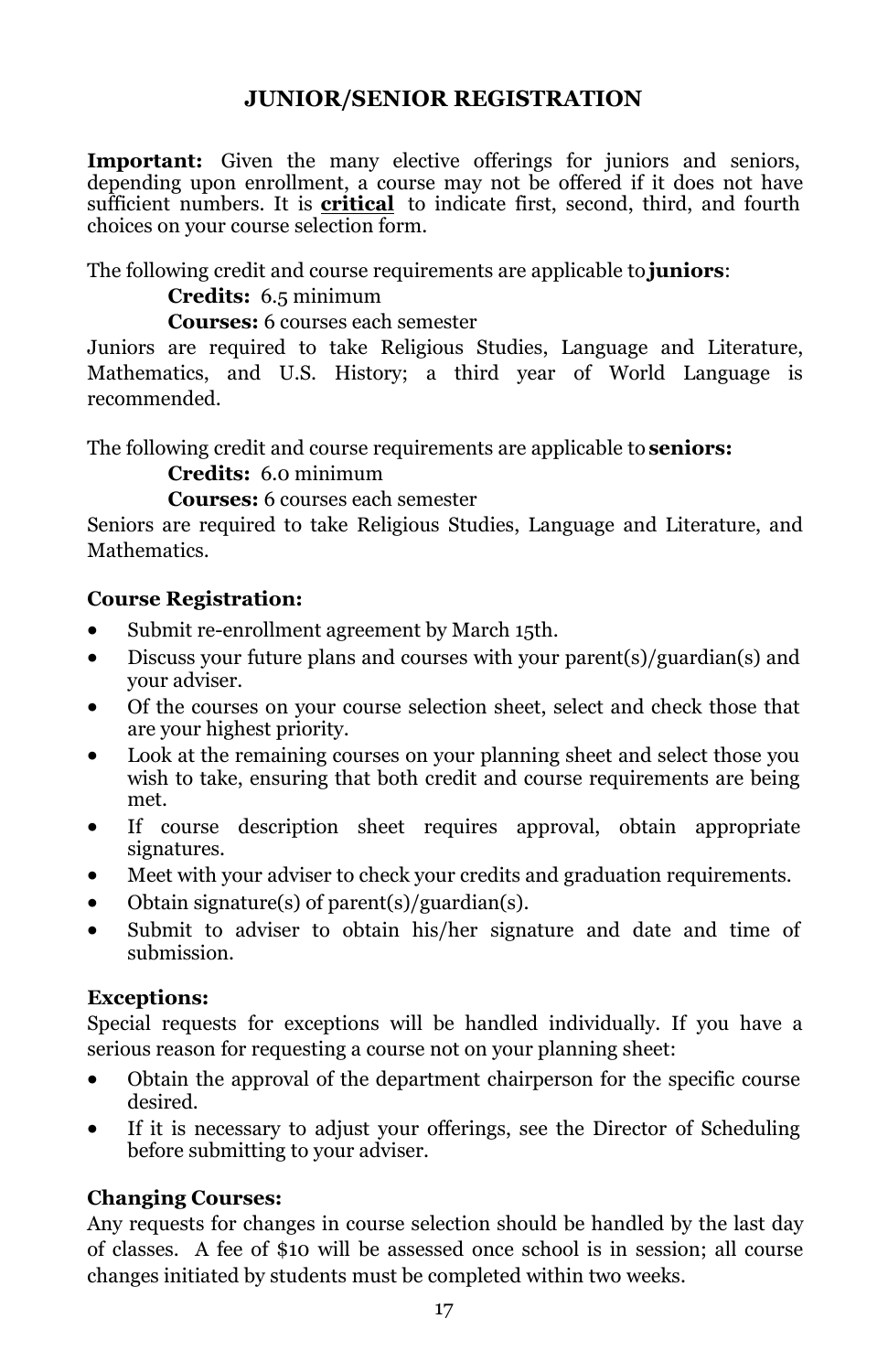### **STUDENT SERVICES**

#### **General guidelines for course planning in preparation for college admissions:**

It is vital to select high school courses that will best prepare you for your future studies. Be sure to note the following points regarding college entrance:

- Academically, admission to college is primarily based on the strength of your academic program in relation to the courses offered (all four years), and your grades in the first three years of high school (9th-11th grade cumulative GPA)
	- GPA calculates all final grades in academic subjects based on these numeric values:

| Letter | <b>Standard</b> | <b>Honors</b> | AP       |
|--------|-----------------|---------------|----------|
| Grade  | GPA             | Weighted      | Weighted |
|        | Value           | Value         | Value    |
| Α      | 4.0             | 4.5           | 5.0      |
| A-     | 3.8             | $4-3$         | 4.8      |
| $B+$   | $3-5$           | 4.0           | 4.5      |
| в      | 3.0             | $3-5$         | 4.0      |
| $B-$   | 2.8             | $3-3$         | 3.8      |
| $C+$   | 2.5             | 3.0           | $3-5$    |
| c      | 2.0             | 2.5           | 3.0      |
| $C-$   | 1.8             | 2.3           | 2.8      |
| $D+$   | $1.5\,$         | 2.0           | 2.5      |
| D      | 1.0             | 1.5           | 2.0      |
| F      | 0.0             | 0.0           | 0.0      |

- Choose courses that will stretch but not overwhelm you.
- In general, the more selective a college or program is, the stronger and broader your academic preparation must be to gain admission to that school or program.

#### **Four-year college or university:**

Admission requirements for four-year programs vary. Colleges rely heavily on the applicant's academic record (grades and rigor); with particular focus on grades in the traditional/core subject areas: Mathematics, English, Science, Social Studies and World Languages.

While Mercy High School only requires two years of a World Language, some colleges require three years for admission.

#### **Two-year community college:**

In most cases, admission to a two-year college is non-competitive and based primarily on successful completion of high school.

In some circumstances, placement in classes depends on high school performance, as well as college admissions test scores or a placement test. In addition, there may be additional requirements for some programs (ex. Allied Health Field Programs, such as nursing or medical technology). It is important to research admissions policies for specific programs such as these, as they may be more competitive due to limited space availability.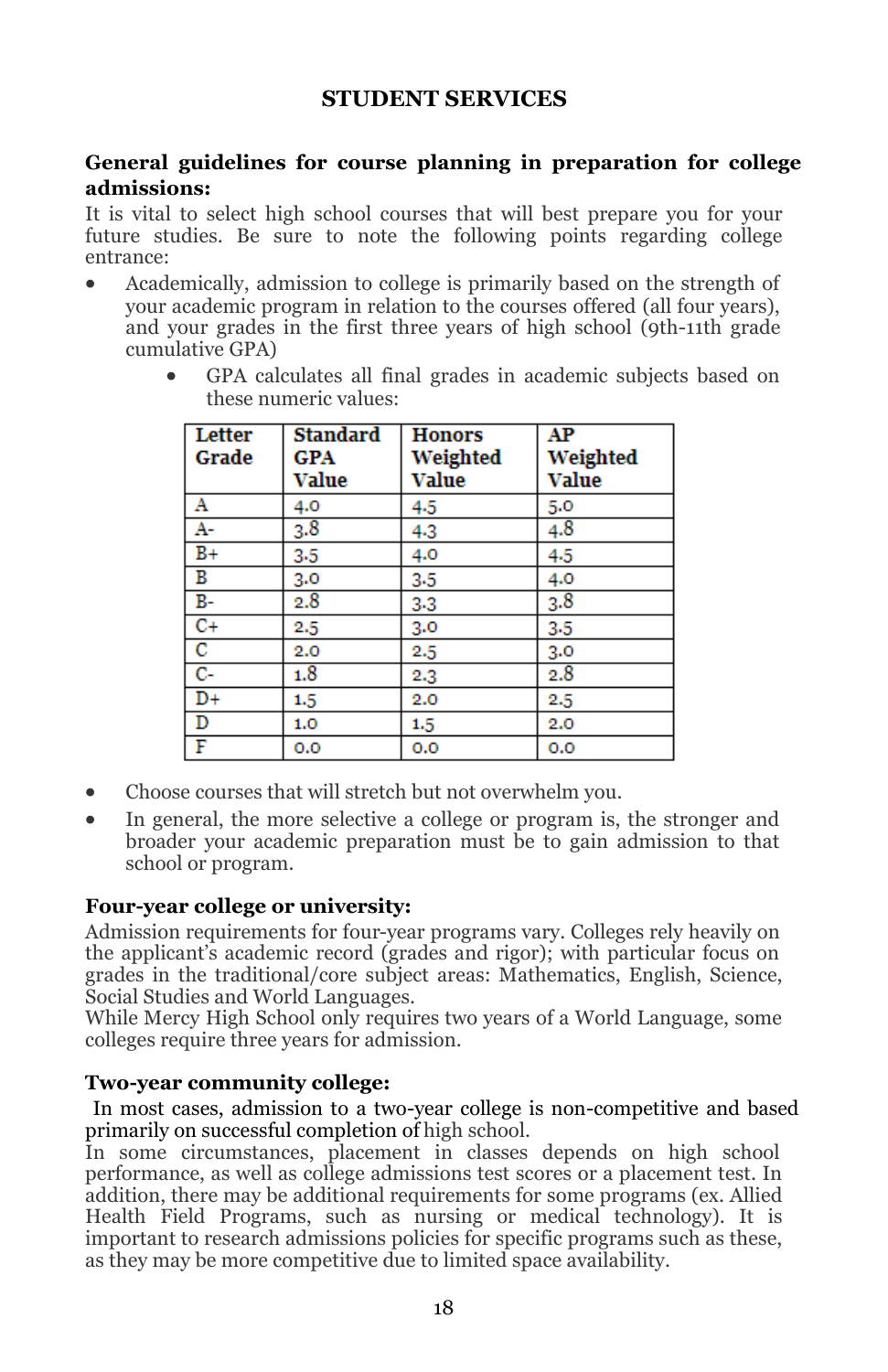### **NCAA Eligibility**

If you intend to play a sport at the competitive level (Division I, II or III) in college, be mindful of the following NCAA Eligibility Requirements:

## **Division I**

Maintain a minimum GPA of 2.3 in the following courses:

- Four years English
- Three years Math (Algebra I and higher)
- Two years Science
- One additional year of English, Math or Science
- Two years Social Science (social studies)
- Four years of additional core course credit, which can include World Language

### **Division II**

### Maintain a minimum GPA of 2.2 in the following courses:

- Three years English
- Two years Math (Algebra I and higher)
- Two years Science
- Three additional years in English, Math or Science
- Two years Social Science (social studies)
- Four years of additional core course credit, which can include World Language

### **Division III**

• Meet the admissions requirements of these colleges. If you are looking strictly at Division III schools, you do not need to register with the NCAA Clearinghouse.

### **Mercy High School's Approved NCAA Core Courses:**

- **English:** Language and Literature I, Language and Literature II, Language and Literature III, Language and Literature IV, AP Language and Composition, AP Literature and Composition
- **Mathematics:** Algebra I, Plane Geometry, Algebra II, Introduction to Pre-Calculus, Pre-Calculus, Statistics, AP Calculus AB, AP Calculus BC, Finite Math
- **Science:** Biology I, Principles of Biomedical Science, IPS, Introduction to Physics, Human Body Systems, Chemistry, Biomedical Intervention, Environmental Science, Biomedical Innovation, Biology II, AP Biology, Physics
- **Social Sciences:** World Cultures, American Government, U.S. History I and U.S. History II, AP U.S. History, AP Psychology, Global Issues, Introduction to Sociology
- **Other:** French I-V Spanish I-V
- **Mercy Summer Online Courses (.5 credit):** Anatomy, Astronomy and Cosmology, Economics, Global Affairs, Introduction to Psychology, Sociology, Speech, Street Law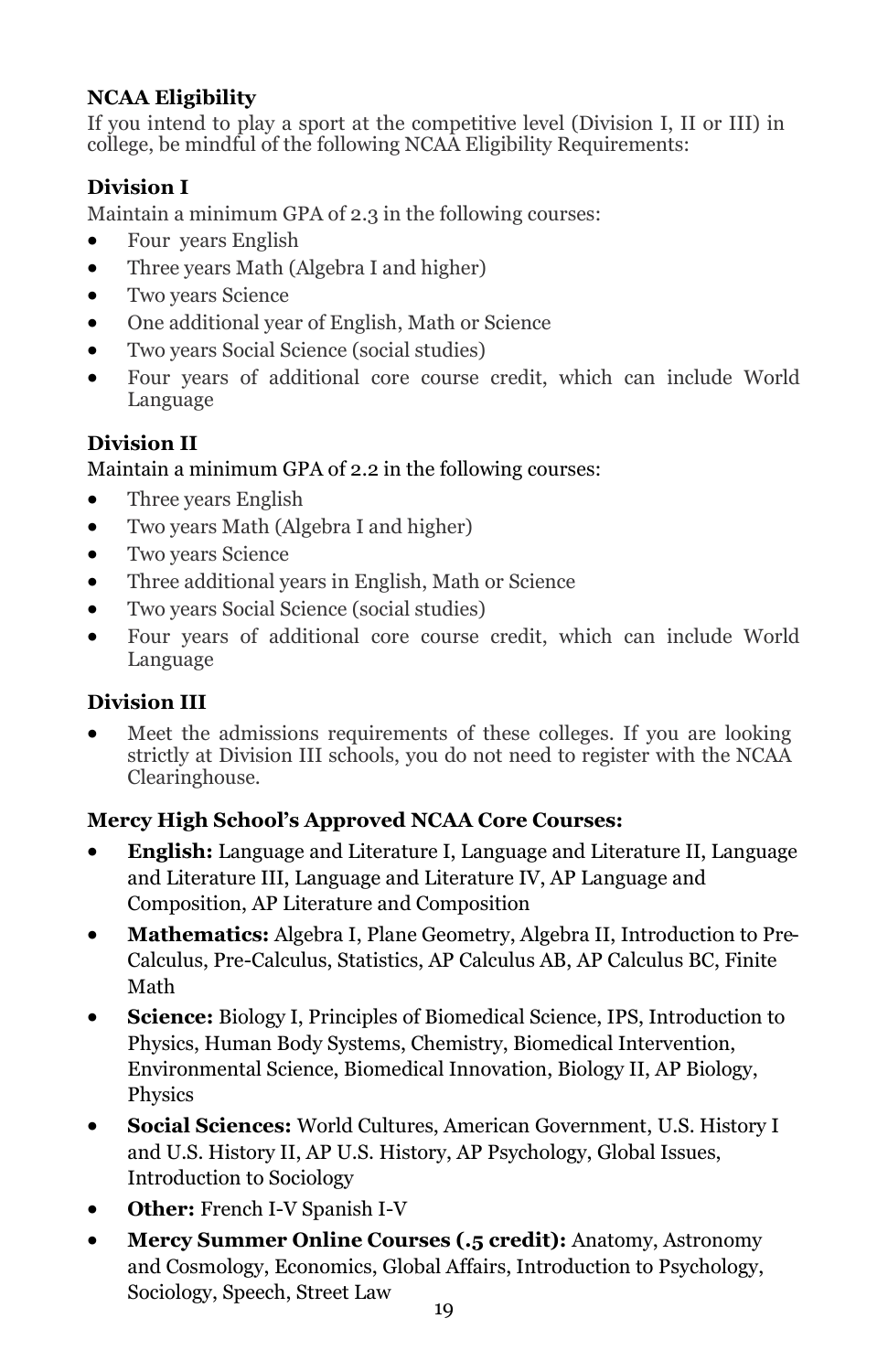### **Additional Information:**

- Ten of the 16 core courses must be completed by the seventh semester (prior to senior year).
- There is a corresponding SAT or ACT requirement to match the student's GPA on a sliding scale. (Due to the pandemic, this requirement may be adjusted for 2021-2022.)
- Carefully review information found at <https://web3.ncaa.org/ecwr3/> and register through the NCAA Eligibility Center before the end of junior year if considering Division I or II recruitment.
- For Division III, students may create a free profile on the NCAA website. <https://web3.ncaa.org/ecwr3/>

### **SEMINAR PROGRAM**

Every student has Seminar built into her schedule. Each year-level focuses on the following themes:

- Health/Wellness
- Skills for Success
- College counseling
- Cultural competence
- Leadership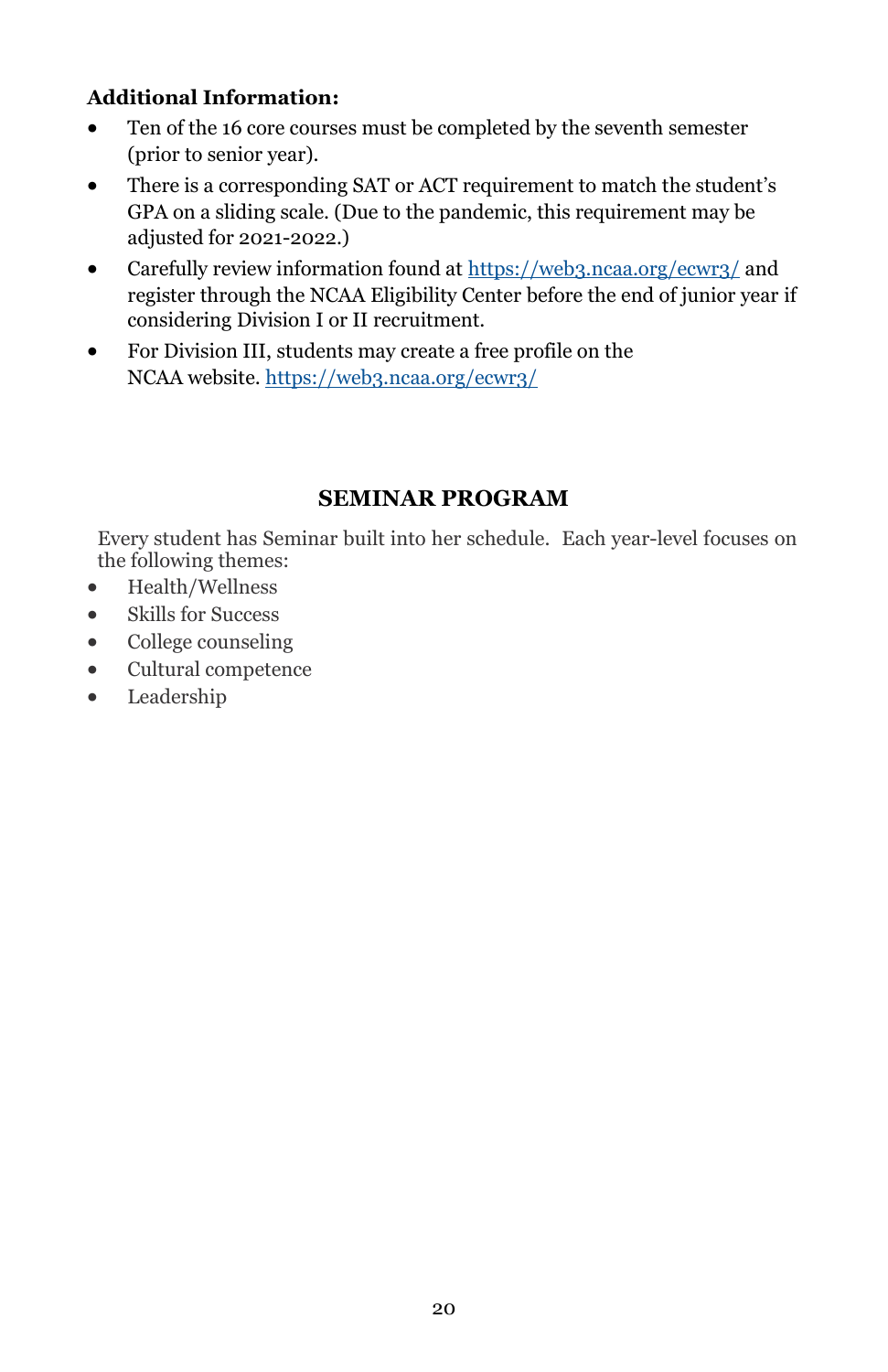### **AP COURSE INFORMATION**

Students interested in registering for an AP course next year must review the following information and complete the AP Course Agreement form, which can be located in OASA and on the Mercy website.

### **Benefits of taking an AP Course:**

- AP courses help develop college-level skills: critical thinking, problem solving, and time management.
- Study subjects of interest in greater depth to give a strong foundation for college.
- If students pass the AP exam and the credit is accepted at their college, they can skip introductory level courses and save money.
- Strengthening your transcript and showing colleges that you are willing to challenge yourself academically.

### **Important considerations:**

- Colleges want to see that you are taking challenging courses, however you also want to make sure that you have not overextended yourself. The pace and the workload of AP courses tend to be greater than other classes and will require independent work outside of class time.
- If you are contemplating taking multiple AP courses, make sure you consider your academic schedule and extra-curricular commitments. It is important to be realistic with yourself since AP courses are taught at a faster pace to cover material within College Board's timeline.
- Colleges want to see progress over the course of four years, so just having multiple AP courses on your transcript will not automatically make you a more appealing applicant. Colleges will want to see that you can successfully manage the courses you are taking.
- Each college and university have their own policy for AP credits-some may accept a 3 while others might require a 4 or 5.

Mercy's AP Policy:

- Students enrolled in an AP course are required to take the AP exam in May.
- Families will be billed for each AP exam (2021 fee was \$95)
- AP courses carry an additional weight of 1.0 quality point.
- Should a student decide to withdrawal from the course she may not switch one AP course for another, and the AP designation will be removed from her transcript and she will lose the AP weight.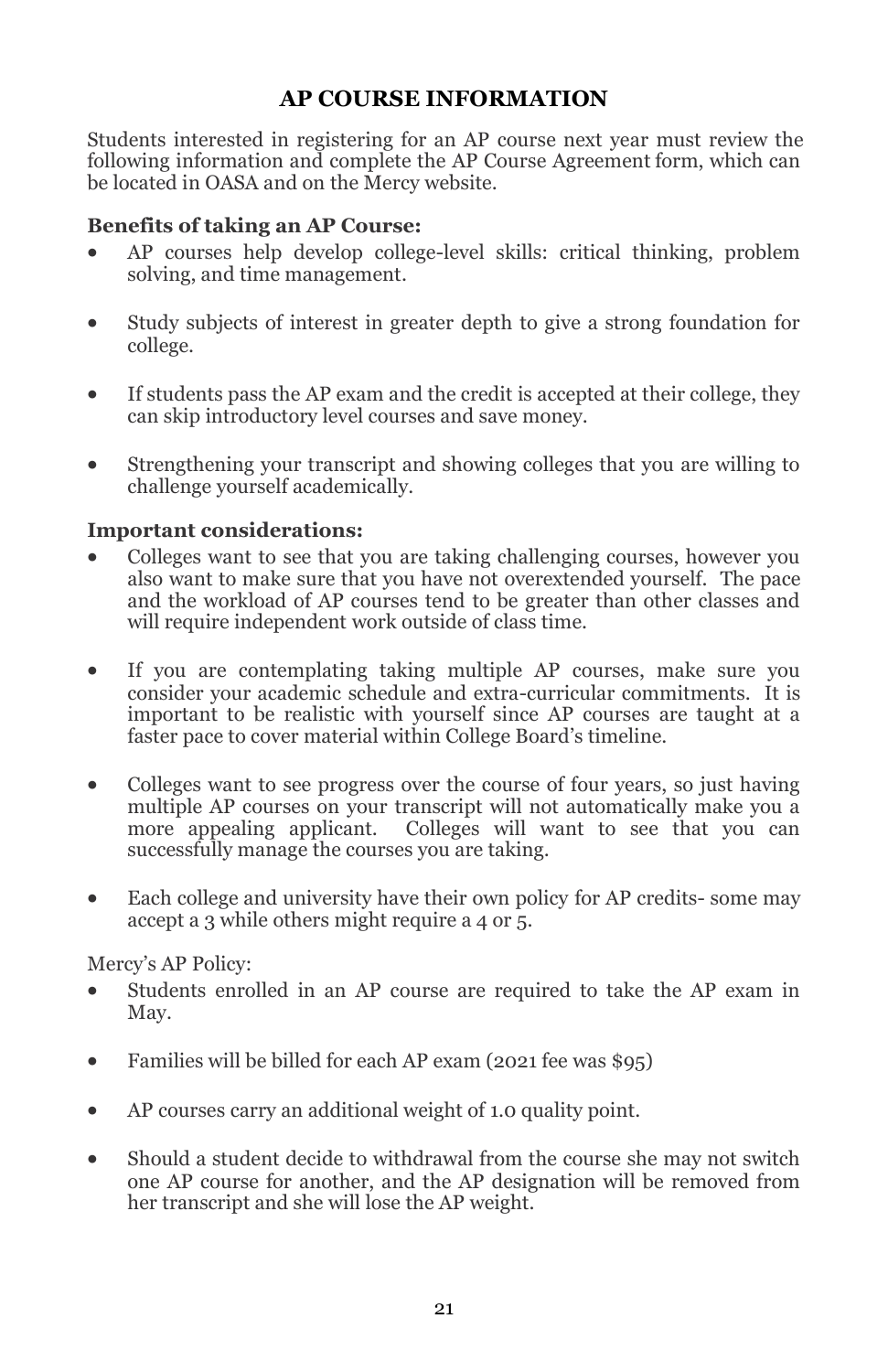#### **COURSE DESCRIPTIONS**

Important: Given the many elective offerings for juniors and seniors, depending upon enrollment, a course may not be offered if it does not have sufficient numbers. It is **critical** to indicate first, second, third, and fourth choices on your course selection form.

#### **COMPUTER SCIENCE AND ACADEMIC TECHNOLOGY**

**Design: Technology Credit 0.50 Year** Design: Technology is an IB MYP Design course and is a requirement for freshmen. This course explores the tools needed to thrive in our technologyoriented, global society. Students will use the design cycle as a tool to create successful products and develop an understanding and appreciation of the design process. Students will use and apply technology effectively as a means to access, process and communicate information, create solutions, and solve programs. Students will be given opportunities to develop respect for others' viewpoints and appreciate alternative solutions to problems.

**AP Computer Science Principles\*\* Credit 1.00 Year J/S** The AP Computer Science Principles offers a multidisciplinary approach to learning the principles of computation. This course introduces students to the essential ideas of computer science and helps them to understand how computing and technology can influence the world around them. Students will explore the creative aspects of programming, algorithms, the Internet, cybersecurity, and computational thinking. As part of this course, students will be exposed to a broad range of computing tools and skills while creatively addressing real-world issues and concerns. *Prerequisite: Introduction to Programming and Introduction to Programming II*

**Business Technology\*\* Credit 0.50 Semester J/S** This one-semester elective for juniors and seniors gives students the opportunity to develop an understanding of the overview of business and technology skills used in businesses today. Students will use the design cycle as a tool to create solutions and solve problems. The course will also develop skills for business etiquette, ethics, professional communication, and customer relations. This course will use Microsoft Office and other programs.

**Intro to Programming I\*\* Credit 0.50 Semester SO/J/S** An interactive introductory course for students brand new to programming that teaches the foundations of computer science with an emphasis on the design cycle and computational thinking skills. Not only will this course prepare students for AP Computer Sciences Principles, but it will teach students how to think computationally and solve complex problems.

**Intro to Programming II\*\* Credit 0.50 Semester SO/J/S** This course is an inquiry-based learning course designed to give students an opportunity to develop the fundamentals of computer programming in a visual context. This course uses Processing, an open-source integrated development environment, to strengthen programming concepts explored in Intro to Programming I, as well as explore new concepts. *Prerequisite: Intro to Programming I or teacher approval.*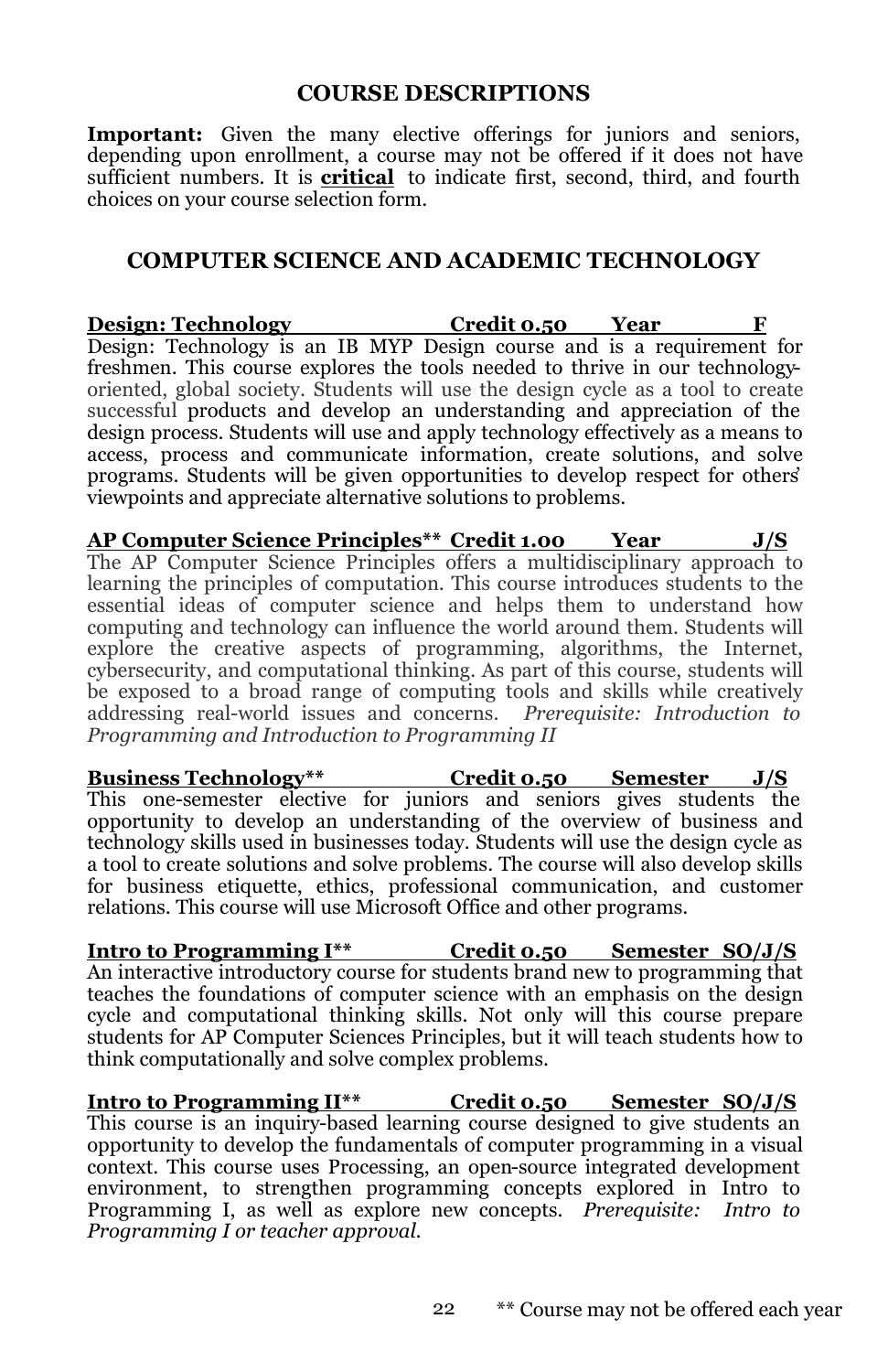**Exploring Issues in Technology\*\* Credit 0.50 Semester J/S** This one-semester elective course will explore specific issues raised by the ubiquity of computers and information technology in today's society. Students will critically and reflectively assess and argue morally-ambiguous issues in technology. Students can expect to read and respond to personally-relevant content from primary and secondary resources. This course will focus on both current events as well as ongoing issues related to privacy, cybercrime, and intellectual property.

**Design: Computer Applications\*\* Credit 0.50 Semester J/S** This one-semester elective for juniors and seniors is designed to serve as a preparation for students interested in graphic design and emerging medias. This course will provide a foundation for using the industry-standard design programs as well as explore technologies that are being created in real time. Students will use the design cycle as the tool to prepare, create, and present information that engages a given audience.

**Web Development and Design\*\* Credit 0.50 Semester J/S** In this one-semester elective, students will use design thinking to develop ideas, content, and ultimately a web page. Students will use the industrystandard web development software, Dreamweaver. Students will explore how basic design principles influence design decisions and the role technology plays when creating for an online audience.

**CS Independent Study\*\* Credit 0.50 Semester J/S** Students will submit a proposal outlining their personal learning objectives. This could be learning a new programming language, completing an engineering project, pursuing a certification, or something of similar scope. They can also choose to complete an off-campus mentorship experience. Once the proposal has been approved, students will check in with faculty regularly to ensure that they are meeting their benchmarks. At the end of the project, students will prepare a digital presentation to demonstrate what they have learned. *Prerequisite: Priority given to WIT students; must have taken at least 2 other CS courses, admission by department permission upon review of proposal.*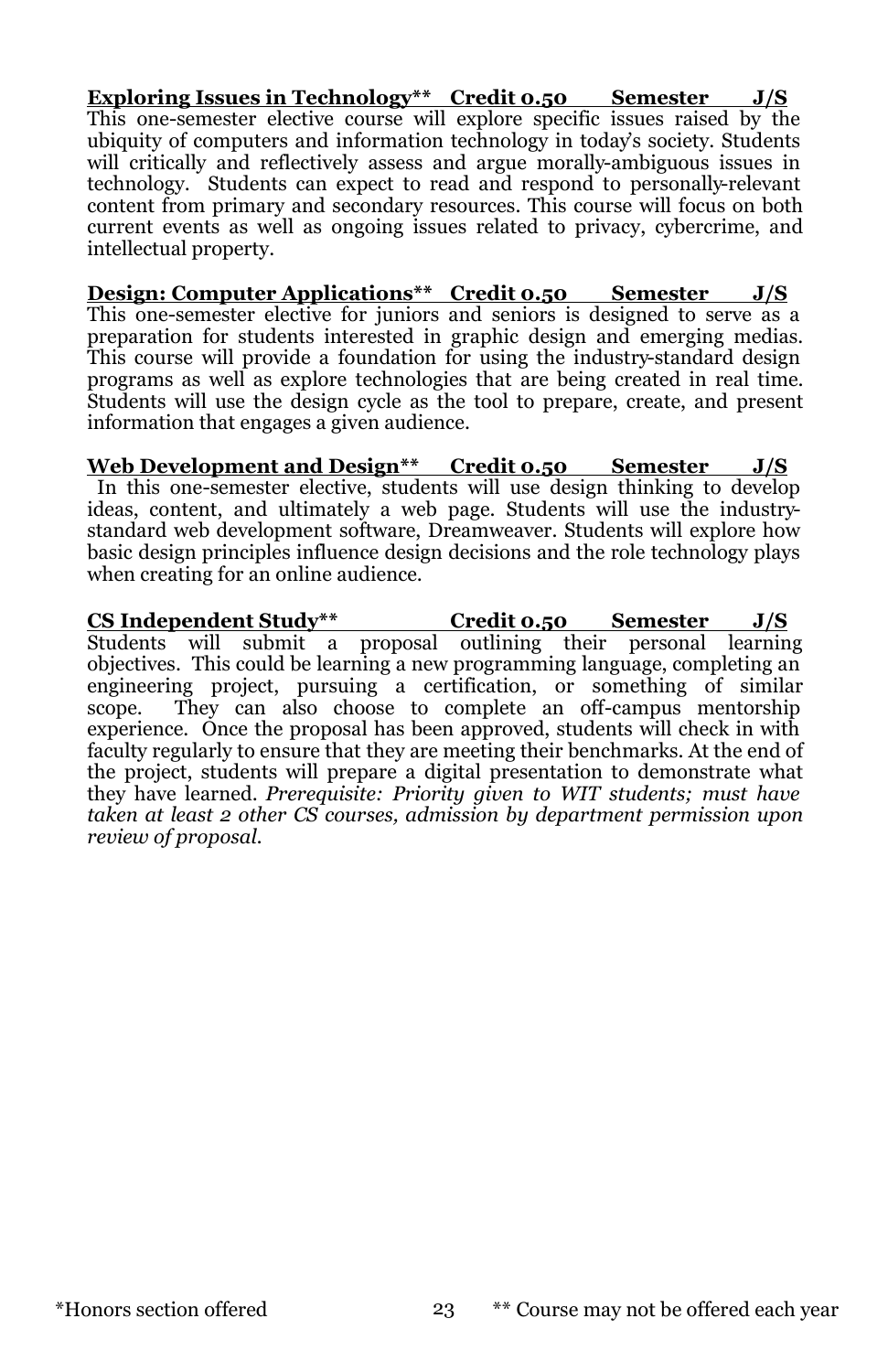#### **ENGLISH**

**Language and Literature I\* Credit 1.00 Year F** As students start their high school journey, they often ask themselves "Who am I in this new community?" Freshman Language and Literature students use literary analysis, personal reflection and written expression to explore the concepts of community and identity. Examples of the literary genres (novels, plays, short stories, poetry, and non-fiction) are read and analyzed for structure and content, especially as they pertain to these key themes. This course focuses on learning the basic elements of the genres of literature, the foundation for close reading and literary analysis in subsequent years. Students begin the year by mastering the composition of a strongly structured paragraph and build upon these skills to write a five-paragraph essay by the end of the year. Language and Literature also provides practice in vocabulary and test-taking skills. Honors students receive a challenging list of readings and intense work in the essay form with an eye toward building AP close reading and analytic skills. Because we are an educational ministry of the Sisters of Mercy of the Americas, special thematic emphasis is placed on their Critical Concerns for women, antiracism, and non-violence.

**Language and Literature II\* Credit 1.00 Year SO** In Language and Literature II, students continue to explore the concept of identity, in more complex and mature ways. Texts from a variety of genres are studied as models for expressive, creative, informative, and persuasive writing. Students are encouraged to find their own voices as they continue to work on writing skills such as word choice, style, tone and structure. Additionally, students begin to learn research and presentation skills and apply them to their MYP Personal Project. Students continue to build upon their vocabulary, test taking, and analytical skills. Honors sections include the study of a wider range of novels and essays, as well as more in-depth analytic writing assignments to prepare students for their junior year AP Language and Composition course. Because Mercy is a Sisters of Mercy educational ministry, special emphasis is placed upon their Critical Concerns for women and antiracism.

**Language and Literature III Credit 1.00 Year J** Language and Literature 3 is a survey course of the literature of the British Isles from 495 A.D. to present. However, the course does cover various literature from other traditions. It enables students to use what they have learned and helps them make connections to their lives beyond high school and prepares them for success in their senior year. The primary goal of this year long course is for all students to attain the highest degree of literacy possible. Students need to use English fluently and accurately to meet the demands of society and the workplace. The junior year specifically focuses on the Mercy critical concerns of women and non-violence. This course will serve them well as it prepares students to approach a wide range of texts (literary and nonliterary) in various genres and media to build an understanding of the many dimensions of human experience. Furthermore, students need a command of language and an appreciation of the richness of literature for self-fulfillment and to accomplish their own purposes.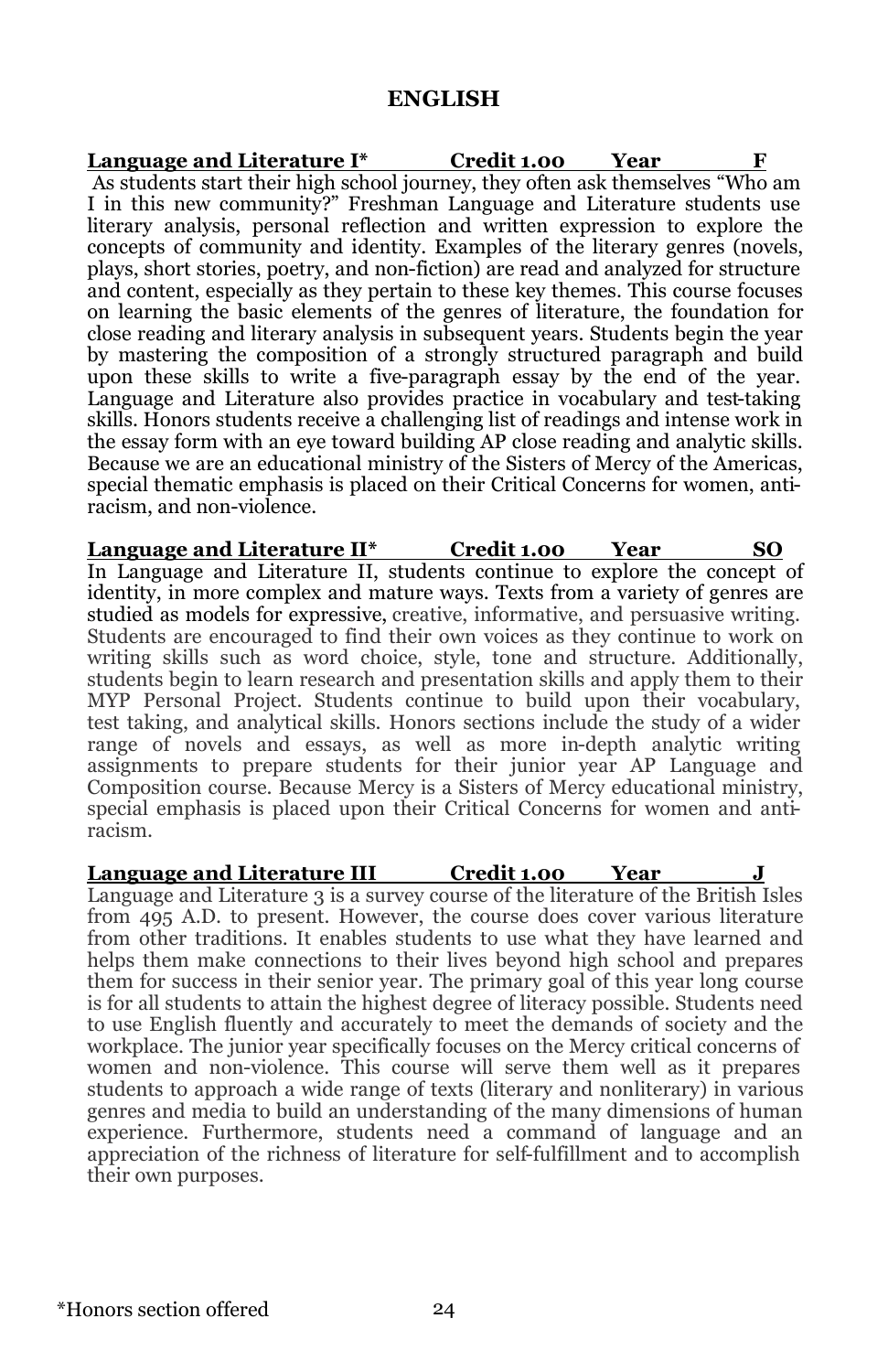#### **Language and Literature III (Honors) Credit 1.00 Year**

Language and Literature III Honors is a survey course of a variety of texts from World Literature with a special focus on the development of the English language through the study of some early and medieval British literature. It enables students to use their existing knowledge and life experience to explore, analyze, and express their views on a variety of themes found within the texts. Throughout the year, students will hone their critical thinking, analysis, speaking, and writing skills by engaging with a wide range of assessment task, texts (literary and non-literary) in various genres, and media to further develop their understanding of the many dimensions of human experience. The junior year also specifically focuses on the Mercy critical concerns of women and nonviolence. Students will respond to these varied assessment tasks, texts, and themes both individually and as part of a learning community to make connections to history, their lives, and society to become more competent and thoughtful global citizens.

### **AP Language and Composition Credit 1.00 Year J**

The Advanced Placement English Language and Composition is a universitylevel course which engages students in becoming skilled readers of prose written in a variety of rhetorical contexts and in becoming skilled writers who compose for a variety of purposes. Both their writing and their reading should make students aware of the interactions among a writer's purposes, audience expectations, and subjects as well as the way generic conventions and the resources of language contribute to effectiveness in writing.

This university-level, year-long course is designed around the College Board's *AP English Language and Composition* course description. The course requires narrative, expository, analytical, and argumentative writing assignments that are based on readings representing a wide variety of prose styles and genres. Reading both fiction and nonfiction texts and writing in a variety of rhetorical modes and for a variety of purposes, students in English 11 AP facilitate awareness of their own writing styles to develop their own inner voices. This American literature focused course represents a study of the evolution of the language and style of American writing and includes  $17<sup>th</sup>$ century Puritan literature through contemporary texts, and is intermittently supplemented with pieces of literature that exemplify various rhetorical contexts. Students will read primary and secondary sources, both print and non -print text, and synthesize ideas in order to formulate and articulate their own positions in a variety of timed, untimed, and researched persuasive papers. Students will cite sources using MLA format and will revise and edit both timed and out-of-class writing assignments. By responding to both AP style writing prompts and multiple-choice questions, students will become familiar with the rigor of collegiate assessments and the importance of critical thinking.

**Language and Literature IV Credit 1.00 Year** This senior course focuses on the power of individual and societal stories to shape identities and aspirations, beginning with an examination of self-identity as a Mercy senior and college applicant. Branching outward, students will study classical and contemporary literature to determine origins of the concepts embedded in our culture as expressed in fiction, non-fiction, and poetry. The second semester includes rhetorical concepts and media criticism as well as a research paper on a subject of personal interest to each student. By examining communication across literary form and textual type, students will investigate the nature of language itself and the ways in which it shapes and influences identity and culture. Special emphasis will be placed on the Sisters of Mercy Critical Concerns for women, anti-racism, and immigration.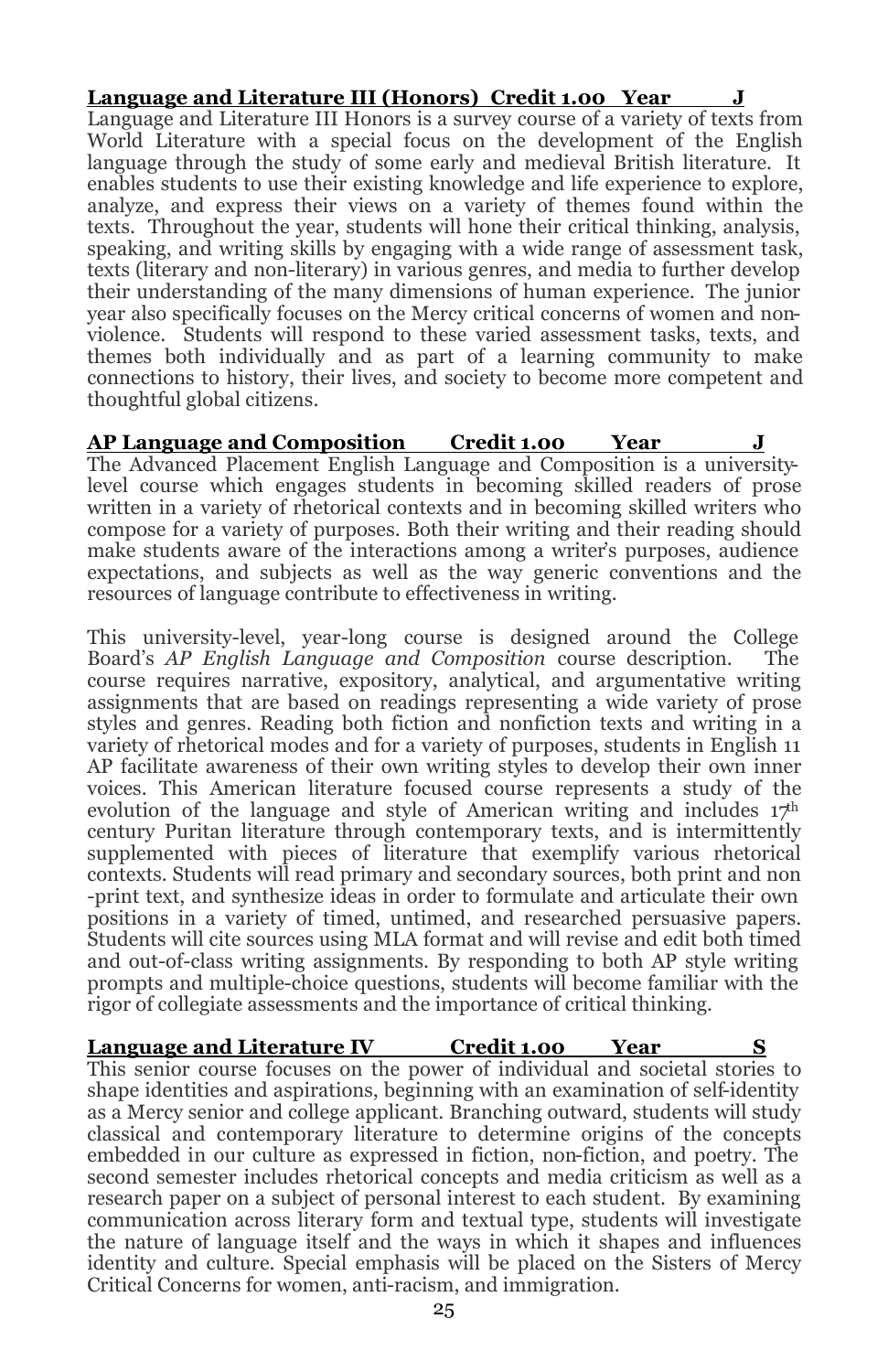**Language and Literature IV (Honors) Credit 1.00 Year** Language and Literature IV Honors is an accelerated senior English course structured around the history and use of narratives. Narratives are the stories developed by cultures, families, and individuals to tell more about who we should and should not be. Narratives are also used as a means of forming our identities and giving our lives meaning. In this course, students will read many texts, from ancient to modern, to explore the origins of some our common cultural narratives and the way they are expressed in and relevant to contemporary life. Students will also link these texts to philosophy and modern media to interpret and analyze their various inter-textual meanings. The senior year specifically focuses on the Mercy critical concerns of women, anti-racism and immigration. Ultimately, students will reimagine the events of their own lives to answer what this education about narrative means to them, why they will be a good fit for the colleges to which they are applying, and to formulate their own conceptions about how to live a meaningful life.

#### **AP Literature and Composition Credit 1.00 Year S**

Close reading and literary analysis is at the core of this AP course. Works from world literature are read to determine how authors employ individual elements to construct the meanings of the works as wholes. Students examine how nuance of meaning is constructed in language and literature and how a writer uses technical aspects of structure and syntax, diction, detail, allusion, figurative language, symbolism, and tone to create singular and powerful meaning. Students produce a researched literary analysis paper and frequent analytic essays that explicate literary texts and demonstrate rhetorical control in preparation for the AP Literature and Composition exam given in early May.

#### **Digital Writing & Publication (Shield and Lance) Credit 0.50/1.0 Semester/Year FR/SO/J/S**

Students in this course will write and edit different forms of imaginative (fiction, poetry) and/or journalistic writing (news, feature, sports, interview, editorial, review, and types of creative non-fiction). Students receive direct writing instruction in these areas with the aims of producing issues of Mercy's newspaper, The Shield and/or literary magazine, The Lance. Although students may choose to specialize in either journalism or imaginative writing (.5 credit), they can choose to build a substantial, personal portfolio of work in both areas (1 credit). Workshops for peer and teacher feedback will be conducted in-class. Students will also master the technology of various platforms for publication of their work and design and layout their own pages in both digital publications. The majority of this work will be completed during class time, so a student may choose to take these courses as a seventh course elective without overburdening herself. Because this course is publication oriented, students may take it for more than one year. This course also counts as a Fine Arts credit.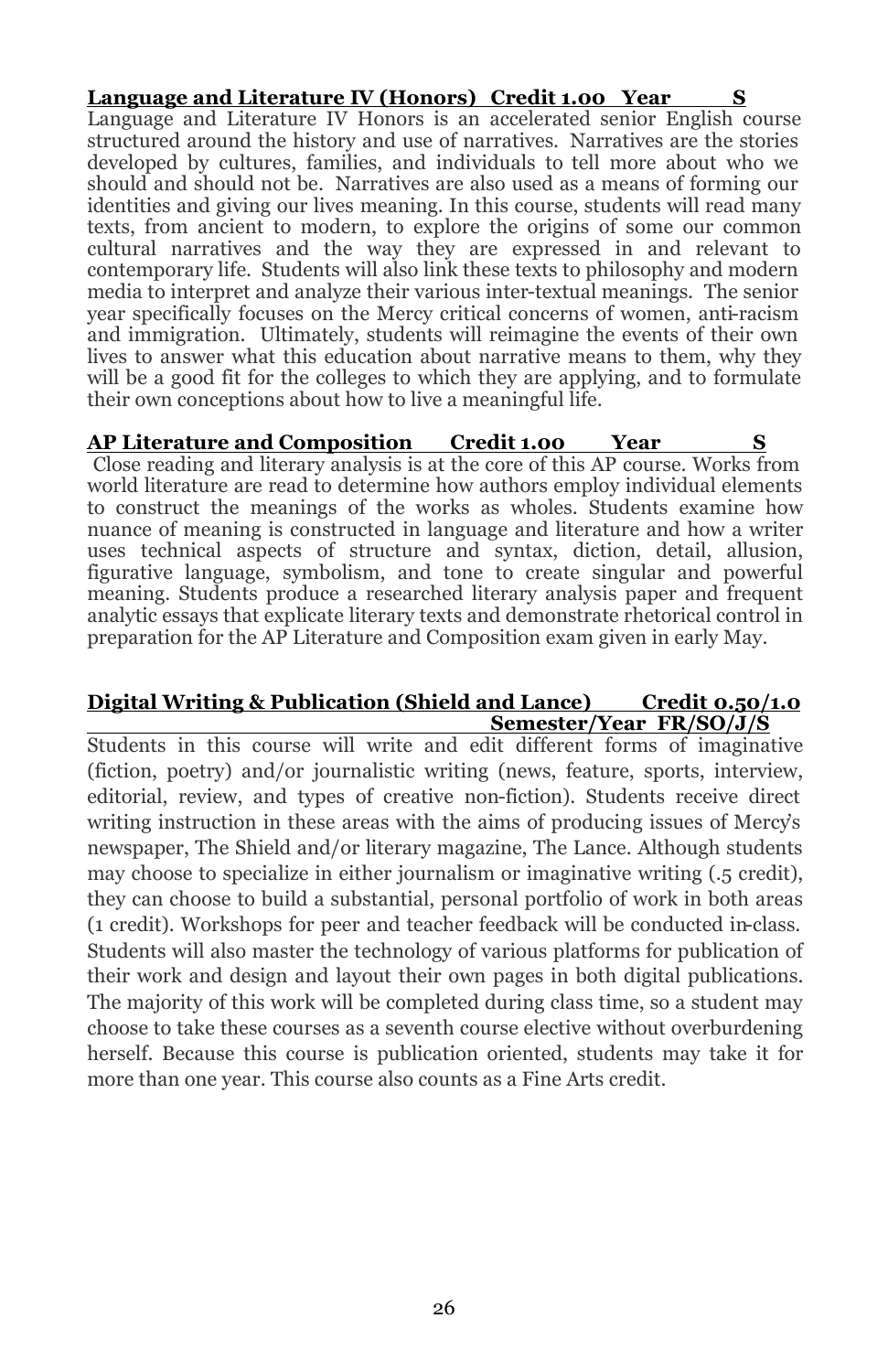### **FINE ARTS**

### **VISUAL ARTS**

**Introduction to Drawing Credit 0.50 Semester F** This course is offered to students with demonstrated interest and talent for art. It is a production-oriented course. Its goals are to provide a solid foundation in drawing techniques, to emphasize the development of observation skills, to reinforce student confidence, and to help students initiate a drawing portfolio. *Prerequisite: Teacher approval.* **Basic Design Credit 0.50 Semester** This course is an introduction to the fundamental processes, vocabulary and history of art making for students with demonstrated interest in art. Through a

sequential series of two and three-dimensional projects, students explore the elements of art and the principles of design as tools for visual communication. Admission to this course is by invitation or teacher approval. This course is not available to students who took Intro to Art.

**Introduction to Art Credit 0.50 Semester F** This course is designed to introduce students to basic art materials and media, and to familiarize them with the elements and history of art as the first step towards art appreciation and criticism. Students are exposed to a variety of experiences in the areas of drawing, painting, printmaking, three-dimensional construction, and pottery.

**Ceramics Credit 0.50 Semester 2 J/S** This introductory course in pottery covers the basic techniques and materials available to the ceramic hand-builder. Students are taught the clay-shaping techniques of pinch, coil, and slab building, along with such decorating techniques as texturing, inlay washing, graffito, and glazing. Students are also encouraged to explore the possibilities of the learned techniques and to create original projects. *Prerequisite: Teacher approval*

**Intro to Studio Techniques: Mark Making Credit 1.00 Year J/S** This specialized course in drawing and painting techniques is for the serious art student with a clear commitment to art. Students prepare a body of qualified works in the following media: pencil, charcoal, pastel, pen and ink, watercolor, and acrylic. Prerequisite: Teacher approval.

**Introduction to Painting 6 <b>Credit 1.00 Year** Painting is the leading subject of this course. Students become familiarized with the mechanics of acrylic painting while they learn to interpret still-life, landscape and figure, first as separate areas of art, and later as components of more complex and personal creations. *Prerequisite: Intro to Studio Techniques preferred or Teacher approval.*

### **Studio Art (Independent Study) Credit 1.00 Year**

This course is offered to students already enrolled in Introduction to Painting, who plan to continue their visual arts education in college. Students are required to prepare a more competitive portfolio by exploring further their technical and creative possibilities in drawing, and painting. *Prerequisite: Teacher approval.*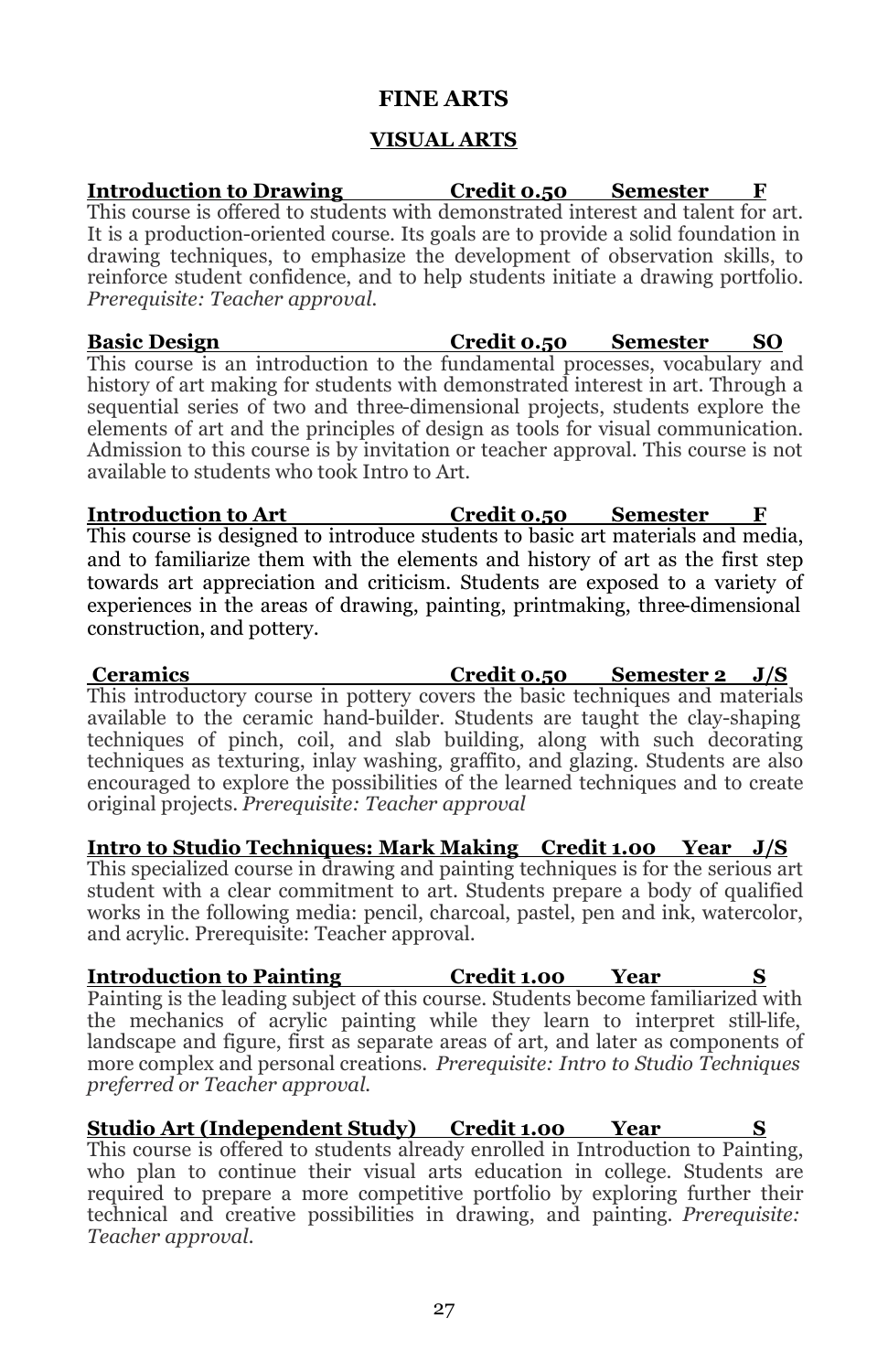**Digital Photography Credit 0.50 Semester 1 J/S** This one-semester course will allow students to expand basic digital photography skills into creative artistic photographs. Students will learn f-stops, shutter speeds, basic editing software, file types, basic rules for composition, image capture and transfer. They will also learn to create a digital photography portfolio of their work. Students will need to supply their own digital camera with manual.

**Principles of Design Credit 0.50 Semester 1 J/S** This semester long course is offered to junior and senior students who are interested in broadening their skills. The students will study to understand light and how it develops form. The students will participate in peer critiques, study contemporary art, and become comfortable using the language of the elements and principles of art. They will use a variety of drawing materials. *Prerequisite: Introduction to art or Teacher approval*

### **Theatre Arts**

**Introduction to Theatre Arts\*\* Credit 0.50 Semester 1 F/SO/J/S**  This course will serve as an introduction to the theory and practice of the theatre and its arts and crafts (scenic design and production/prop construction/ scene painting). The course will combine background and theory for each area and each section will entail working on a creative project that will demonstrate and implement what the student has learned. This is an introductory course that requires no previous theatrical background or training.

#### **Musical Theatre: History & Performance\*\* Credit 0.50 Semester 2 F/SO/J/S**

Through books, video, audio, discussion, and live exploration this class will survey the development of musical theatre, one of America's great indigenous art forms. In addition, by looking at musical theatre from multiple perspectives – historical, cultural, political, social, aesthetic – the class will explore the ways in which musicals both reflect and embody values, tastes and trends in the cultures and eras from which they spring. The focus will be primarily on the stage, but the influence and interplay between Broadway and Hollywood will also be discussed. Reflecting the influences of the cultural and social history of the United States, Broadway musical theater has grown into a mainstay of our musical history and culture as well as a hugely popular phenomenon and lucrative industry. Students will also have a chance to learn and perform songs from their favorite Broadway musicals.

**Introduction to Acting\*\* Credit 0.50 Semester 1 F/SO/J/S** This is a laboratory-style course which will introduce students to the basic techniques of acting. Students will participate in scene work, class exercises, and written analyses. Students will learn to develop the emotional aspects of characters and how to combine those aspects with physical action. Students will also learn how to evaluate theatrical products with specific focus on the skills they are learning.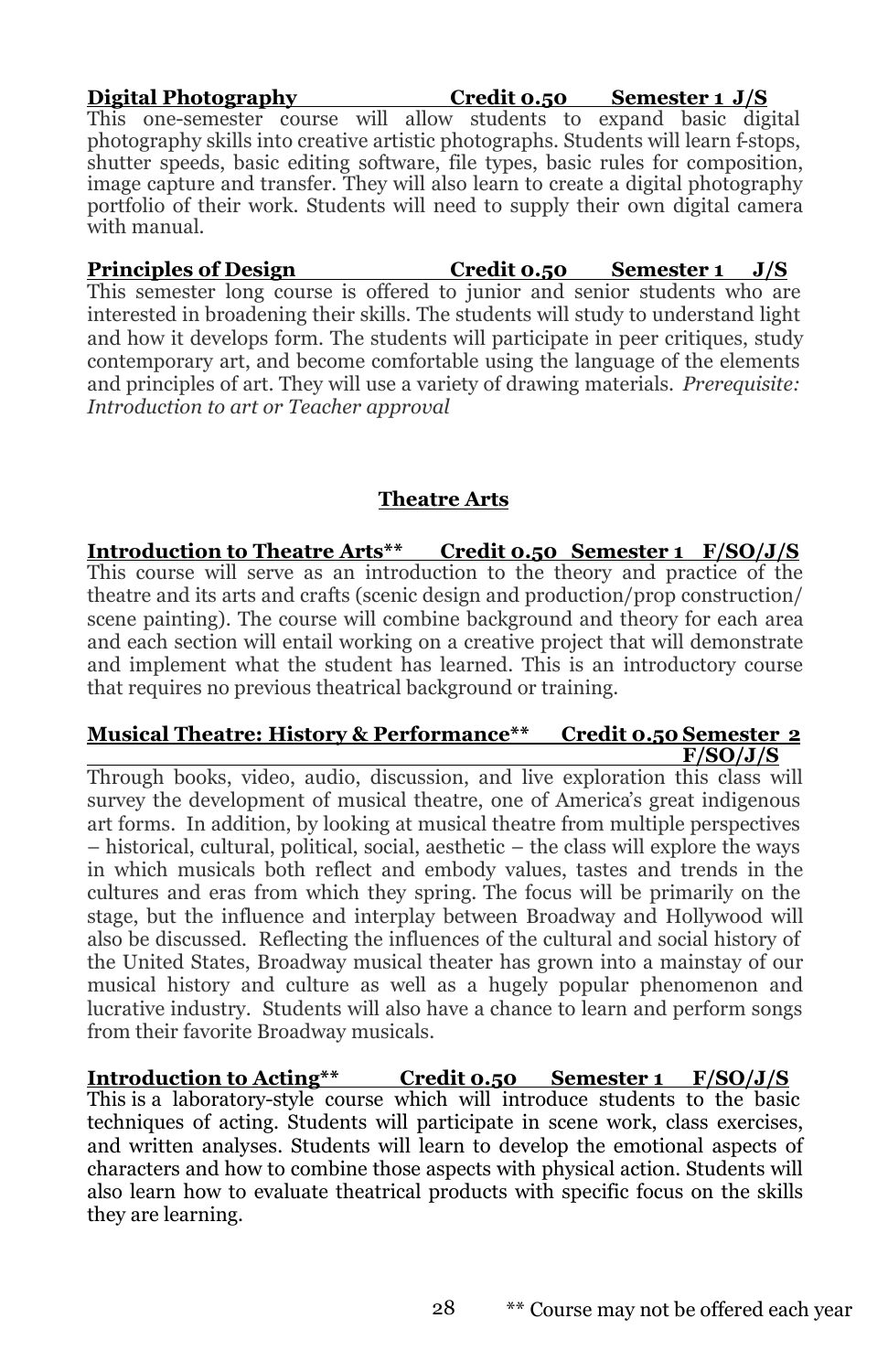#### **Women in Theatre\*\* Credit 0.50 Semester 2 F/SO/J/S**  Once, theatre was an all-male profession. This course will introduce students to those women who made free access to the theatre profession possible. The course will examine cultural practices that led to both the inclusion and exclusion of women in theatre. There are two primary aims to this course: First, to provide students with an historical overview of women in playwriting, acting, and directing, and second, to see how contemporary social issues are applied to the practice, texts, and criticisms of the stage.

**Footlighters Club Year F/SO/J/S**

The Mercy High School Footlighters is the theatre arts co-curricular offering and meets after school. Students in Footlighters will explore the various areas of the theatre arts including: basic acting, set construction, theatre marketing, technical theatre, and education theatre outreach. The students also support the Mercy High School theatre productions throughout the season.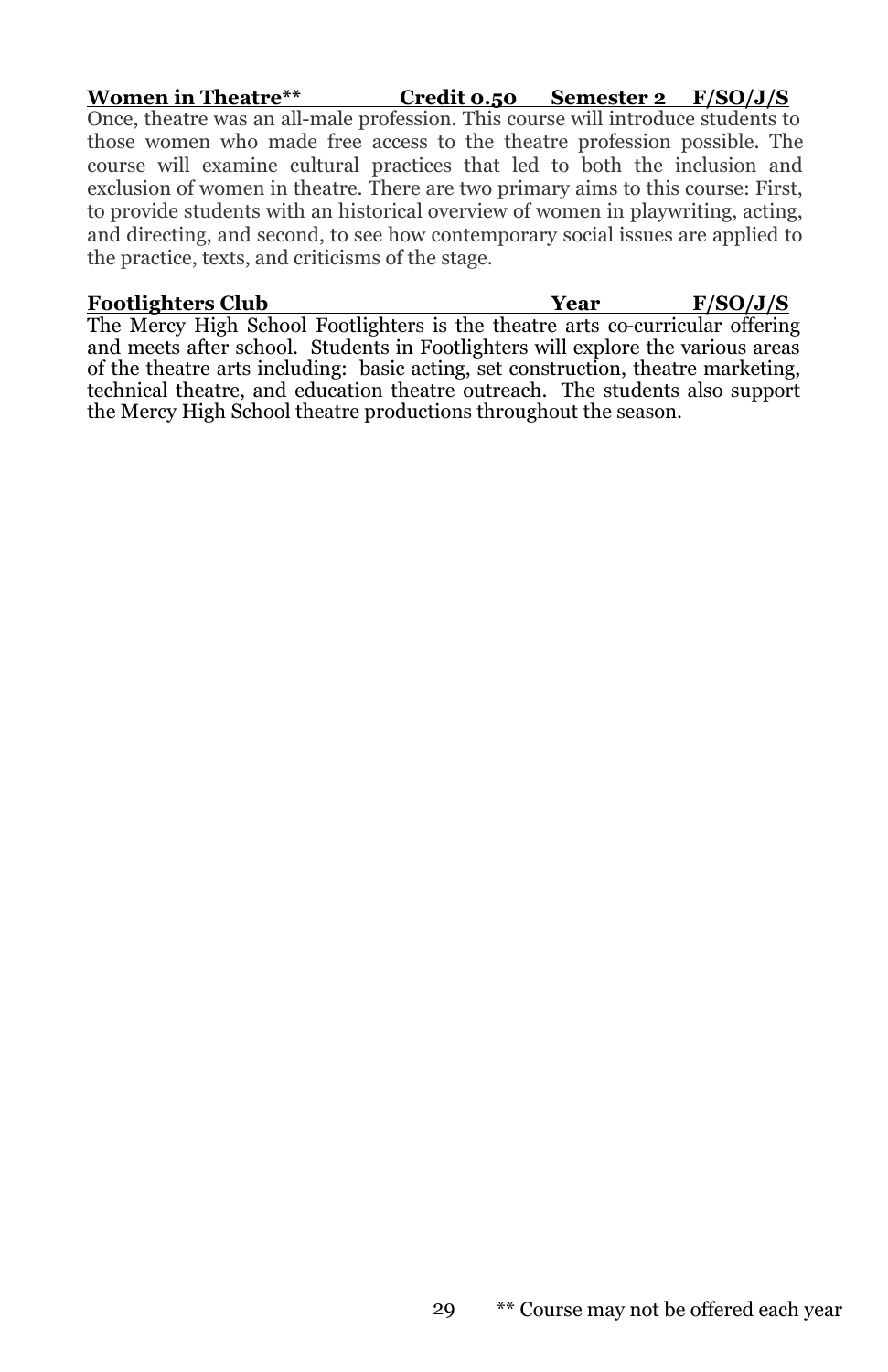#### **Dance**

**Dance Troupe Credit 0.50 Year F/SO/J/S** The Mercy High School Dance Troupe is a select group who study ballet, pointe, modern, jazz, and choreography/improvisation in a regular regimen of an average of three days per week. Students also have the opportunity to work with guest artists and professionals in the dance profession. The program places dual emphasis on both the technical and artistic training of the students to provide them with not only a solid, comprehensive foundation, but also a stimulating and enjoyable artistic encounter. The co-curricular program is by audition, either at the Early Auditions for 8th graders or at the beginning of each school year. Dance Troupe has several opportunities to perform during the year including our formal dance concerts in the beautiful setting of the Harry and Jeanette Weinberg Auditorium. Additional school performances and outside school and community events further add to the Dance Troupe performance experience.

**Apprentice Dance Company Credit 0.25 Year F/SO/J/S** The Apprentice Dance Company is designed for students with a desire, passion, and potential for dance, who have a more limited dance background. Apprentice Dance Company dancers are selected in the fall of every year, earn academic credit and meet an average of two days a week. The program focuses on developing technical skills in the genres of ballet, modern dance, and jazz dance, with exposure to improvisation, composition and choreography. The Apprentice Dance Company also performs several times throughout the year and has the opportunity to work with guest artists.

**Dance Exploration for All Credit 0.50 Semester F/SO/J/S** This course is designed to introduce students to a variety of dance styles, including ballet, modern, jazz, and hip-hop through both movement experiences and class discussions. Students are exposed to the skeletal and muscular systems and how they are used in all types of movement, including dance, athletics, and every day activities. Dancers also receive an overview of dance history and explore how dance impacts culture and influences society. By examining dance in both global and local contexts, student move towards a towards a fuller appreciation of the effect of dance on our everyday lives. Students work to increase body awareness, flexibility, muscle strength, sense of rhythm**,** and overall coordination. No previous dance experience is required.

#### **Music**

**The Ensemble Players Credit 1.00 Year F/SO/J/S** The Mercy High School Ensemble Players is a unique instrumental ensemble, which showcases all of our students who play wind, brass, string, and percussion instruments. This ensemble is open to anyone who wishes to continue their study of their musical instrument as well as those who have a base knowledge of music and would like to learn how to play an instrument. In addition to performances during the school year, the Ensemble Players have opportunity to perform during our school liturgies, participate in the Footlighters production's pit band, and perform in other events within the community. Participation at the winter and spring concerts, both the evening AND in school performance, are a required and graded performance.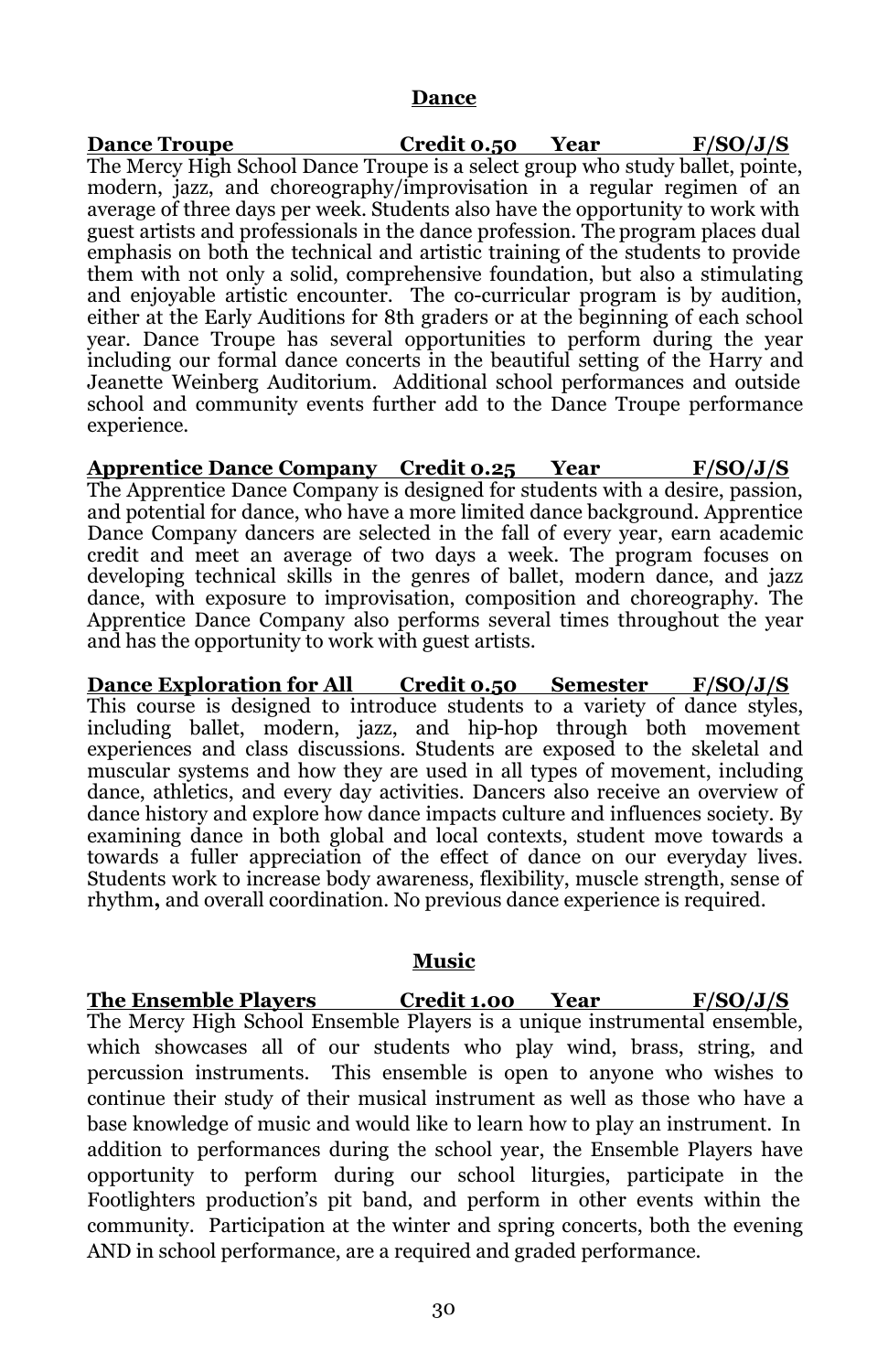| <b>Madrigals</b>                                                                  | Credit 1.00 Year | F/SO/J/S |
|-----------------------------------------------------------------------------------|------------------|----------|
| The Mercy Madrigals is our performing vocal group that is open to anyone who      |                  |          |
| wishes to continue their study of vocal music as well as those who have little to |                  |          |
| no experience singing in a choir but just love to sing! Students will have the    |                  |          |
| opportunity to study and perform various types of choral music including          |                  |          |
| classical, gospel, Broadway, pop, and spiritual music. In addition to             |                  |          |
| performances during the school year, the Madrigals have opportunities to          |                  |          |
| perform during our school liturgies and other events within the community.        |                  |          |
| Participation at the winter and spring concerts, both the evening AND in school   |                  |          |
| performance, are a required and graded performance.                               |                  |          |

**Introduction to Music Credit 0.50 Year F/SO/J/S** In this course, an introduction to music is studied which includes pitch, melody, rhythm, texture, and instruments. Through text, recordings, and videos, the class will gain an understanding of both the basics of musical construction and the important roles music plays in the lives of people throughout the world.

**Piano Class\*\* Credit 0.50 Semester F/SO/J/S** This course is designed for students who wish to develop basic piano playing skills, or expand on their existing skills. Time in class will be spent both on and off the keyboards. While playing, students will be working individually and in small groups to master the techniques of playing. There will also be time spent in group instruction on musical notation and theory. The purpose of this course is to develop a strong foundation of work habits and basic skills. The course is designed to increase in difficulty with repeated registration.

#### **Other Arts Offerings**

**Yearbook I\*\* Credit 1.00 Year F/SO J/S** Students participate in all aspects of yearbook production. Topics of study include theme selection, graphic design, writing, editing and marketing. Yearbook I is an excellent choice for any student interested in pursuing graphic design, journalism and/or marketing. Editors are selected from returning students. *Prerequisites: Teacher approval.*

**Yearbook II\*\* Credit 1.00 Year SO/J/S** This course is open to seniors who have completed Yearbook I. Editors are peer selected from these students. They develop leadership and mentoring skills, oversee production and manage marketing strategies. *Prerequisites: Yearbook I and teacher approval.*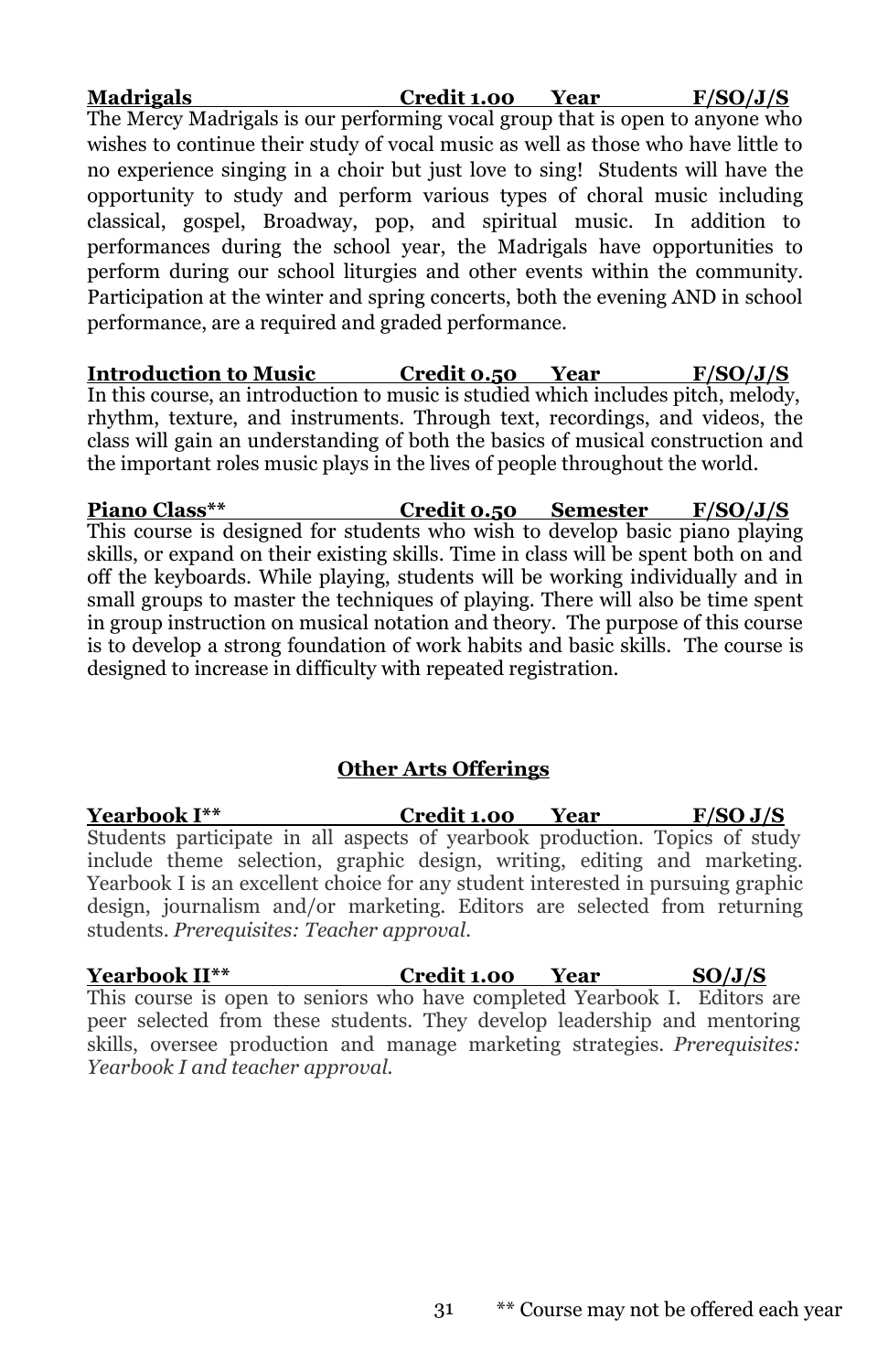#### **MATHEMATICS**

**Algebra I\* Credit 1.00 Year** This course is designed to provide students with the mathematical foundation necessary to succeed in high school mathematics and science courses. Topics of study include equations, inequalities, exponents, polynomials, radicals, linear functions, and problem solving. Students will explore each concept, practice the skills, and apply learning to real-world contexts. They will be asked to communicate their findings in both linear models and graphical representations. The Honors section will include the preceding topics as well as quadratic equations and functions, systems of linear equations, and data analysis. Students are expected to have solid skills in real number operations (including fractions,decimals, percentages, integers, order of operations, and evaluating expressions) before taking this course.

**Plane Geometry\* Credit 1.00 Year F/SO** A deductive system of Euclidean Geometry is developed by means of fundamental concepts such as points, lines, planes, and measurement. Some topics of study include: two-column proofs, polygons, parallel lines, congruency, right triangles, areas, volumes, and an introduction to trigonometry. The Honors section will include the preceding topics and will also include Law of Sines and Cosines, special angles in circles, and 3-dimensional figures. *Prerequisites: Algebra I or attaining a passing score on the Mercy High School's Geometry qualifying test.* 

**Algebra II\* Credit 1.00 Year SO/J** Second-year Algebra skills and concepts are developed in this course. Students will have an opportunity to increase problem-solving skills, analyze data, solve systems of linear equations and inequalities, solve quadratic equations with irrational and complex solutions, study matrices and determinants as problem-solving tools, expand their understanding of functions and polynomials, as well as apply all of these topics in the context of real-life scenarios. The Honors section will include the preceding topics plus rational exponents and radical functions, exponential and logarithmic functions, and rational functions. *Prerequisites: Algebra I and Geometry, or passing Mercy High School's Algebra II qualifying test.*

**Finite Mathematics Credit 1.00 Year** This course is a survey course that includes a review and extension of algebra and geometry topics, an introduction to statistics, sets and probability, mathematics of finance and cryptology. *Prerequisites: Algebra I, Geometry, Algebra II, and department recommendation.*

**Introductory Pre-Calculus Credit 1.00 Year J/S** This course focuses on mathematical functions and their role in problem solving. The properties of polynomial, rational, radical, exponential, and logarithmic functions will be explored using analytical, numerical, and graphical methods. Topics in trigonometry, analytic geometry, and discrete mathematics will also be covered as time permits. *Prerequisites: Algebra I, Geometry, Algebra II, and department recommendation.*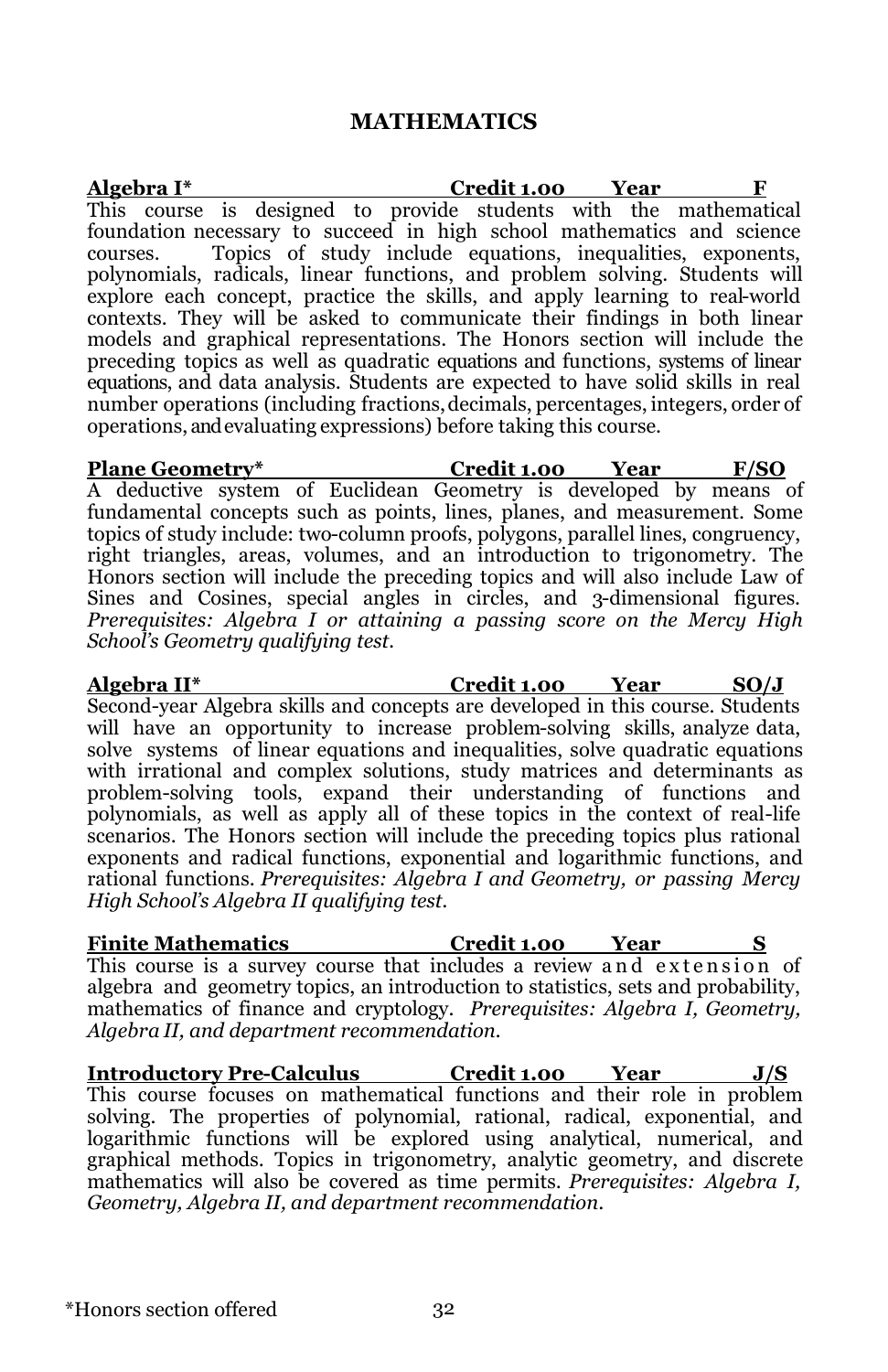**Statistics\* Credit 1.00 Year S** This course focuses on strategies for summarizing, analyzing, and interpreting data using both descriptive and inferential methods. Some topics include: the nature of statistics, unfavorable opinions and bias obstacles, descriptive statistics, probability concepts, probability distributions, and confidence intervals. *Prerequisites: Algebra I, Geometry, Algebra II, and department recommendation.* 

**Pre-Calculus (Honors) Credit 1.00 Year J/S** This course focuses on mathematical functions, which are used to model and solve real-life problems. Advanced concepts from Algebra and Geometry are applied to the study of polynomial, rational, exponential, logarithmic, and trigonometric functions. This course will address each family of functions with analytical, numerical, and graphical methods, as well as with technology. Selected topics from analytic geometry and discrete mathematics will be covered as time permits. *Prerequisites: Algebra I, Geometry, Algebra II, and department recommendation.*

**AP Calculus AB Credit 1.00 Year J/S** This course focuses on three major content strands from the Advanced Placement Calculus curriculum: (1) functions, graphs, and limits; (2) derivatives and their applications; and (3) integrals and their applications. The course will address each topic with analytical, numerical, and graphical methods, as well as with technology. Students are provided in-class preparation for the AP Calculus AB examination given in May. *Prerequisites: A grade of "B" or better in Pre-Calculus (Honors) and department recommendation.*

**AP Calculus BC Credit 1.00 Year S** This course builds upon and extends the concepts from AP Calculus AB. Topics include additional techniques and applications of integration, infinite series, and other representations of functions (parametric, polar and vector). The course will address each topic with analytical, numerical and graphical methods, as well as with technology. Students are provided in-class preparation for the AP Calculus BC examination given in May. *Prerequisites: A grade of "B" or better in AP Calculus AB and department recommendation.*

**Financial Literacy\*\* Credit 0.50 Semester S** This elective course will provide experience with and mastery of the mathematics necessary to be financially knowledgeable and responsible. The focus will be on the mathematical content and skills associated with personal and consumer finance topics. These topics will include decision making, earning and budgeting money, paying taxes, banking, saving, investing, spending, and managing credit. *Prerequisites: Algebra I, Geometry, Algebra II, and department approval.*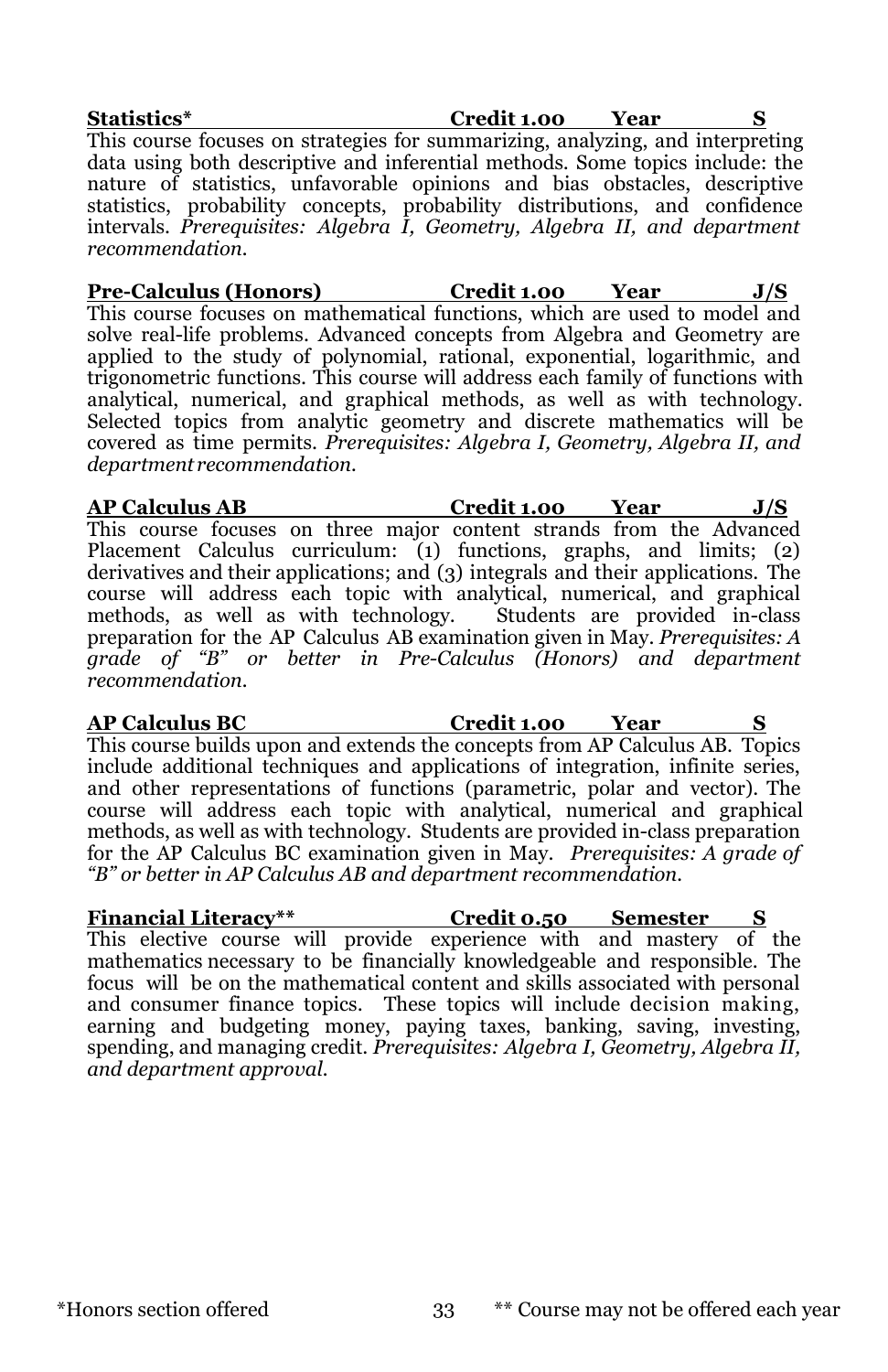#### **MENTOR PROGRAM**

**Mentor Program I Credit 0.50 Semester 1 J** Through the direction and encouragement of an assigned mentor, a "wise adviser" who accepts the student as a protégé, the student is able to explore first-hand an individually chosen field of interest beyond the traditional academic setting. Students carry out their own programs with the assistance of their mentor. Assignments focus on educational planning, skills, and knowledge needed for the profession, occupational outlook, current topics in the profession, and a final reflectivepaper. The responsibility for the successful development and completion of the program rests with the student. The student must accumulate 30 hours each quarter, through visits with her mentor, independent research, and completion of assignments. *Application required.* 

**Mentor Program II Credit 0.50 Semester 2 J** Students who complete Mentor Program I have the option to continue an independent study with their mentor for an additional semester. The student must accumulate 30 hours each quarter, through visits with their mentor, independent research and completion of assignments. *Proposal required.*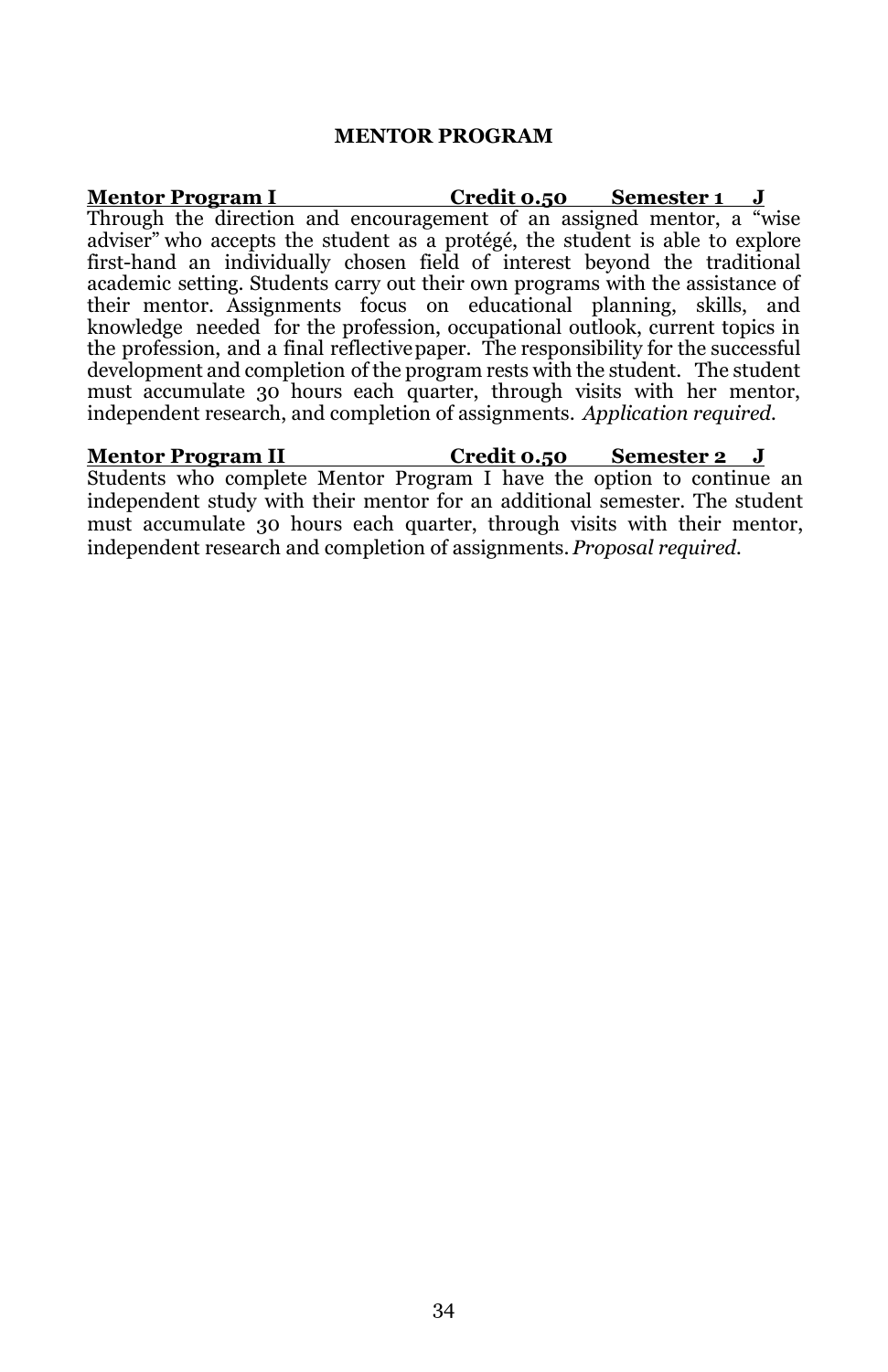### **PHYSICAL AND HEALTH EDUCATION**

**Physical and Health Education Credit: 1.00 Semester SO** The focus of Physical and Health Education places an emphasis on the integration of physical fitness concepts and strategies. Students will develop an understanding of the need for being physically fit and will participate in a variety of activities that reinforce the fitness concepts learned in the classroom. Students will complete self-assessments and work towards improving or maintaining individual fitness. Activities will include team sports, fitness games, partner activities and cooperative learning experiences.Fitness testing is administered, and individual fitness evaluations are completed on each student. The health section of class aims to heighten the students' awareness and understanding of current issues specific to adolescence. Topics include reproductive health, drugs and alcohol, healthy relationships, and nutrition. Students will also learn the hands-only approach to CPR.

**Lifetime Fitness Credit: 0.50 Semester J/S** This Physical Education class is an activity based course that will introduce students to a variety of sports and fitness activities. Students will learn and practice movement techniques for individual, partner, and team sports. There is also a health portion to the class where students will learn about women's health topics. Topics include individual health practices for young women, healthy relationships, and substance abuse.

**Women and Health Credit: 0.50 Semester 1 J/S**  Health-related topics in the spheres of mental, physical, emotional and social wellness are studied from the woman's point-of-view in order to foster an understanding of general health concepts. Students will gain an understanding of risky behaviors and how they impact all aspects of health. Content will include making responsible decisions, goal-setting, being a healthliterate consumer, stress-management techniques, and the importance of lifelong nutrition.

**Women and Health: Special TopicsCredit: 0.50 Semester 2 J/S**  The first half of this course focuses on promoting healthy and safe relationships. Key concepts include proper communication techniques and understanding healthy family and peer relationships. The second half of this course focuses on reproduction, childbirth, and heredity. Current healthrelated topics related to women will also be studied. Students will be required to research and give an oral presentation on a current women's health topic.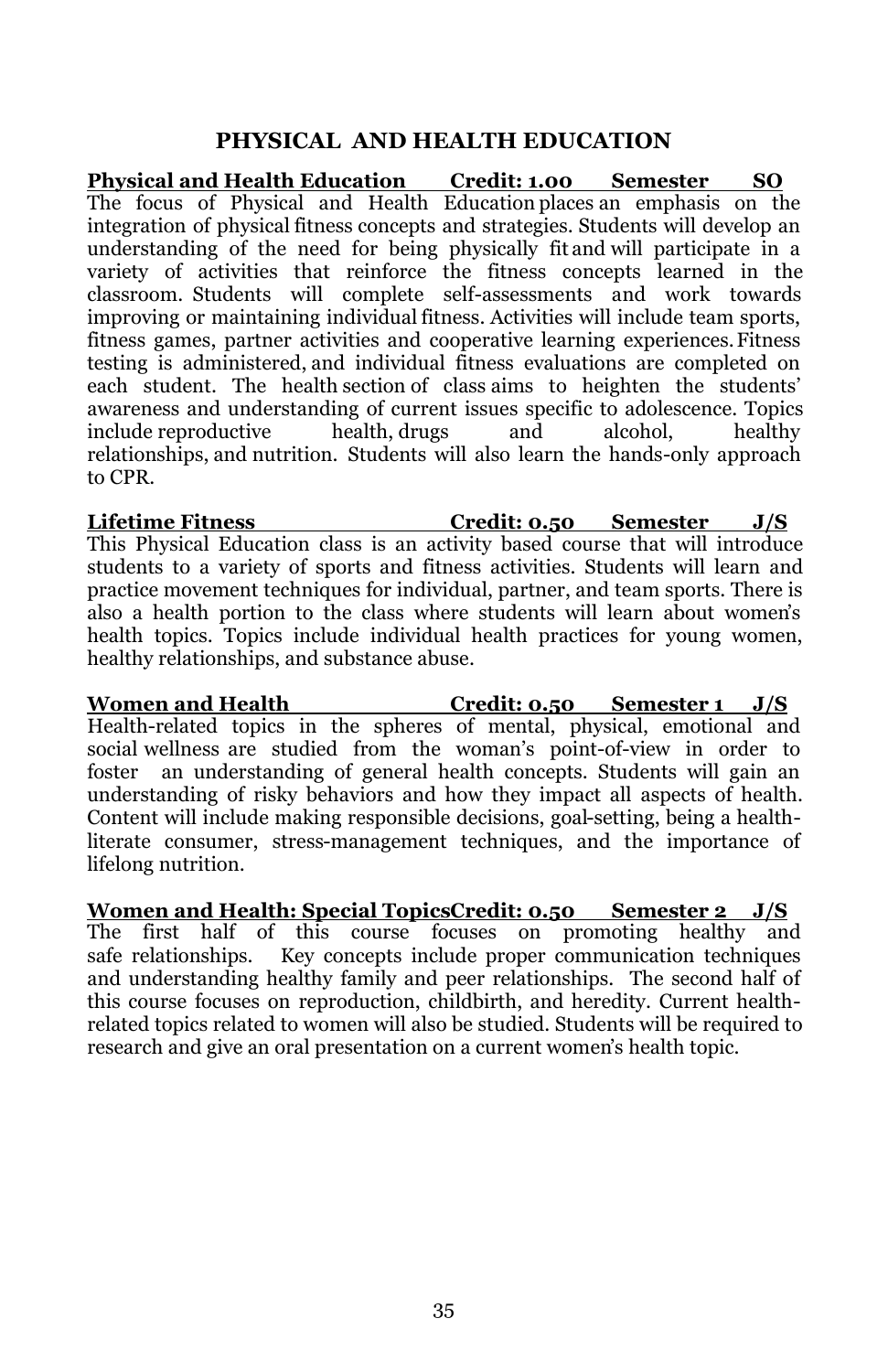### **RELIGIOUS STUDIES**

*Note: Mercy's Religious Studies curriculum reflects a full implementation of the United States Conference of Catholic Bishops' curriculum framework for secondary religious education.*

**Introduction to Scripture Credit: 0.50 Semester 1 F** This introductory course provides an overview of theological inquiry and philosophical foundations of religion. Special attention will be paid to the ancient Hebrew Scriptures and the history of the Judeo-Christian worldview. This course will place special emphasis on reading scripture responsibly, using tools of critical analysis to perform Exegesis, and interpretation of ancient text.

**Introduction to Christology Credit: 0.50 Semester 2 F** In the second semester the person of Jesus Christ will be examined through a study of the Trinity and the mystery of the Incarnation. A special focus will be placed on the teachings of Jesus through the Christian Scriptures and their impact on the lives of modern Christians.

**The Paschal Mystery Credit: 0.50 Semester 1 SO** In the first semester students will examine the mystery of the Incarnation through a close study of the Paschal Mystery. Students will examine God's role in salvation history and God's ultimate decision to take on human form. This course seeks to answer one fundamental question: "Why did Jesus have to die?" Students will delve into the scriptural stories of Jesus' Passion, Death, and Resurrection and their significance to Christian beliefs.

**The Church Credit: 0.50 Semester 2 SO**  The second semester focuses on the history and mission of the Church as the continuation of Christ's mission on Earth. Through analysis of the historical development of the Church (from the first century CE to today) and its key doctrinal beliefs, students will be challenged to consider their own role within the Church and their responsibility for its future.

**The Sacraments Credit: 0.50 Semester 1 J** In the first semester students will discuss how they can encounter Christ in a full and real way through the sacraments. Students will examine the scriptural and historical development of the Sacraments of Initiation (Baptism, Confirmation, and Eucharist), the Sacraments of Healing (Reconciliation and Anointing of the Sick), and the Sacraments at the Service of Communion (Holy Orders and Marriage), and how they serve as ongoing opportunities to encounter Christ throughout their lives.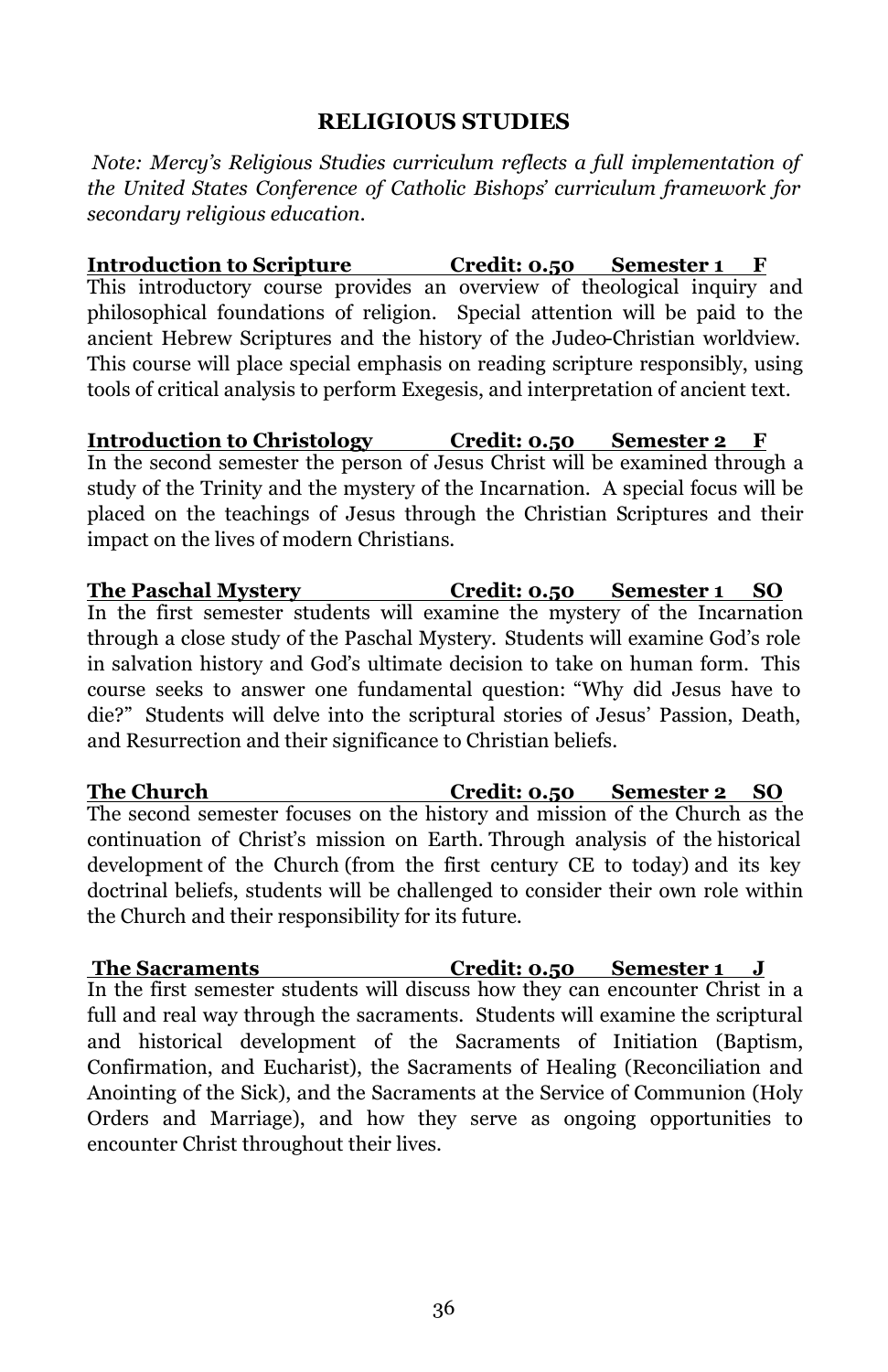**Christian Morality Credit: 0.50 Semester 2 J** The second semester focuses on Catholic moral teaching. By doing in depth analysis of the basic precepts of a Christian lifestyle, both those found in Scripture (the Ten Commandments and the Beatitudes) as well as those handed down from the Church, students will be able to apply traditional teachings to moral decision making in their daily lives.

**Catholic Social Teaching Credit: 0.50 Semester 1 S** In the first semester students will be presented with an exposition of the social teaching of the Catholic Church. This course challenges students to apply gospel values to situations of social injustice. The course will begin with a discussion of God's plan for humanity and the Church's response to its role as promotors of charity and justice. Focus will be placed on the major themes of Catholic Social Teaching, foremost among them the life and dignity of the human person.

**Exploring World Religions Credit: 0.50 Semester 2 S** In this semester long review of world religions, students will expand their knowledge of global religious traditions. Exploring them both historically and academically, students will engage these traditions through their beliefs and practices as well as their relationships to other global religious traditions and ideas. Beginning with philosophical foundations, the students will examine Judaism and Hinduism and then the future traditions that share foundational elements with them, including Christianity, Islam, Buddhism, and Jainism. The course will incorporate tools to examine and comparatively study religious traditions and culminate in an exploration of a special topic facing the modern religious landscape.

### **The Frances Warde Service Learning Credit: 0.50**

As part of the Religion Program each student is required to participate in a service learning experience for 50 hours. This is an opportunity for the student to practice her faith by becoming directly involved in the real concerns of her local community. In conjunction with the field work, students will meet to discuss their service experience and its impact on their lives. This program provides a unique learning opportunity for understanding the works of mercy as well as the works of justice.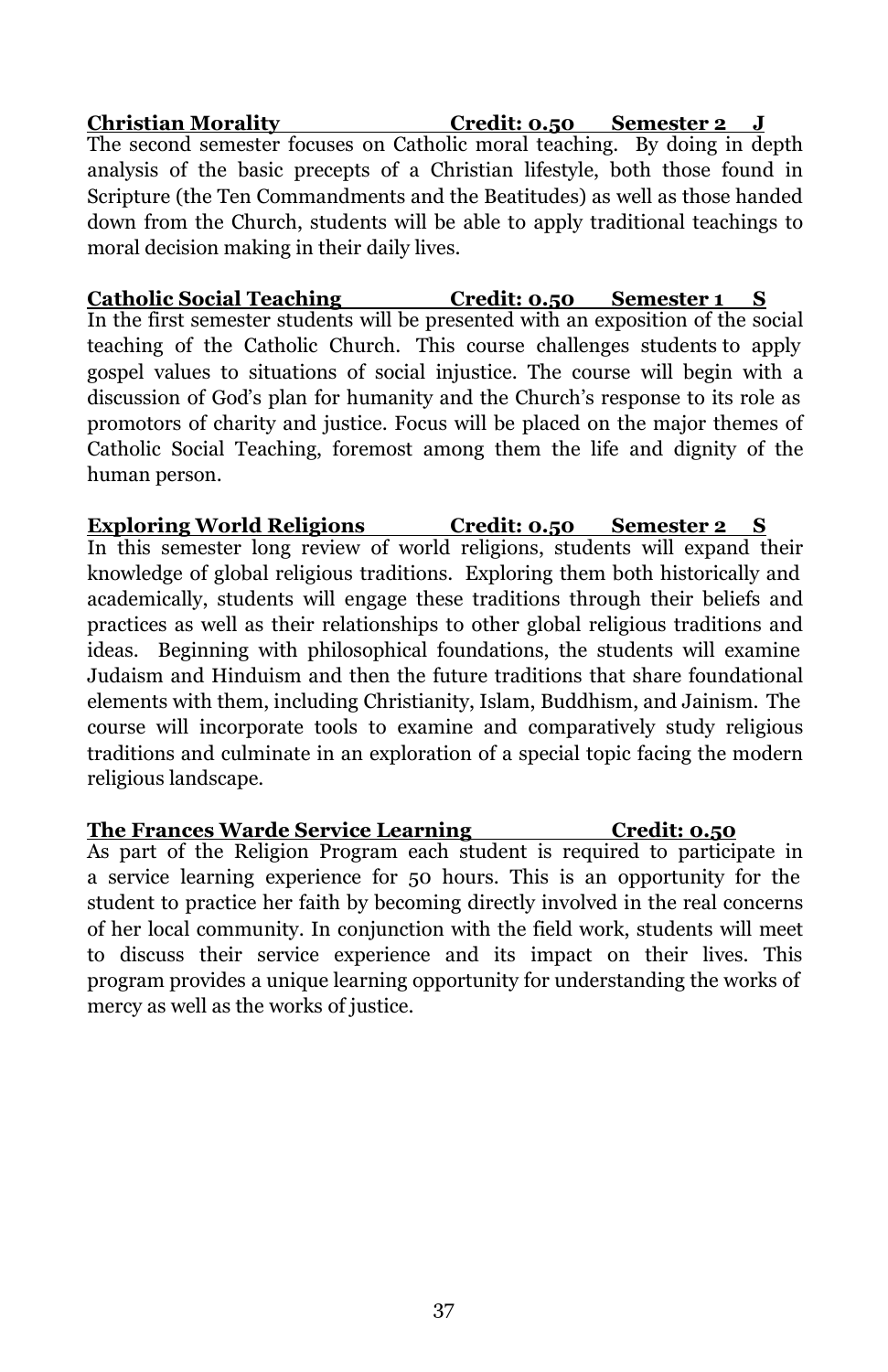#### **SCIENCE**

**Biology\* Credit: 1.00 Year F** Biology examines life as a set of interacting systems: from atoms and biological molecules to cells, organisms and ecosystems. The program is designed to introduce to students the chemistry of life, the utilization of energy and energy transfer, the workings of the cell, cell division, genetics, and the fundamentals of plant and animal biology. Students explore techniques and recent trends in biotechnology and discuss the implications and ethics of such. Participation in lab activities provides first-hand experience collecting and interpreting data. The course emphasizes the IB Approaches to Learning Skills, practices the application of critical-thinking, performs scientific measurements, and emphasizes the interpretation of data through graphing. Inquiry based activities along with traditional learning approaches help prepare students for future course work in the sciences. Honors Biology requires more in-depth discussion, analysis and outside readings.

**Principles of Biomedical Science Credit 1.00 Year F** Principles of Biomedical Sciences (PBS) is the first of a series of four courses in the Project Lead the Way (PLTW) Biomedical Sciences curriculum and is designed to provide an overview of all the courses in the Biomedical Sciences program while laying the scientific foundation for subsequent PLTW courses. In this course, students explore concepts of biology and medicine as they take on roles of different medical professionals to solve real-world problems. Over the course of the year, students are challenged in various scenarios including investigating a crime scene to solve a mystery, diagnosing, and proposing treatment to patients in a family medical practice, to tracking down and containing a medical outbreak at a local hospital, stabilizing a patient during an emergency, and collaborating with others to design solutions to local and global medical problems. *Prerequisite: Admission to Project Lead the Way Biomedical Science.*

**Physical Science Credit: 1.00 Year SO**  Physical Science is a course where students study the relationships between matter and energy. This laboratory-based course teaches thinking skills and fosters student self-confidence in the learning process and the ability to work closely with others. The goal of the course is twofold: to teach students about their world through basic science topics in chemistry and physics and to prepare students for more advanced science courses. The first portion of the year is an introduction to chemistry; students study topics including atoms, the Periodic Table, compounds, and chemical reactions. The second part of the year students learn about basic physics topics, including motion, force, waves, and energy. Because this is a content-oriented and skill-building course, topics are covered with a variety of approaches, including hands-on laboratory work, independent learning, group activities, inquiry based and traditional learning. Also included are problem-solving skills, study and test taking skills, decisionmaking, and critical thinking. *Prerequisites: Teacher recommendation and department approval.*

\*Honors section offered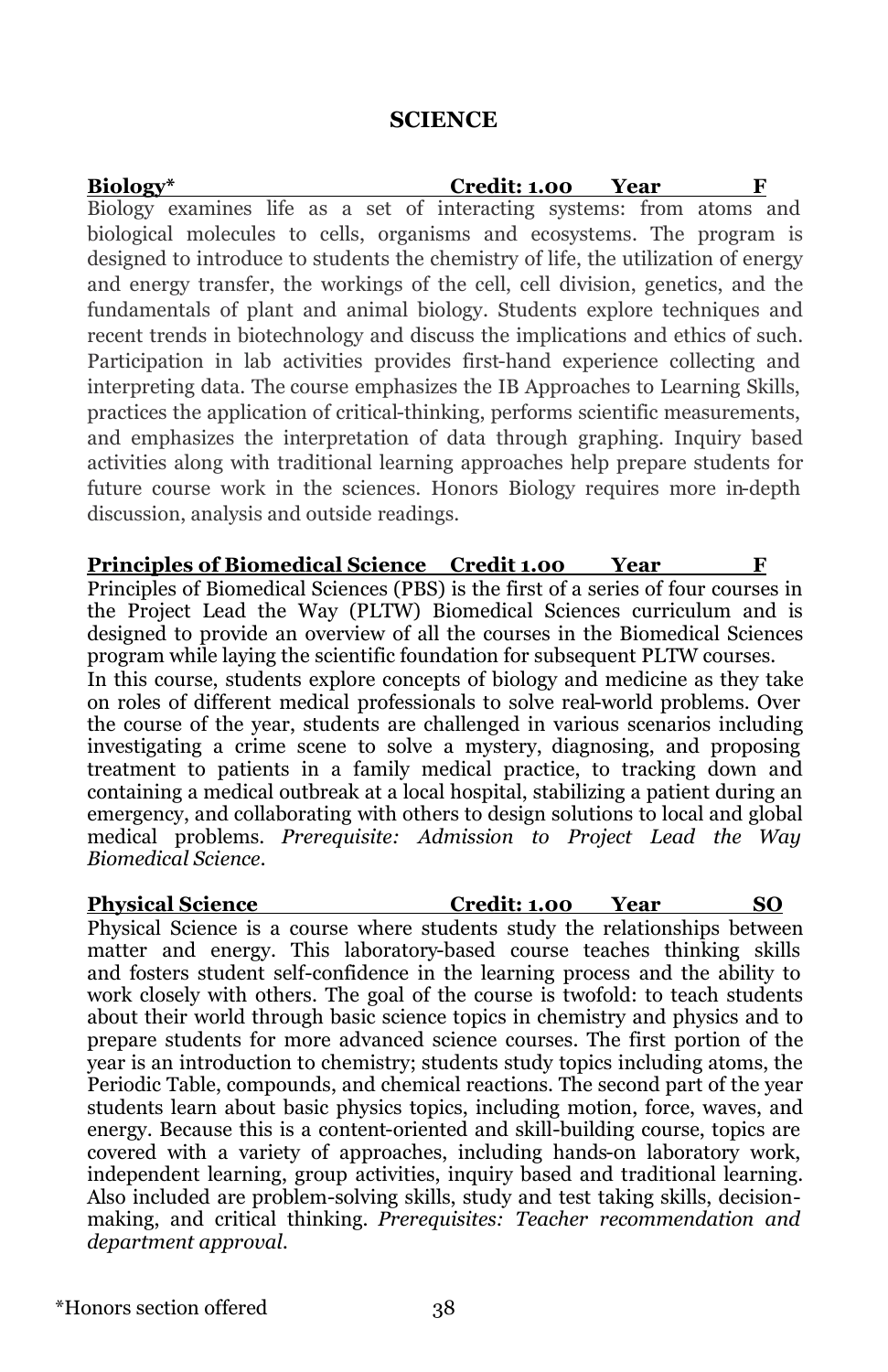**Introduction to Physics (Honors) Credit 1.00 Year SO**  Introduction to Physics is an Honors course for sophomores. Students are introduced to physics through discovery, understanding, and application. Students build an understanding through exploration, developing comprehension through demonstration and thought-provoking questioning, and applying skills and knowledge through a variety of inquiry-based activities and problem-solving. Laboratory work and activities are an essential part of the course. Topics in this Algebra based study include mechanics, Newton's Laws of Motion, energy, work, power, waves, light, sound, electricity, and introductory topics in modern physics. *Prerequisites: Teacher recommendation and department approval.*

**Human Body Systems Credit: 1.00 Year SO** Students examine the interactions of human body systems as they explore identity, power, movement, protection, and homeostasis. Exploring science in action, students build organs and tissues on a skeletal mannequin; use data acquisition software to monitor body functions such as muscle movement, reflex and voluntary action, and respiration; and take on the roles of biomedical professionals to solve real-world medical cases. *Prerequisite: Principles of Biomedical Science.*

**Chemistry\* Credit: 1.00 Year J/S**  Chemistry is a science course that studies matter and the changes that matter may undergo. Students are directed to examine the intricacies of chemical composition and reactions while contemplating the balance and order that exist in the universe. Laboratory experiments and discussions provide opportunities to develop skills and techniques to reinforce classroom topics and prepare students for advanced topics in chemistry. Problem-solving plays an essential role in this course, providing students with the opportunity to apply algebraic concepts which they have learned to further investigate the chemical world. Honors Chemistry requires more advanced problem-solving techniques along with graphical and data analysis abilities. *Prerequisites: Biology, Algebra I, a Physical Science, teacher recommendation, and department approval.*

**Environmental Science Credit: 1.00 Year J/S** Environmental Science is designed to expose the student to the interrelationships between living and non-living components of the environment. Students explore biological, chemical, and physical properties associated with ecosystems and apply these principles to laboratory exploration. The course explores alternate forms of energy, environmental pollutants, and conservation while also discussing political, ethical, and social issues associated with these topics. Lab work, community projects, and outside readings are also components of this course*. Prerequisites: Biology, a Physical Science, teacher recommendation and department approval.*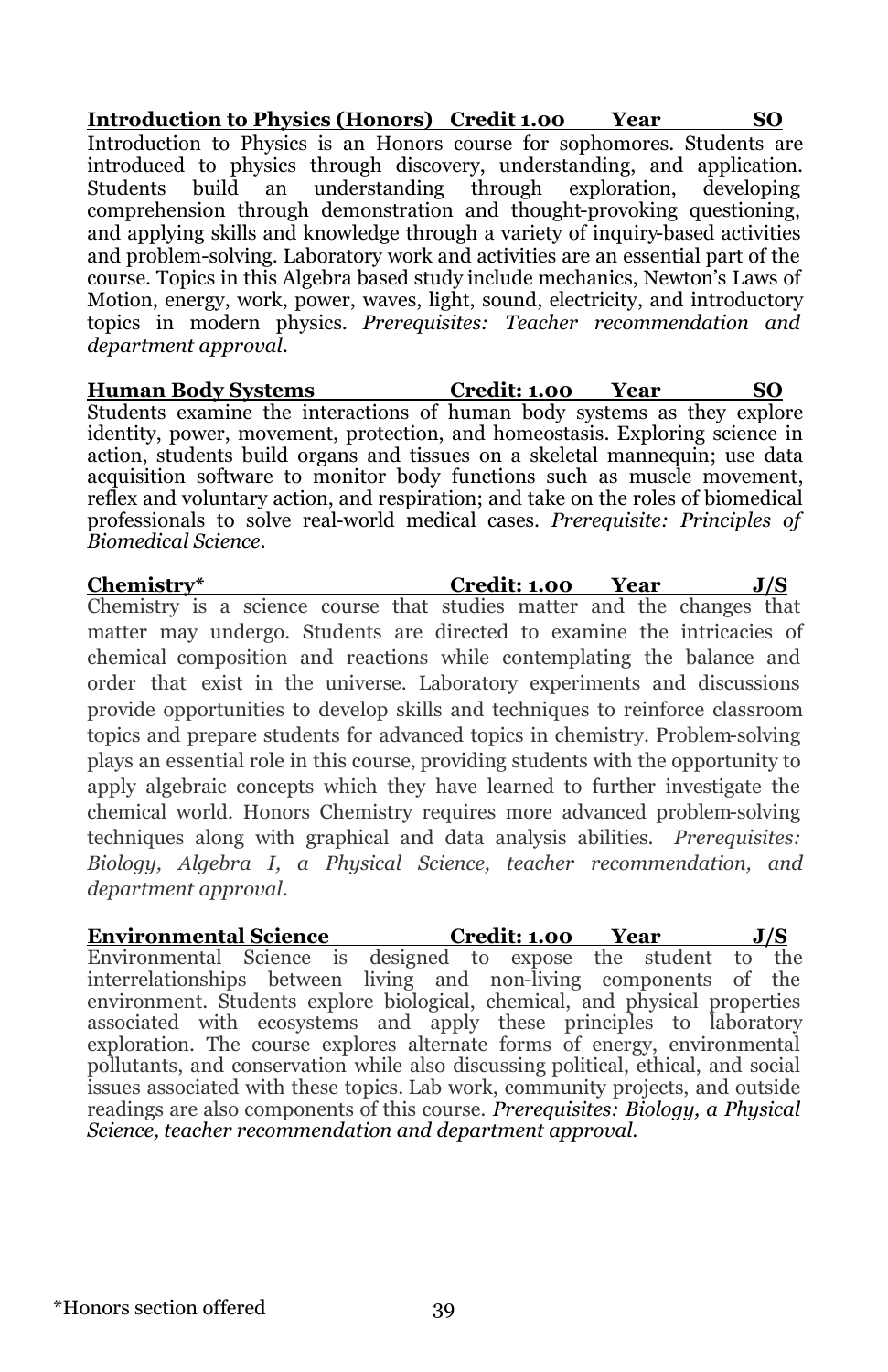**Medical Interventions Credit: 1.00 Year J** Students follow the life of a fictitious family as they investigate how to prevent, diagnose, and treat disease. Students explore how to detect and fight infection; screen and evaluate the genetic code; evaluate cancer treatment options and prevail when the organs of the body begin to fail. Through real-world cases, students are exposed to a range of interventions related to immunology, surgery, genetics, pharmacology, medical devices, and diagnostics. *Prerequisite: Human Body Systems.*

**Marine Science Credit: 0.50 Semester 1 S** Marine Science is a semester course offered as an elective in the senior year. Students explore the biological, chemical, geological, and physical nature of a marine ecosystem. They map the sea floor, investigate marine populations, design aquatic food webs, observe marine invertebrates and research the physiology and anatomy of fish, reptiles, birds, and marine mammals. Laboratory experiments and activities involving ocean tides and waves along with salinity and pH are offered. Class discussions, group projects and research into the impact of humans on marine ecosystems are components of this course. *Prerequisite: Biology, a Physical Science, teacher recommendation, and department approval.*

**Forensics Credit: 0.50 Semester 2 S**  Forensics is a semester course offered as an elective in the senior year.Forensic Science focuses on the skills and concepts behind the physical aspects of a crime scene investigation. It includes the investigation of fingerprinting, fiber analysis, ballistics, DNA profiling, trace evidence analysis, poisons, drugs, blood spatters, and blood samples. Students learn the proper techniques for collection, preservation, and laboratory analysis of various samples.Class discussions, group projects and research into the analysis of crime scene data is a component of this course. *Prerequisite: Biology, a Physical Science, teacher recommendation and department approval.*

#### **Biology II (Honors) Credit: 1.00 Year S**

Biology II (Honors) presents to the students a greater depth and understanding of major life science concepts. Designed to build upon the basics of Biology, Biology II explores in detail the biochemistry of the cell, the transfer and utilization of energy, cell communication, DNA and RNA, and the mechanisms behind variation. Emphasis is placed on genetics and biotechnology along with the ethical implications associated with this advancing knowledge. Independent laboratory work, formal laboratory reports, critical-thinking exercises, and outside readings are important components to the course. Students enhance their understanding of mammalian anatomy and physiology by performing a sheep heart dissection in the spring. *Prerequisites: Biology and Chemistry with a minimum of a B- average and a cumulative GPA of 3.0, teacher recommendation, and department approval.*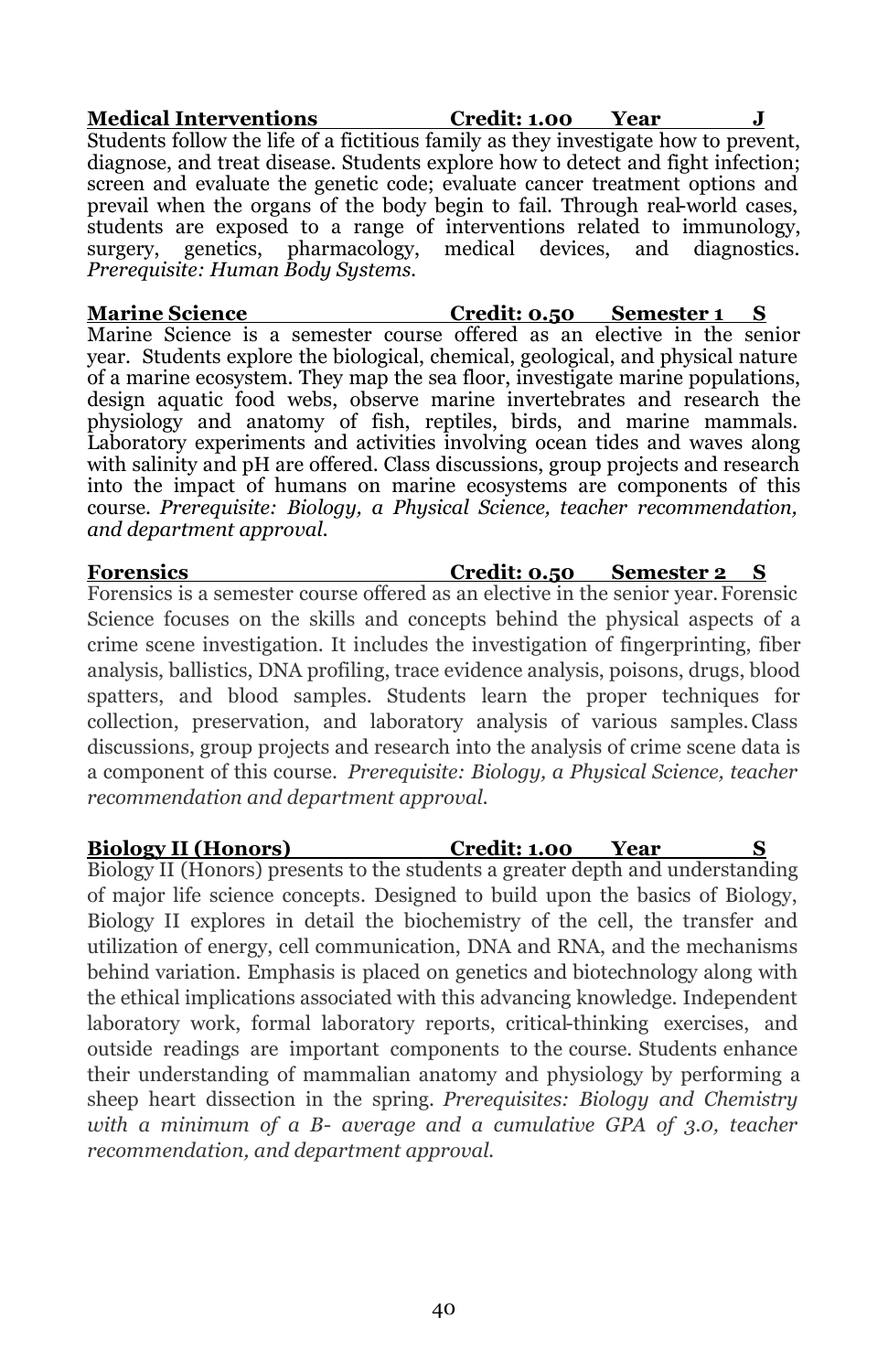**Physics (Honors) Credit: 1.00 Year S** Physics (Honors) is a one-year college preparatory laboratory course designed for students who plan to pursue science or engineering fields in college, but open to all qualified students. Physics, the study of motion, energy, and forces, is quantitative in character and is closely linked with Mathematics. Considerable attention is given to problem-solving utilizing Trigonometry and Advanced Algebra. Laboratory experiments and reports are completed where students observe and analyze Physics in action. Topics include mechanics, kinematics, work and energy, waves, electromagnetic waves, electricity, magnetism, along with the fundamental topics of modern physics. *Prerequisites: Successful completion of Algebra II or higher, presently enrolled in Introductory Pre-calculus, Pre-calculus (H), or AP Calculus, teacher recommendation, and department approval.*

**AP Biology Credit: 1.00 Year S** 

AP Biology enables students to pursue college-level biological studies while still in high school. The content of the course is designed to spend less time on factual recall and more time on inquiry-based learning of essential concepts as identified by the College Board. To foster a deeper level of learning students will be guided in their development of advanced inquiry and reasoning skills along with techniques in collecting data, data analysis and mathematical applications. Independent outside readings, laboratory reports and research will be assigned and the student should expect additional scheduled times during the school year where they will be asked to meet with the instructor for additional support and lab time. The AP Biology course is equivalent to a two-semester college introductory course in biology and will include a sheep heart dissection in the spring to enhance student understanding of mammalian anatomy and physiology with regards to the circulatory system. The AP Biology Exam is offered in the late spring and is an expectation of the course. *Prerequisites: Biology and Chemistry with a minimum of a B average and a cumulative GPA of 3.0, teacher recommendation, and department approval.*

### **Biomedical Innovation Credit:\_1.00 Year S**

In the final course of the PLTW Biomedical Science sequence, students build on the knowledge and skills gained from previous courses to design innovative solutions for the most pressing health challenges of the 21st century. Students address topics ranging from emergency room design, public health and biomedical engineering to clinical medicine and physiology.They work on an independent project which, if they so desire, offers an opportunity to collaborate with a mentor of choice. *Prerequisites: Medical Interventions.*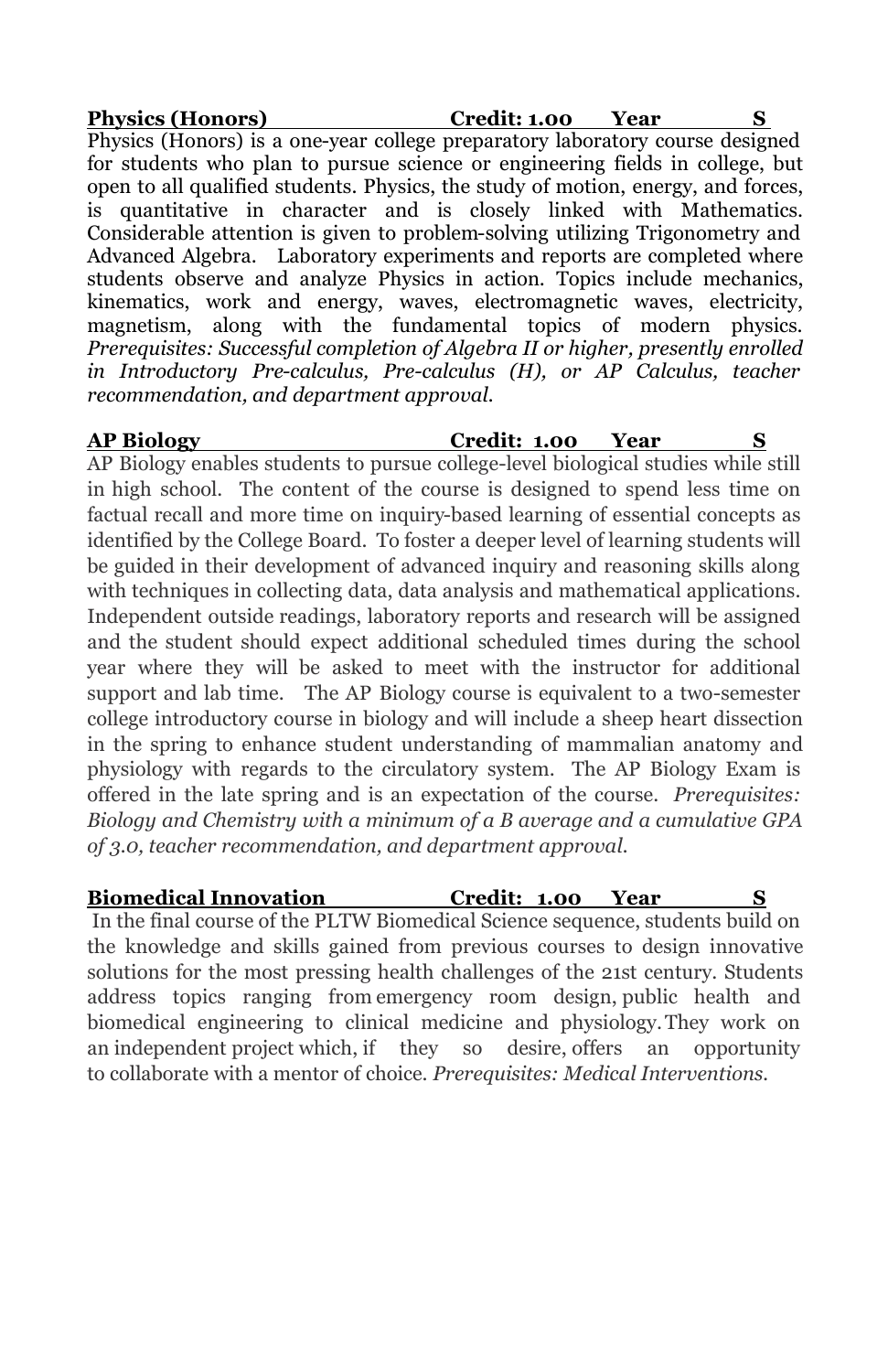### **SOCIAL STUDIES**

**United States History\* Credit: 1.00 Year F** U.S. History is a year-long course designed to prepare students to be active, responsible individuals by developing their ability to analyze and evaluate diverse sources of information as well as growing their understanding of the past 150 years of United States history. More specifically, the course will explore social, political, and economic trends in the United States from the Civil War to 2001, returning repeatedly to the themes of continuity and change, conflict and compromise, and the evolving rights and responsibilities of members of society.

**Modern World History\* Credit: 1.00 Year SO**  A year-long course, Modern World History examines the global roots of the modern world through the exploration of several key themes, including trade & commerce, cosmopolitanism, conflict, and power. Beginning with late antiquity and moving to the present day, this course illuminates key narratives of the technological, demographic, and cultural transition from the ancient to the modern world. Along the way, we will also consider issues of identity including gender, race & ethnicity, and religion as well as broader themes of globalization, nationalism, colonialism, and imperialism.

#### **U.S. History II: Industrialization to the Present\* Credit: 1.00 Year J**

Twentieth Century U.S. History is a year-long survey course designed to acquaint students with the history of the United States from the end of the 19th Century to the present. Progressing chronologically, students examine the causes and effects of key events, movements and turning points of the Twentieth Century. The influences and contributions of women, minorities and religious groups are stressed. Environmental issues and the role of the nation in the global community are integrated throughout the course. An Honors/AP section of this course, open to students by teacher recommendation, prepares students to take the AP U.S. History Exam in the spring.

**Global Issues Credit: 1.00 Year J/S**  This year-long course challenges students to explore global trends in the 21st Century from multiple perspectives. Through the use of case studies and current events, students will analyze such topics as globalization, conflict, population growth, resource scarcity and waste issues in order to identify sustainable solutions to these increasingly common problems. This course will look at the role the United Nations and other governmental and nongovernmental organizations play in the development and protection of human rights. Students will examine their personal cultural identity while gaining an appreciation for both Western and non-Western cultures and perspectives. Students also learn to recognize their own roles in creating and preventing some of these current and future problems.

\*Honors section offered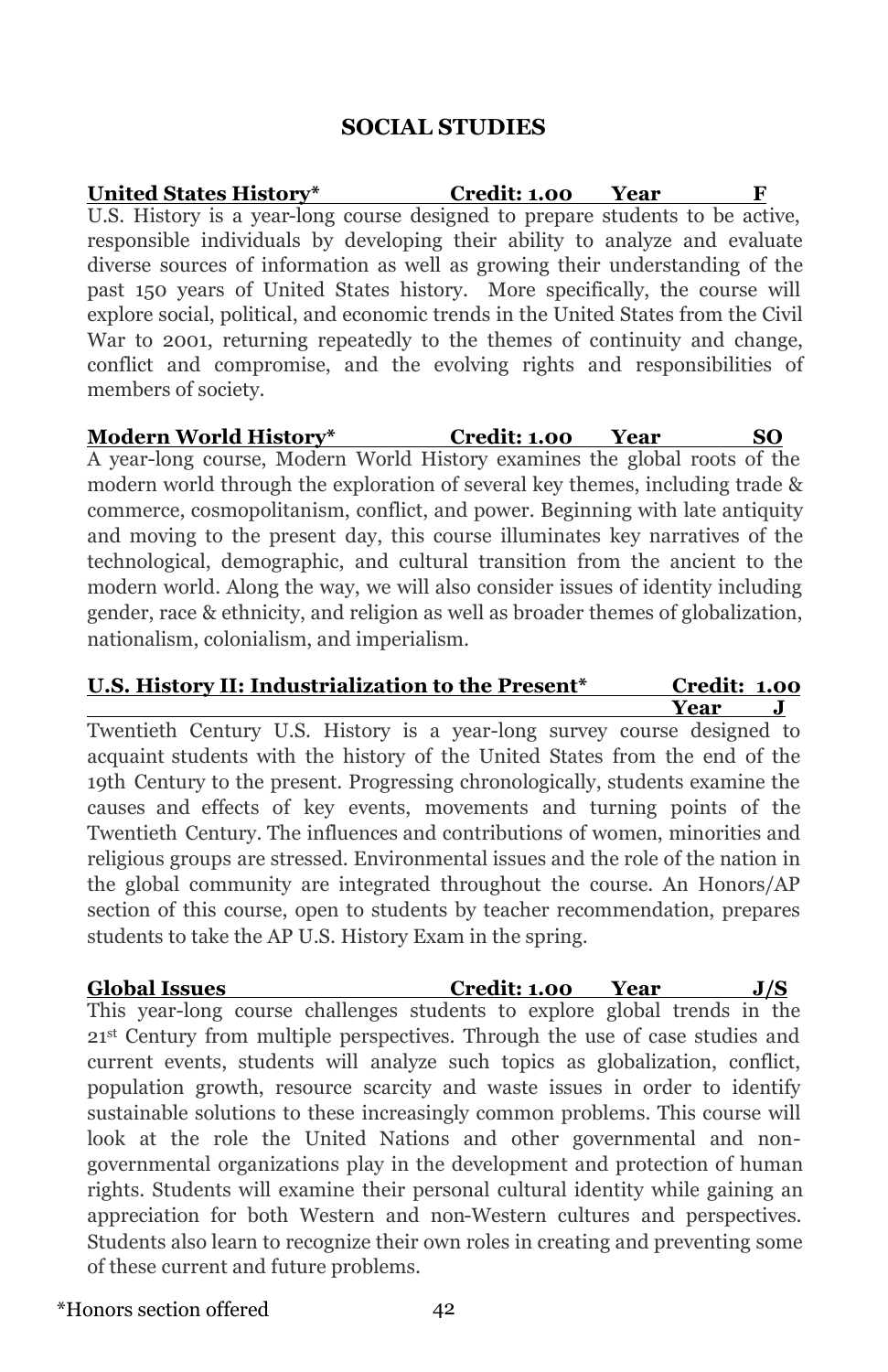**Law and Society Credit: 0.50 Semester 1 J/S**  The Law & Society course examines the dynamic and multidisciplinary relationship between the legal system and the society in which the legal system operates. Students will learn how legal systems define rights and obligations, resolves disputes, and enforces systems of social control. Drawing upon the disciplines of criminology, history, psychology, sociology, and political science, we will explore how the legal system reflects and enforces the historical values of its host society, is inescapably political in nature, and how power invariably influences the law's construction and execution. roles in creating and preventing some of these current and future problems.

**The History of Baltimore City Credit: 0.50 Semester 2 J/S**  From cosmopolitan port city to manufacturing hub to biomedical powerhouse, with many steps in between, the evolution of the City of Baltimore tracks with both our US national history and with global trends. The History of Baltimore course uses the lenses of geography, demography, economics, and politics to examine our city's past, present, and future, with emphasis on contemporary Baltimore and its immediate environs. As part of a student-centered learning environment, Students will select individual research topics and present their findings in a scholarly manner to the school community.

**AP Psychology Credit: 1.00 Year J/S** This course stresses reading, writing and critical thinking within the context of scientific methodology and questioning. It is the equivalent of a college-level introductory psychology course. Students will be introduced to the major topical areas of psychology by studying core concepts and theories and applying relevant vocabulary. A year-long research project relating to adolescence will be a major focus of the course. Preparation for the AP exam is ongoing. *Prerequisites: A or A- at semester in English III and U.S. History II or PSAT verbal score of 50 or higher.*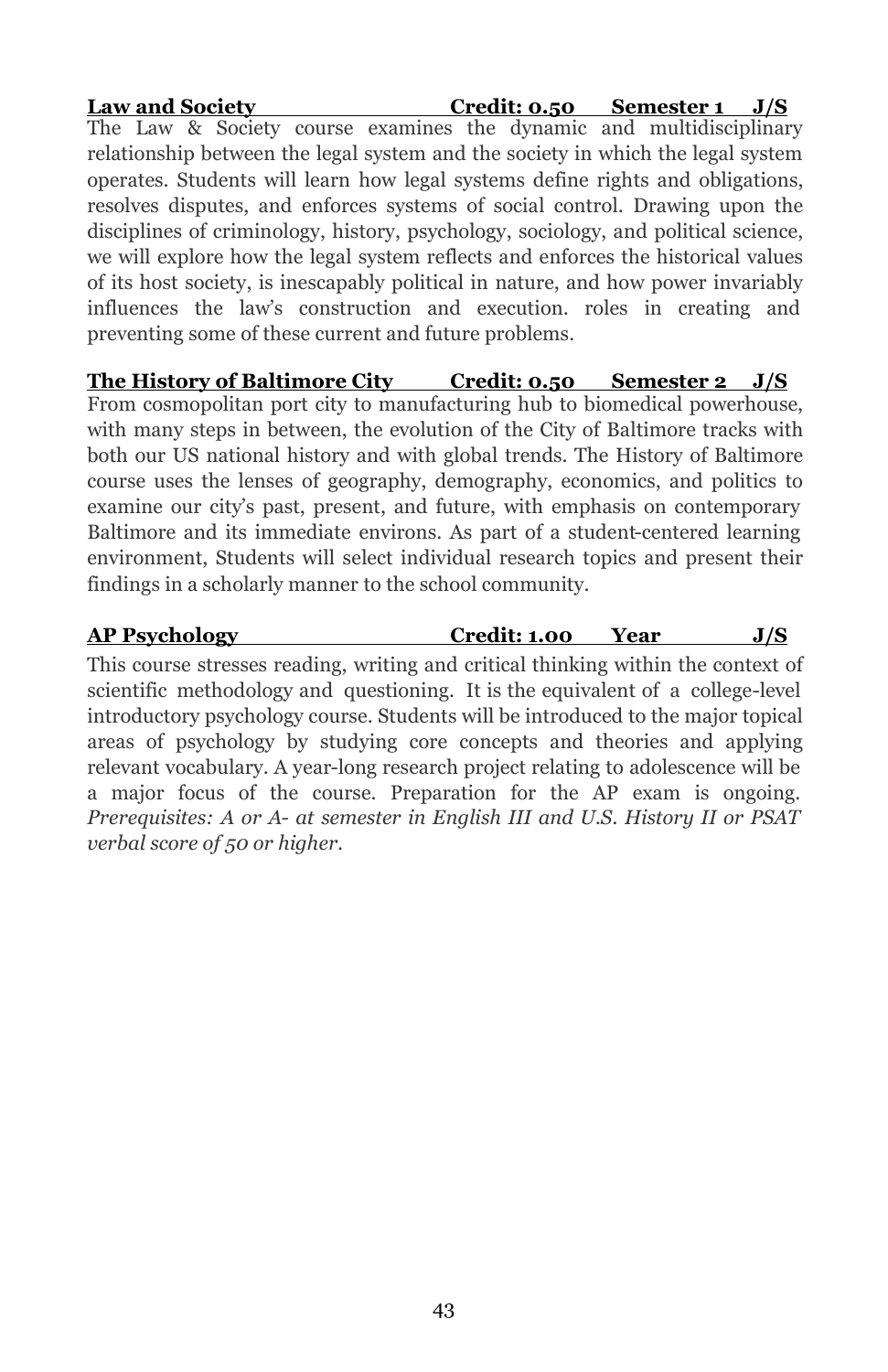### **WORLD LANGUAGES**

At Mercy High School students are required to take two consecutive years of the same language, either French or Spanish. Students are encouraged, but not required, to take a world language each year. If a student's mother tongue is one other than English, and they have attended at least one year at an academic institution in which instruction in the language other than English has occurred, the student is exempt from the world language requirement.

**French I Credit: 1.00 Year F** Students practice listening, speaking, reading and writing French. Emphasis is placed on correct pronunciation, acquiring vocabulary, and understanding grammar. Students are introduced to an overview of the geographic, ethnic, and cultural diversity of the contemporary French-speaking world. The course is complemented by a series of video programs, online resources, CDs, DVDs, and TV-5.

**French II Credit: 1.00 Year SO**  This course is an extension of French I; students review the vocabulary and structure previously learned. They become proficient in listening, speaking, reading, and writing the language, extending their vocabulary base and studying new grammar. In addition, the history and culture of French speaking countries will be studied. This course is complemented by a series of video programs, online resources, CDs, DVDs, and TV-5. *Prerequisites: French I.*

**French III (Honors) Credit: 1.00 Year J** Oral comprehension, speaking, reading and writing are emphasized in the context of new elements of grammar and culture. Readings are based on the history and culture of Francophone countries. This course is complemented by a series of video presentations and TV-5, and online resources. *Prerequisites: A final grade of C or better in French II and teacher approval.*

**French IV (Honors) Credit: 1.00 Year S** Study of grammar continues with the mastery of the subjunctive mood. Oral expression and writing are heavily emphasized within the context of Francophone literature and works of women authors. The course is complemented by TV-5 and online resources. *Prerequisites: A final grade of C or better in French III and teacher approval.*

**French V (Honors) Credit: 1.00 Year S** Students read, interpret and analyze selected francophone literary works. Throughout the course, proficiency in speaking, reading and writing are stressed. The course is complemented by TV-5 and online resources. *Prerequisites: Teacher approval.*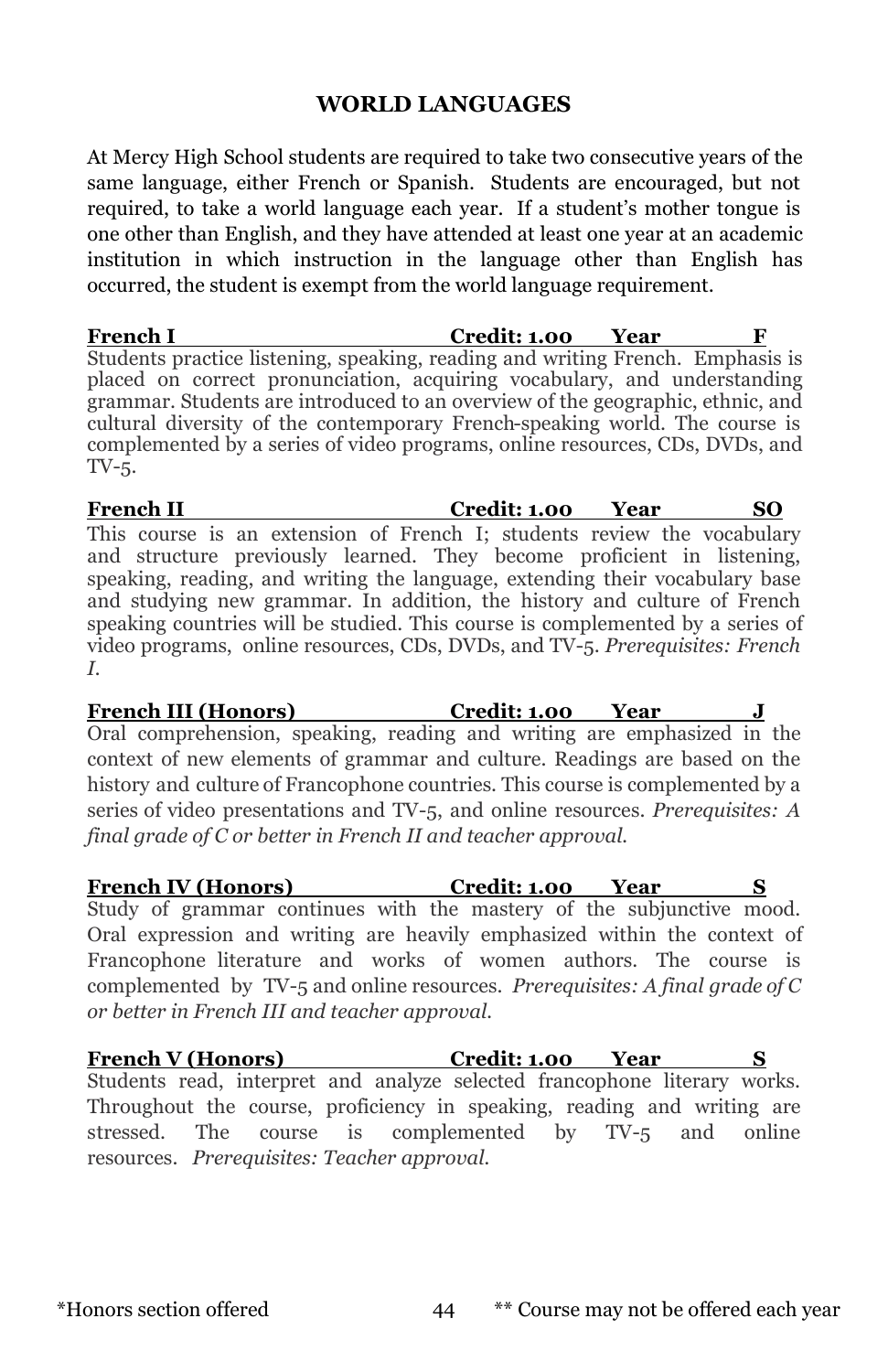| Spanish I*                                                                     | Credit: 1.00 Year |  |
|--------------------------------------------------------------------------------|-------------------|--|
| Students will practice listening, speaking, reading and writing Spanish.       |                   |  |
| Emphasis is placed on acquiring vocabulary, understanding grammatical          |                   |  |
| structures, pronunciation, translating and interpreting and making connections |                   |  |
| with other subjects. Students are introduced to the geographic, ethnic, and    |                   |  |
| cultural diversity of Spain and Latin America. The course is complemented by a |                   |  |
| series of videos, online resources and current events.                         |                   |  |

**Spanish II\* Credit: 1.00 Year SO**  This course is an extension of Spanish I. Students will continue to learn practical vocabulary needed for conversation. They will be able to express as well as comprehend basic information in both spoken and written form. Their language skills will be strengthened through listening, speaking, reading and writing exercises, and other activities. In addition, the history and culture of Spanish-speaking countries will be studied. The course is complemented by a series of video programs, CDs, DVDs, computer software and online resources to further reinforce audio-oral skills. *Prerequisites: Spanish I.*

**Spanish III\* Credit: 1.00 Year J** Listening, speaking, reading and writing are practiced with vocabulary at the level of information, ideas and opinions. Previously learned grammatical patterns are reinforced, and the subjunctive is introduced and practiced. The course is complemented by a series of video programs, CDs, DVDs, computer software and online resources to further reinforce audio-oral skills. Students study the history and culture of Spain and Latin America. They read and analyze several literary selections covering a variety of topics. *Prerequisites: A final grade of C or better in Spanish II and teacher approval.*

**Spanish IV (Honors) Credit: 1.00 Year S** Spanish language skills are reinforced with vocabulary of life situations as well as from the perspective of analysis, synthesis, and evaluation. Grammar review continues including all verb tenses and moods. Audio-oral skills are exercised through CDs and video. Students study the history, geography, and culture of Spain and Latin America. Selections from Spanish and Latin American literature are read and discussed, including authors from Spain and all the Spanish-speaking regions: South America, the Caribbean, Mexico, and Central America. *Prerequisites: A final grade of C or better in Spanish III and teacher approval.*

**Spanish V (Honors) Credit: 1.00 Year** This course offers the opportunity to advanced students to maintain and improve their language skills. The student will focus on universal tasks while improving and increasing her ability to understand and discuss current topics in the target language. The student will also further identify, present and debate contemporary issues in order to develop a more meaningful understanding of Spanish and empathy for its speakers and their culture This course serves as preparation for the AP Spanish Language and Culture Exam. *Prerequisites: Teacher approval*.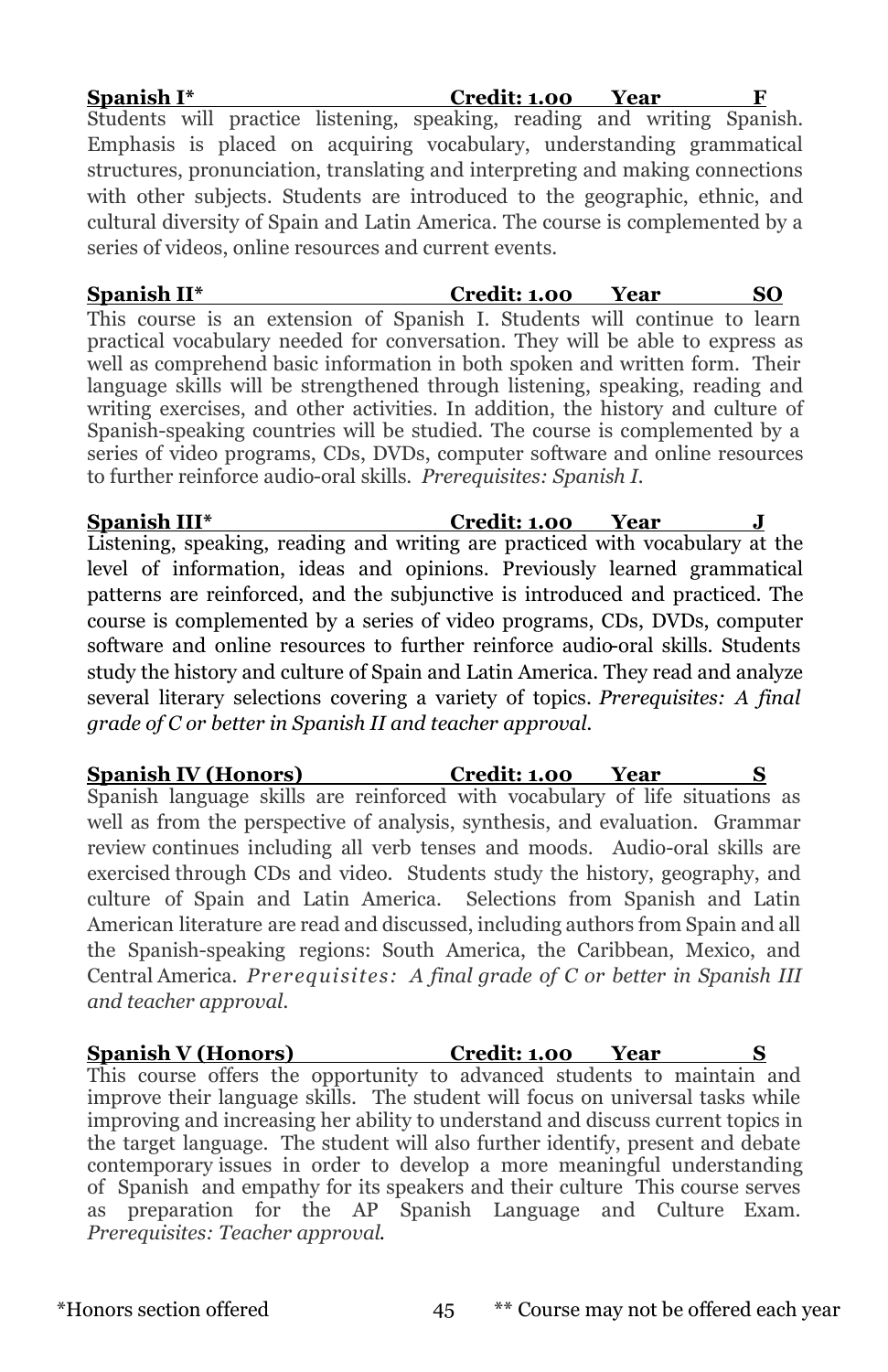#### **ONLINE LANGUAGE COURSES**

Mercy High School students can enroll in online original credit courses through Educere, a leading K-12 virtual education services organization with school customers across 42 U.S. states and 22 countries. Register online at [www.educere.net u](https://www.educere.net/)sing Educere course number and Mercy High School code V6R6S88V.

#### **Any registration for a course in Arabic or Chinese must be approved in advance by the chair of the World Languages Department.**

| Educere<br>ID    | <b>Course</b><br><b>Name</b> | Cost* | <b>Credit</b> | Schedule   | Provider                |
|------------------|------------------------------|-------|---------------|------------|-------------------------|
| <b>DCFSP2069</b> | Arabic:<br>Level 1           | \$891 | Full          | Self-Paced | Arab<br>Academy         |
| DCFSP2070        | Arabic:<br>Level 2           | \$891 | Full          | Self-Paced | Arab<br>Academy         |
| <b>DCFSP2071</b> | Arabic:<br>Level 3           | \$891 | Full          | Self-Paced | Arab<br>Academy         |
| DCFSP4131        | Arabic:<br>Level 4           | \$891 | Full          | Self-Paced | Arab<br>Academy         |
| DCFSP4132        | Arabic:<br>Level 5           | \$891 | Full          | Self-Paced | Arab<br>Academy         |
| <b>DCFSP4217</b> | Chinese I                    | \$549 | Full          | Self-Paced | <b>FOUNDERS</b><br>(PS) |
| <b>DCFSP4218</b> | Chinese II                   | \$549 | Full          | Self-Paced | <b>FOUNDERS</b><br>(PS) |
| <b>DCFSP4220</b> | Chinese III                  | \$549 | Full          | Self-Paced | <b>FOUNDERS</b><br>(FL) |

\*Cost is current at time of printing but may be subject to change.